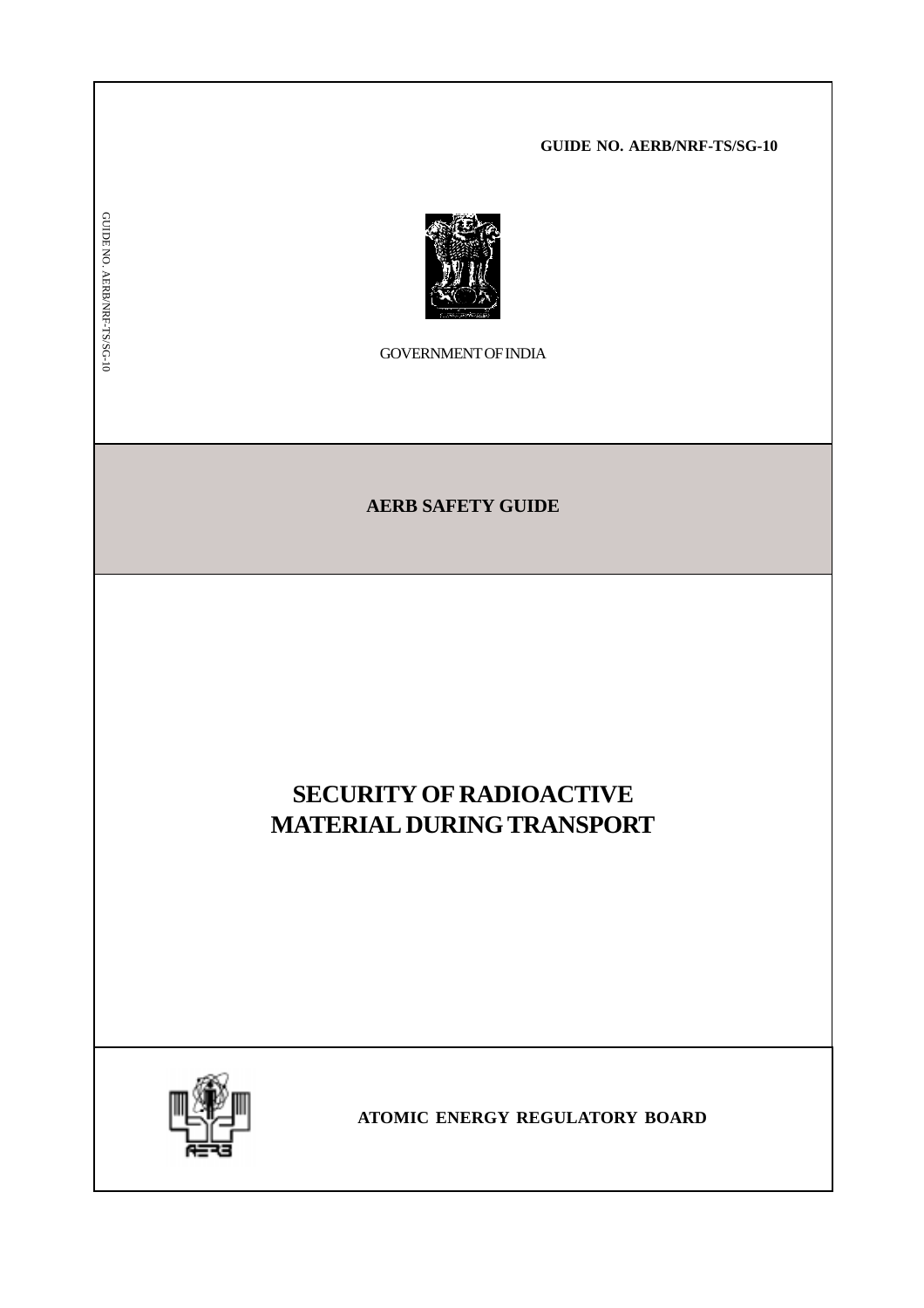**AERB SAFETY GUIDE NO. AERB/NRF-TS/SG-10**

# **SECURITY OF RADIOACTIVE MATERIAL DURING TRANSPORT**

**Atomic Energy Regulatory Board Mumbai-400 094 India**

**January 2008**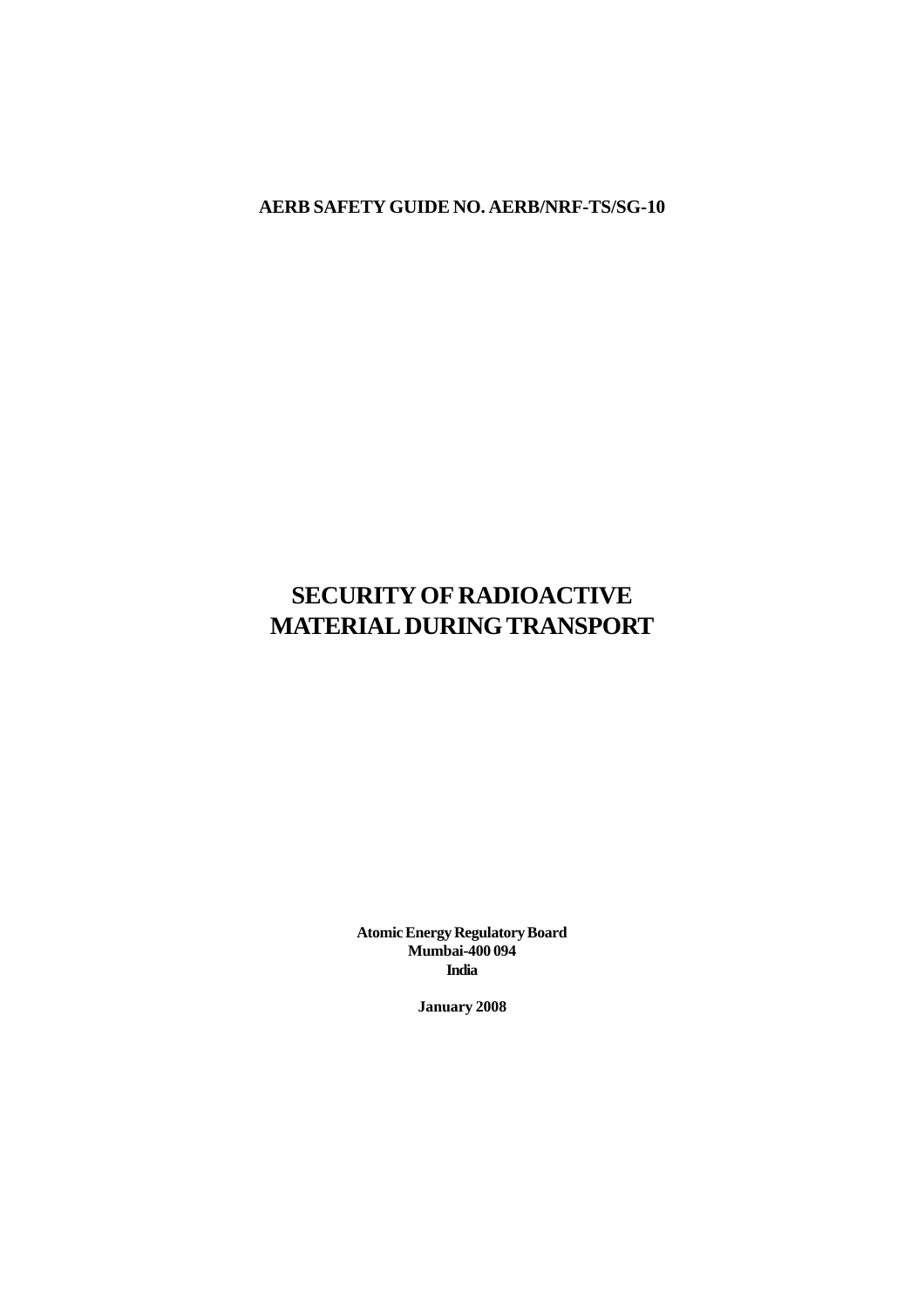Price

Orders for this Guide should be addressed to:

The Administrative Officer Atomic Energy Regulatory Board Niyamak Bhavan Anushaktinagar Mumbai-400 094 India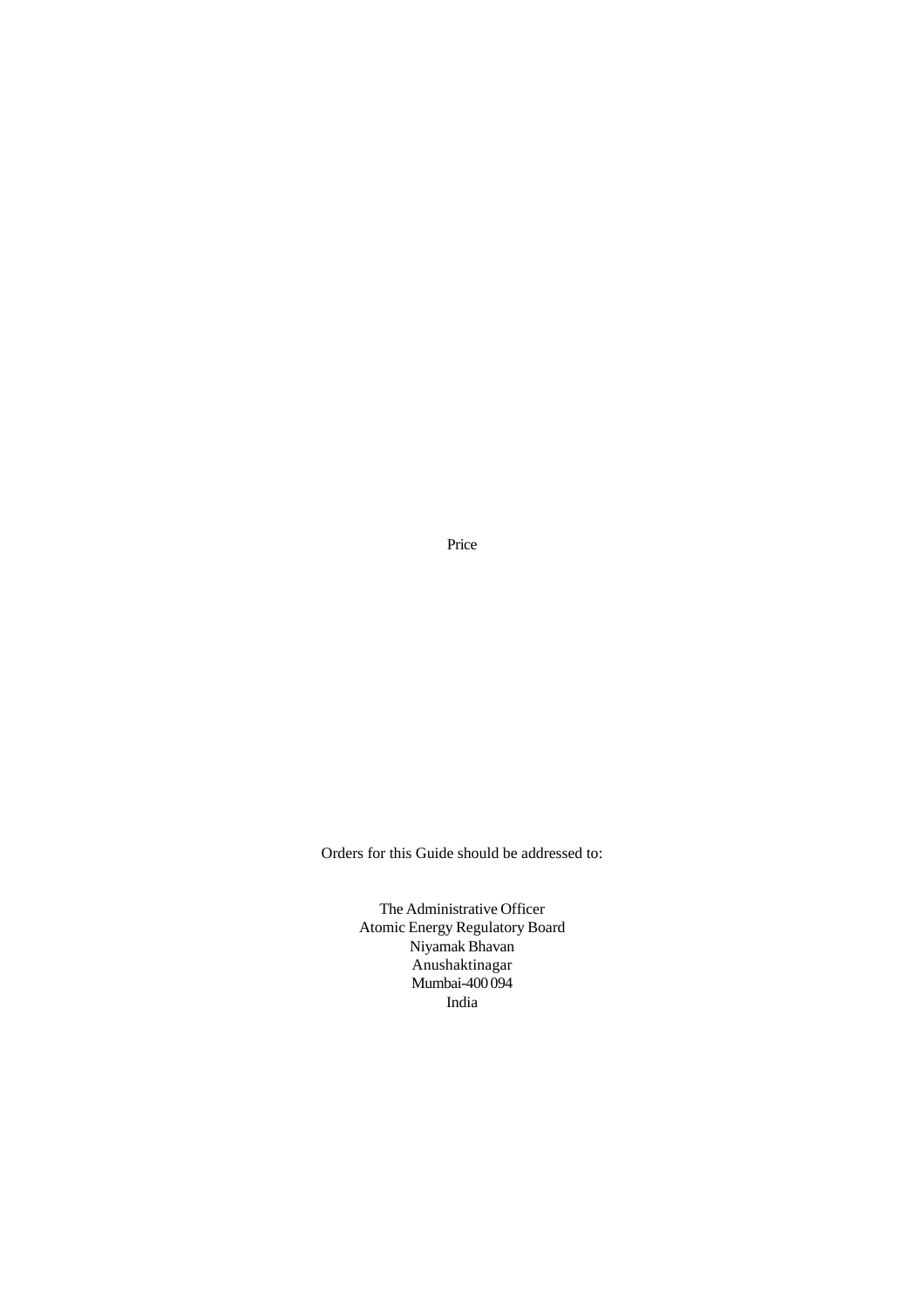### **FOREWORD**

Activities concerning establishment and utilisation of nuclear facilities and use of radioactive sources are to be carried out in India in accordance with the provisions of the Atomic Energy Act, 1962. In pursuance of ensuring safety of members of the public and occupational workers as well as protection of environment, the Atomic Energy Regulatory Board (AERB) has been entrusted with the responsibility of laying down safety standards and enforcing rules for such activities. The Board has, therefore, undertaken a programme of developing safety standards, safety codes, and related guides and manuals. While some of these documents cover aspects such as siting, design, construction, operation, quality assurance and decommissioning of nuclear and radiation facilities, other documents cover regulatory aspects of these facilities.

Safety codes and safety standards are formulated on the basis of internationally accepted safety criteria for design, construction and operation of specific equipment, systems, structures and components of nuclear and radiation facilities. Safety codes establish the objectives and set requirements that shall be fulfilled to provide adequate assurance for safety. Safety guides and guidelines elaborate various requirements and furnish approaches for their implementation. Safety manuals deal with specific topics and contain detailed scientific and technical information on the subject. Experts in the relevant fields prepare these documents. The Board and its advisory committees review them before they are published. The documents are revised when necessary, in the light of experience and feedback from users as well as new developments in the field.

The widespread use of ionising radiation in medicine, industry, agriculture, research etc. has brought in the necessity of voluminous transport of the radioactive material from one place to another. Transport of radioactive material in India is governed by the AERB safety code AERB/SC/TR-1, (which is based on the 1985 edition of the IAEA regulations for the safe transport of radioactive material). This code, which is currently undergoing a comprehensive revision prescribes the requirements for ensuring safety in the movement of radioactive material through public domain. However, the scope of this safety code does not include the security aspects of transport of radioactive material.

Any breach in security during the transport of radioactive material, could have safety consequences resulting in radiation exposure to workers and / or the public in excess of the dose limits. In view of this, AERB has taken up the task of developing the technical basis to establish security levels for the safety of radioactive materials during transport and appropriate security measures commensurate with the potential radiological consequences that could result from malicious use of radioactive material. This guide addressing the above mentioned guidance is effective from the date of its issue.

Consistent with the accepted practice, 'shall' and ' should' are used in the guide to distinguish between a firm requirement and desirable option respectively. Appendices are an integral part of the document, whereas bibliography is included to provide further information on the subject that might be helpful to the user. Approaches for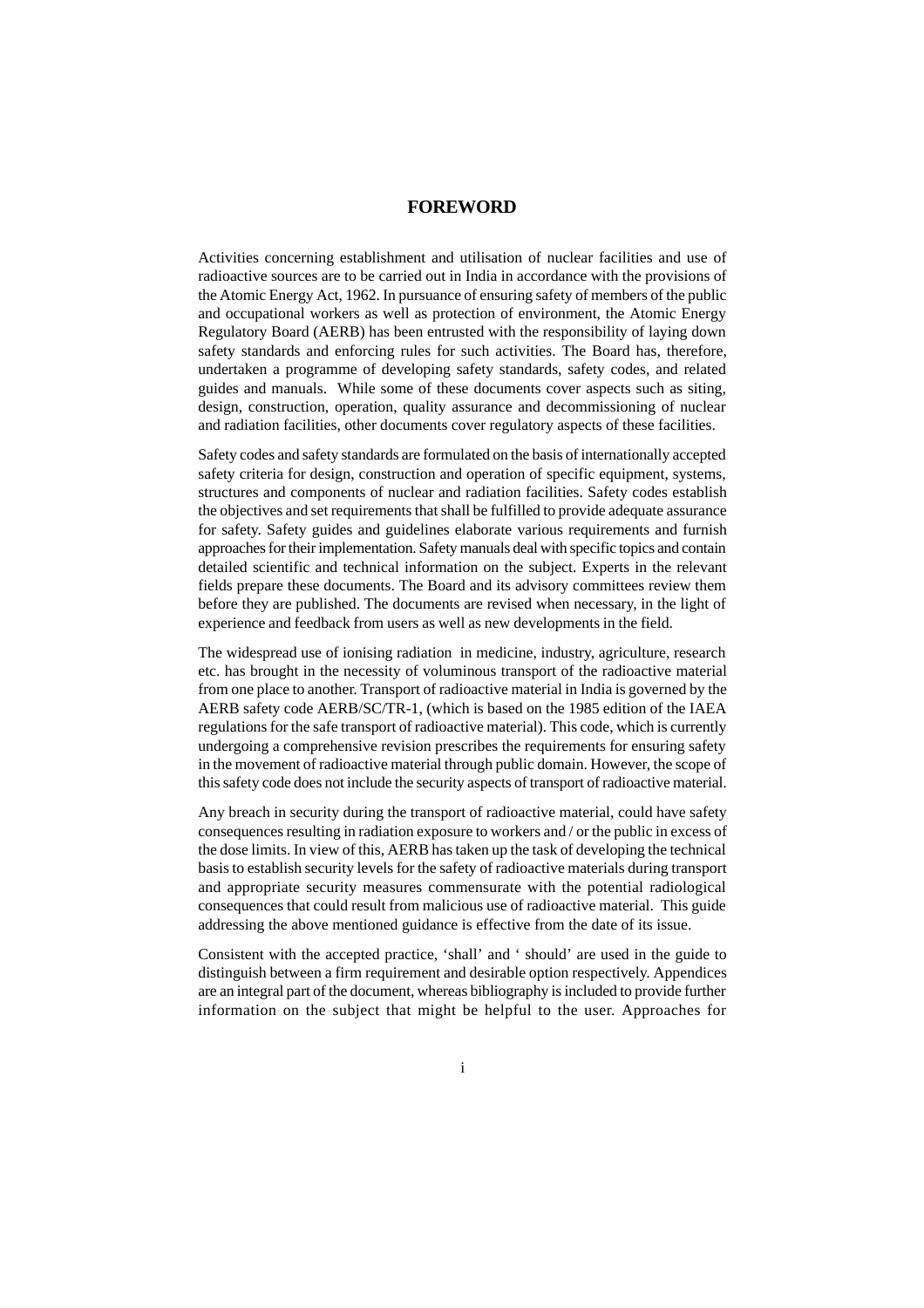implementation different to those set out in the guide may be acceptable, if they provide comparable assurance against undue risk to the health and safety of the occupational workers and the general public, and protection of the environment.

For aspects not covered in this Guide, national and international standards, codes and guides applicable and acceptable to AERB should be followed. Non-radiological aspects, such as industrial safety and environmental protection, are not explicitly considered. Industrial safety is to be ensured through compliance with the applicable provisions of the Factories Act, 1948 and the Atomic Energy (Factories) Rules, 1996.

Specialists in the field drawn from the Atomic Energy Regulatory Board, the Bhabha Atomic Research Centre, the Nuclear Power Corporation of India Limited, the Board of Radiation and Isotope Technology, the Department of Atomic Energy and other consultants have prepared this guide. It has been reviewed by experts and the Advisory Committee on Radiological Safety (ACRS) and Advisory Committee on Security (ACS).

AERB wishes to thank all individuals and organisations who have prepared and reviewed the draft and helped to finalise it. The list of persons, who have participated in this task, along with their affiliations, is included for information.

 (S.K. Sharma) Chairman, AERB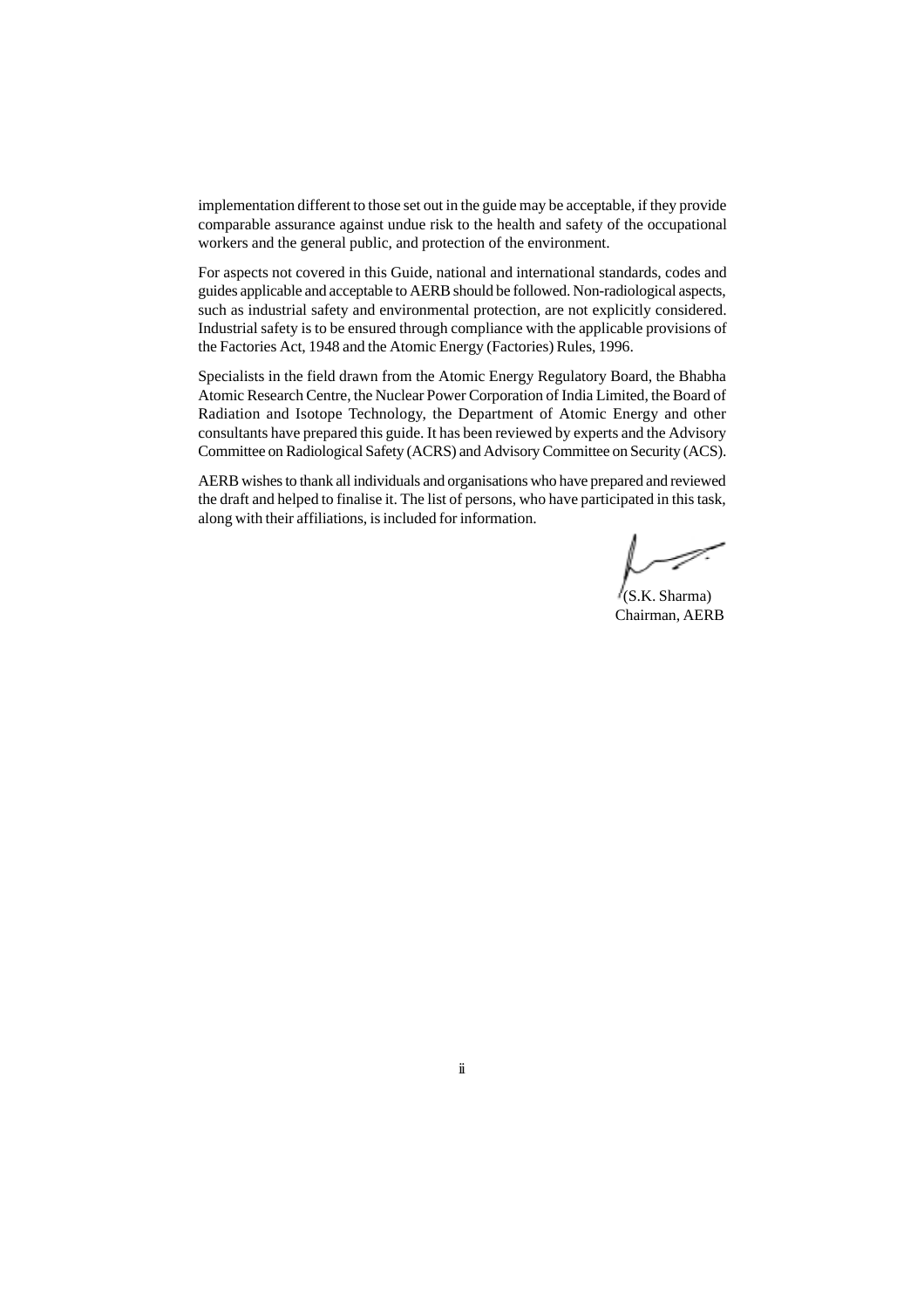### **DEFINITIONS**

#### A<sub>2</sub>

Maximum activity of radioactive material, other than special form radioactive material permitted in a Type A package.

#### **Carrier**

Any individual, organisation or government, undertaking the transport of radioactive material by any mode of transport. The term includes both carriers for hire (known as contract carriers) and carriers on own account (known as private carriers)

#### **Competent Authority**

Any official or authority appointed, approved or recognised by the Government of India for the purpose of the Rules promulgated under the Atomic Energy Act, 1962.

#### **Consignee**

Any individual, organisation or government which receives a consignment.

#### **Consignment**

Any package or packages, or load of radioactive material, presented by a consignor for transport.

### **Consignor**

Any individual, organisation or government which presents a consignment for transport, and is named as consignor in the transport documents.

#### **Defence-in-Depth (Security)**

A concept used to design physical protection systems that requires an adversary to overcome or circumvent multiple obstacles, either similar or diverse, in order to achieve his/her objective.

### **Graded Approach**

An approach/process by which the scope, depth and rigour of the management and engineering controls are commensurate with the magnitude of any hazard involved with the failure of the item or process.

#### **Guard (Security)**

A person who is entrusted with responsibility for patrolling, monitoring, assessing,escorting individuals or transport, controlling access and/or providing initial response.

#### **Low Specific Activity (LSA) Material**

Radioactive material which by its nature has a limited specific activity, or radioactive material for which limits of estimated average specific activity apply. External shielding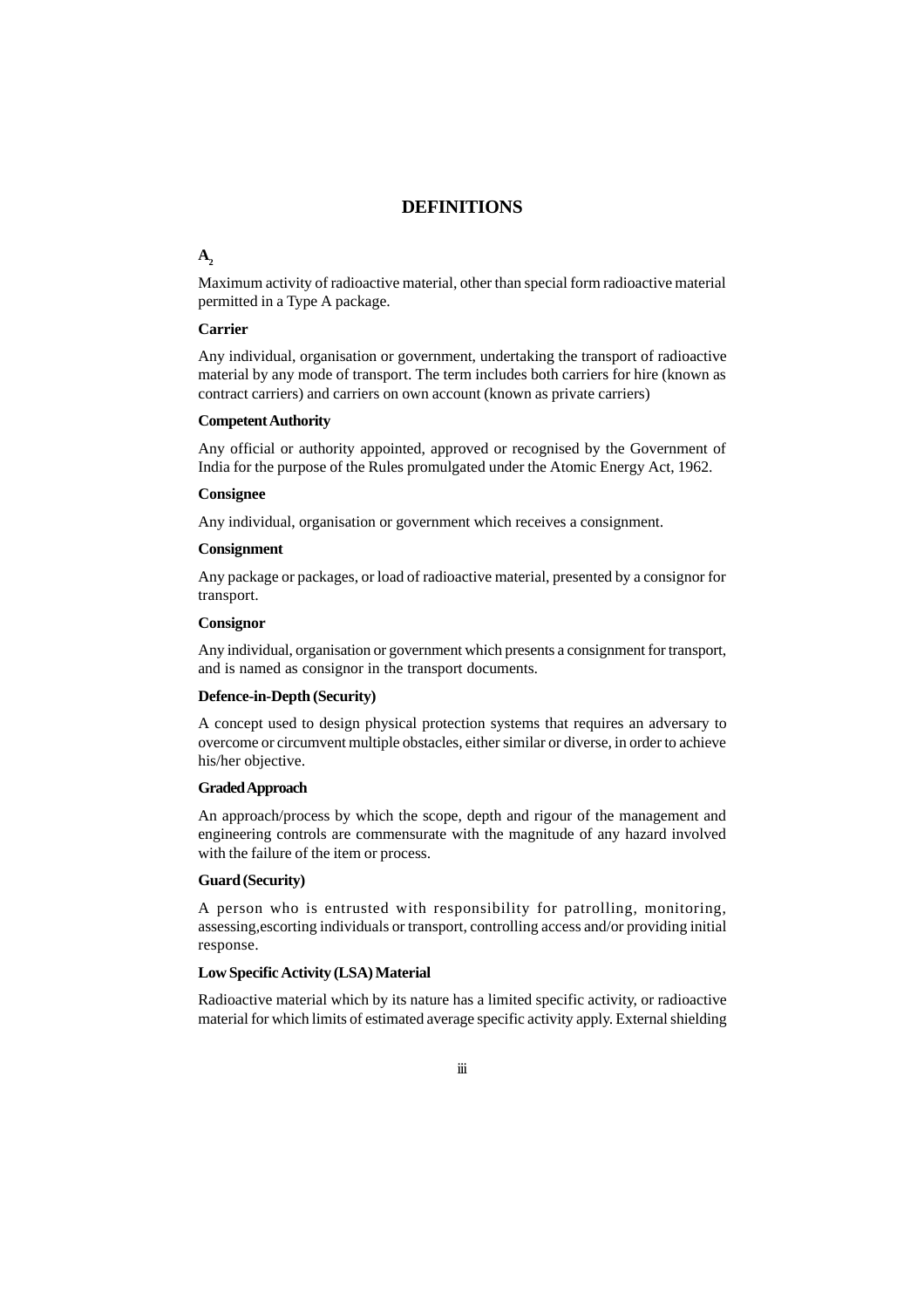materials surrounding the LSA material shall not be considered in determining the estimated average specific activity. LSA material shall be in one of the following three groups:

- (a) LSA-I
	- (i) Uranium and thorium ores and concentrates of such ores, and other ores containing naturally occurring radionuclides which are intended to be processed for the use of these radionuclides; or
	- (ii) solid unirradiated natural uranium or depleted uranium or natural thorium or their solid or liquid compounds or mixtures; or
	- (iii) radioactive material for which the  $A_2$  value is unlimited, excluding fissile material in quantities not excepted under the relevant paragraphs of safety code on "Transport of Radioactive Materials AERB/SC/TR-1" ; or
	- (iv) other radioactive material in which the activity is distributed throughout and the estimated average specific activity does not exceed 30 times the values for activity concentration specified in relevant schedules of AERB safety code (AERB/SC/TR-1).
- (b) LSA-II
	- (i) water with tritium concentration up to  $0.8$  TBq.1<sup>-1</sup>; or
	- (ii) other material in which the activity is distributed throughout and the estimated average specific activity does not exceed  $10^4$  A<sub>2</sub> .g<sup>-1</sup> for solids and gases, and  $10^{-5}$  A<sub>2</sub> .g<sup>-1</sup> for liquids.
- (c) LSA-III

Solids (e.g. consolidated wastes, activated materials), excluding powders, in which:

- (i) The radioactive material is distributed throughout a solid or a collection of solid objects, or is essentially uniformly distributed in a solid compact binding agent (such as concrete, bitumen, ceramic, etc.);
- (ii) The radioactive material is relatively insoluble, or it is intrinsically contained in a relatively insoluble matrix, so that, even under loss of packaging, the loss of radioactive material per package by leaching when placed in water for seven days would not exceed  $0.1 \, \text{A}_2$ ; and
- (iii) The estimated average specific activity of the solid, excluding any shielding material, does not exceed  $2 \times 10^{-3}$  A<sub>2</sub> .g<sup>-1</sup>.

### **Package**

The packaging with its radioactive contents as prescribed for transport.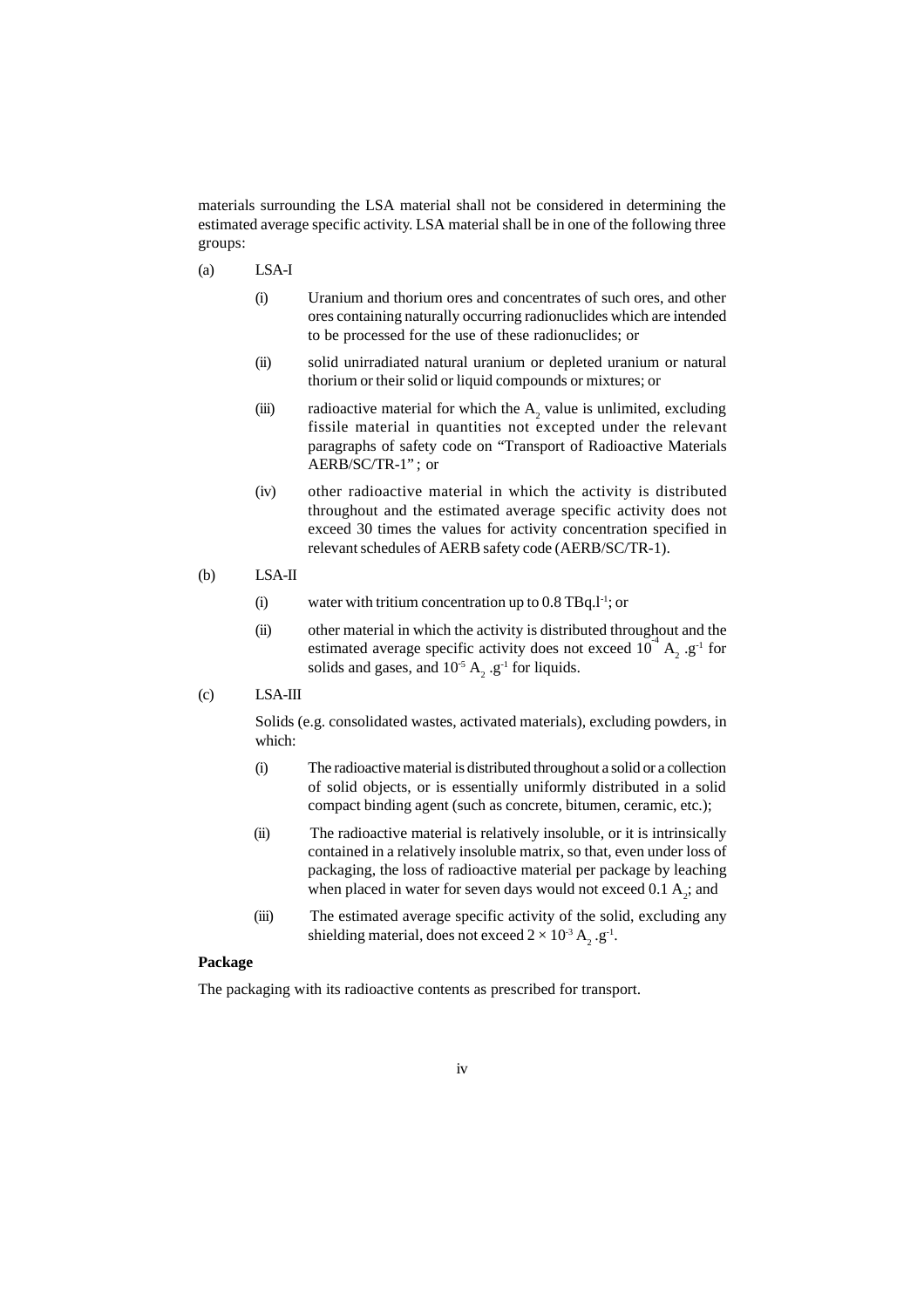#### **Packaging**

The assembly of components necessary to enclose the radioactive contents completely. It may, in particular, consists of one or more receptacles, absorbent materials, spacing structures, radiation shielding, service equipment for filling, emptying, venting and pressure relief devices for cooling, absorbing mechanical shocks, providing handling and tie-down capability, thermal insulation; and service devices integral to the package. The packaging may be a box, drum, or similar receptacle, or a freight container, tank or intermediate bulk container.

### **Radioactive Material**

Any substance or material, which spontaneously emits radiation in excess of the levels prescribed by notification by the central government.

#### **Surface Contaminated Object (SCO)**

A solid object which is not itself radioactive but which has radioactive material distributed on its surfaces. SCO shall be in one of two groups, viz., SCO-I and SCO-II, as provided below:

- (a) SCO-I: A solid object on which:
	- (i) the non-fixed contamination on the accessible surface of which averaged over 300 cm<sup>2</sup> (or the area of the surface if less than 300 cm<sup>2</sup>) does not exceed 4 Bq/cm<sup>2</sup> for beta and gamma emitters and low toxicity alpha emitters, or  $0.4 \text{ Bq/cm}^2$  for all other alpha emittors; and
	- (ii) the fixed contamination on the accessible surface of which averaged over 300 cm<sup>2</sup> (or the are of the surface if less than 300 cm<sup>2</sup>) does not exceed  $4 \times 10^4$  Bq/cm<sup>2</sup> for beta and gamma emitters and low toxicity alpha emitters, or  $4 \times 10^3$  Bq/cm<sup>2</sup> for all other alpha emitters; and
	- (iii) the non-fixed contamination plus the fixed contamination on the imaccessible surface of which averaged over 300 cm<sup>2</sup> (or the area of the surface if less than 300 cm<sup>2</sup>) does not exceed  $4 \times 10^4$  Bq/cm<sup>2</sup> for beta and gamma emitters and low toxicity alpha emitters, or  $4 \times 10^3$  Bq/ cm2 for all other alpha emitters.
- (b) SCO-II: A solid object on which either the fixed or non-fixed contamination on the surface exceeds the applicable limits specified for SCO-I in (a) above and on which
	- (i) the non-fixed contamination on the accessible surface of which averaged over 300 cm<sup>2</sup> (or the area of the surface if less than 300 cm<sup>2</sup>) does not exceed 400 Bq/cm<sup>2</sup> for beta and gamma emitters and low toxicity alpha emitters, or 40 Bq/cm<sup>2</sup> for all other alpha emittors; and
	- (ii) the fixed contamination on the accessible surface of which averaged over 300 cm<sup>2</sup> (or the are of the surface if less than 300 cm<sup>2</sup>) does not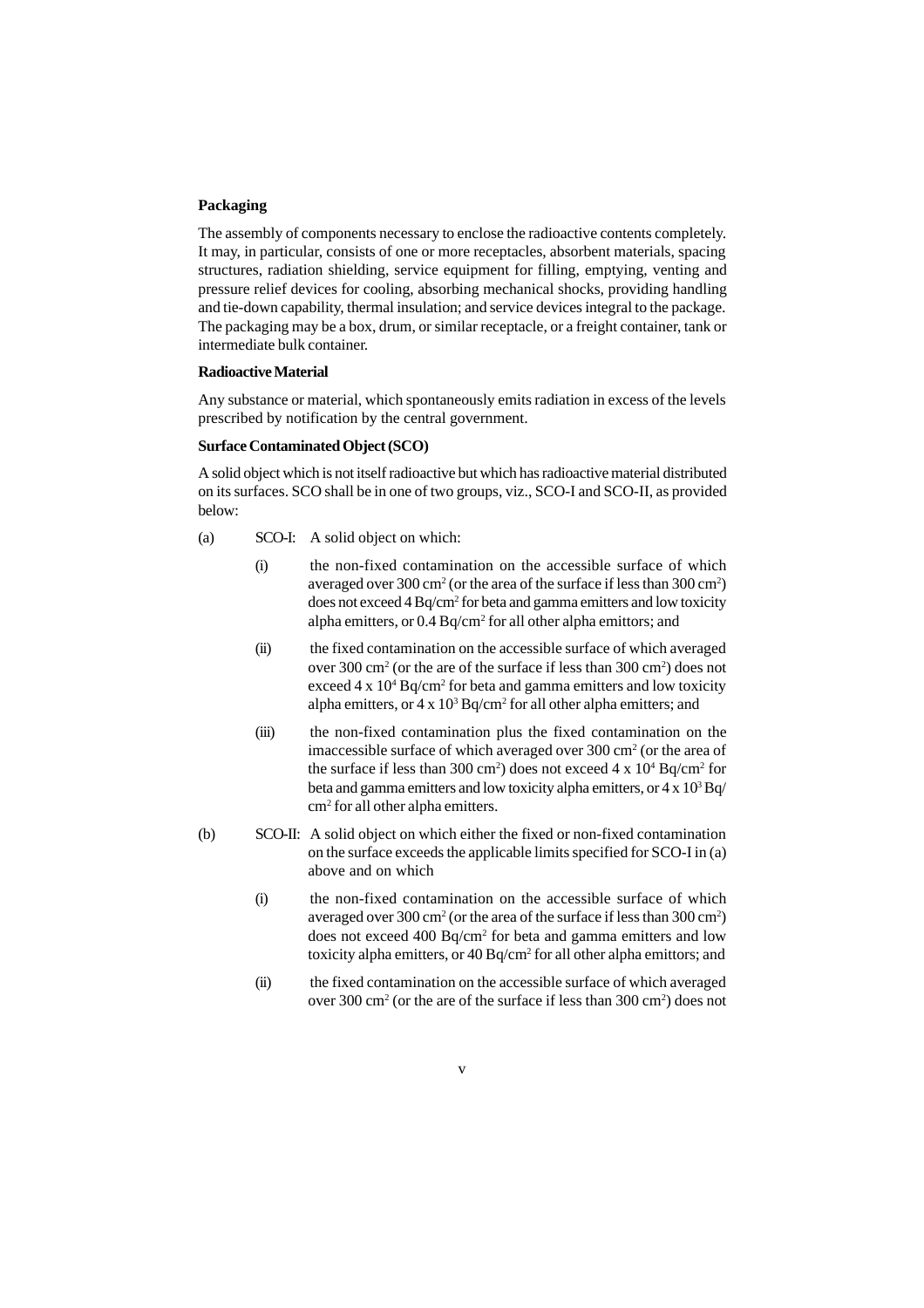exceed  $8 \times 10^5$  Bq/cm<sup>2</sup> for beta and gamma emitters and low toxicity alpha emitters, or  $8 \times 10^4$  Bq/cm<sup>2</sup> for all other alpha emitters; and

(iii) the non-fixed contamination plus the fixed contamination on the inaccessible surface of which averaged over  $300 \text{ cm}^2$  (or the area of the surface if less than 300 cm<sup>2</sup>) does not exceed  $8 \times 10^5$  Bq/cm<sup>2</sup> for beta and gamma emitters and low toxicity alpha emitters, or 8 x 104 Bq/cm2 for all other alpha emitters.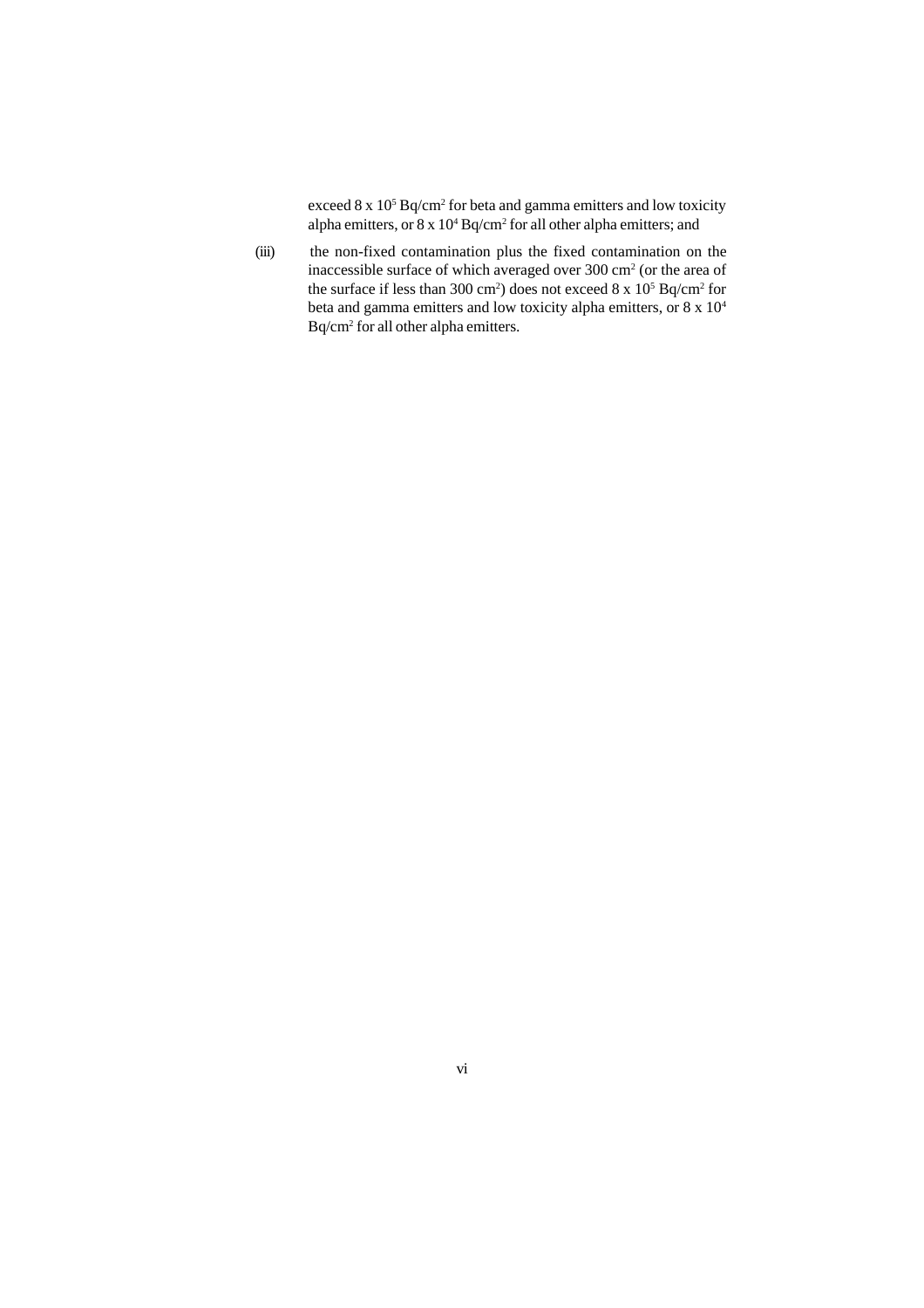### **SPECIAL DEFINITIONS**

#### **(Specific for the present guide)**

#### **Design Basis Threat (DBT) (for radioactive material)**

The attributes and characteristics of a potential insider and /or external adversaries, who might attempt unauthorised removal of radioactive material or sabotage, against which a physical protection system is designed and evaluated.

#### **Malicious Acts**

Acts carried out during the transport of radioactive material, which may include any wrongful act or activity intentionally done or engaged in without legal justification or excuse and which causes or is likely to cause death or physical injury to a person or damage to property or the environment.

### **Operator**

Any organisation or person authorized/responsible for radioactive transport security. This includes private individuals, governmental bodies, consignors, carriers, consignees.

### **Positive Identification**

Any photographic identification or biometric record, which positively identifies the individual, and which has been issued by the Government or by any legally established organisation or agency.

#### **Radioactive Source**

Radioactive material that is permanently sealed in a capsule or closely bonded, is in a solid form and is not exempt from regulatory control.

#### **Sabotage (Security)**

Any deliberate act directed against a nuclear/radiation facility or radioactive material including nuclear material in use, storage or transport, which could directly or indirectly endanger the health and safety of personnel, the public and the environment by exposure to radiation or release of radioactive substances.

#### **Safety (during transport)**

Measures intended to minimise the likelihood of accidents involving radioactive material and, should such an accident occur, to mitigate its consequences.

#### **Security**

The prevention and detection of, and response to malicious acts involving radioactive material.

### **Shipment**

Shipment shall mean the specific movement of a consignment from origin to destination.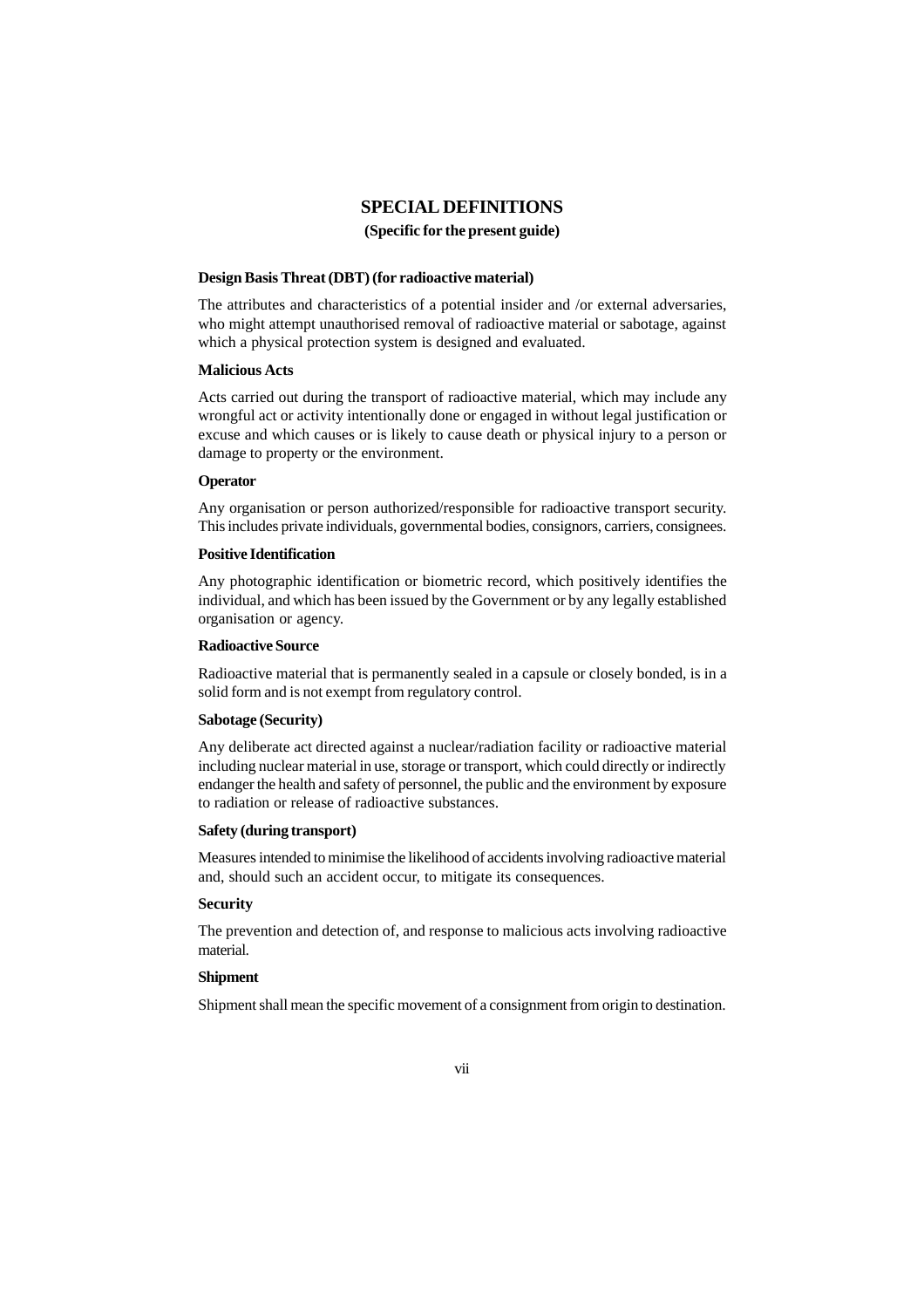#### **Threat**

Characterisation of an adversary capable of causing undesirable consequences including the objectives, motivation, and capabilities, e.g. number of potential attackers, equipment, training, and attack plan.

### **Trustworthiness**

Reliability of an individual, including characteristics that may be verified, when necessary, by background checks and checking criminal records.

### **Vulnerability**

A feature or weakness that can bring about an unacceptable radiological consequence.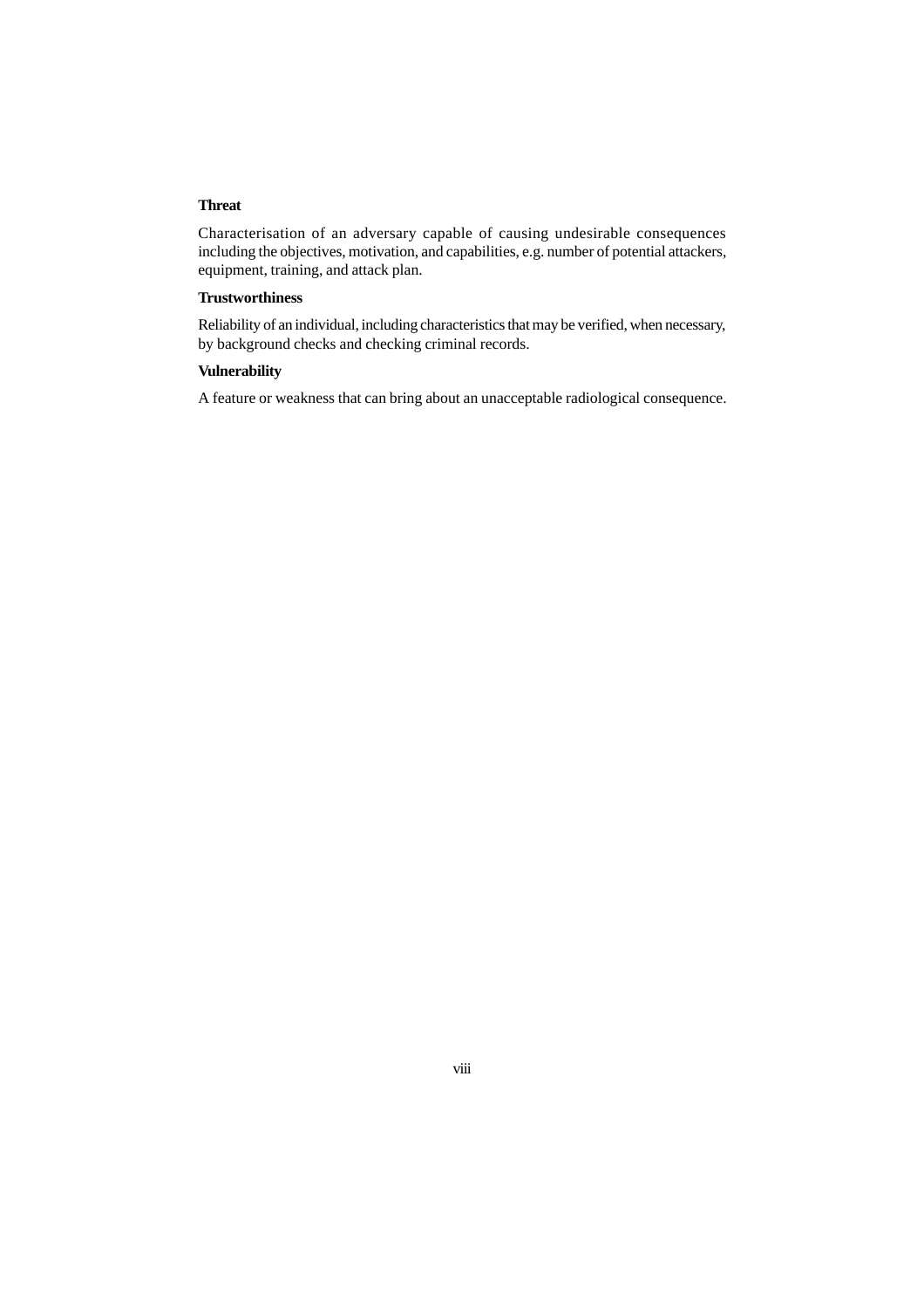## **CONTENTS**

|                |       |                                                    | i                    |
|----------------|-------|----------------------------------------------------|----------------------|
|                |       |                                                    | $\dddot{\mathbf{m}}$ |
|                |       |                                                    | vii                  |
| 1.             |       |                                                    | 1                    |
|                | 1.1   |                                                    | 1                    |
|                | 1.2   |                                                    | 1                    |
|                | 1.3   |                                                    | 1                    |
| $\overline{2}$ |       | DESIGN AND EVALUATION OF SECURITY MEASURES         | 4                    |
|                | 2.1   |                                                    | 4                    |
|                | 2.2   |                                                    | 4                    |
|                | 2.3   |                                                    | 5                    |
|                | 2.4   |                                                    | 6                    |
|                | 2.4.1 | Responsibilities of Government Agencies            | 6                    |
|                | 2.4.2 |                                                    | 6                    |
|                | 2.5   |                                                    | 8                    |
|                | 2.6   |                                                    | 8                    |
|                | 2.7   | Determination of Specific Security Measures        | 9                    |
| 3.             |       | ESTABLISHING RADIOACTIVE MATERIAL TRANSPORT        |                      |
|                |       |                                                    | 10                   |
|                | 3.1   |                                                    | 10                   |
|                | 3.2   | Categorisation of Radioactive Material             |                      |
|                |       |                                                    | 10                   |
|                | 3.2.1 | Types / Categories of Radioactive Materials        |                      |
|                |       |                                                    | 10                   |
|                | 3.2.2 | Types of Packages Used for Transport of RAM        | 11                   |
|                | 3.2.3 | Which Package to Use for Which Type of RAM         | 12                   |
|                | 3.3   | Security Levels Envisaged during Transport of RAM. | 12                   |
|                | 3.3.1 | Level 1 - Prudent Management Practices             | 12                   |
|                | 3.3.2 |                                                    | 12                   |
|                | 3.3.3 |                                                    | 13                   |
|                | 3.4   | Transport Requiring Special Security Measures      | 13                   |
|                | 3.5   | Determination of Security Levels for Specific      |                      |
|                |       |                                                    | 13                   |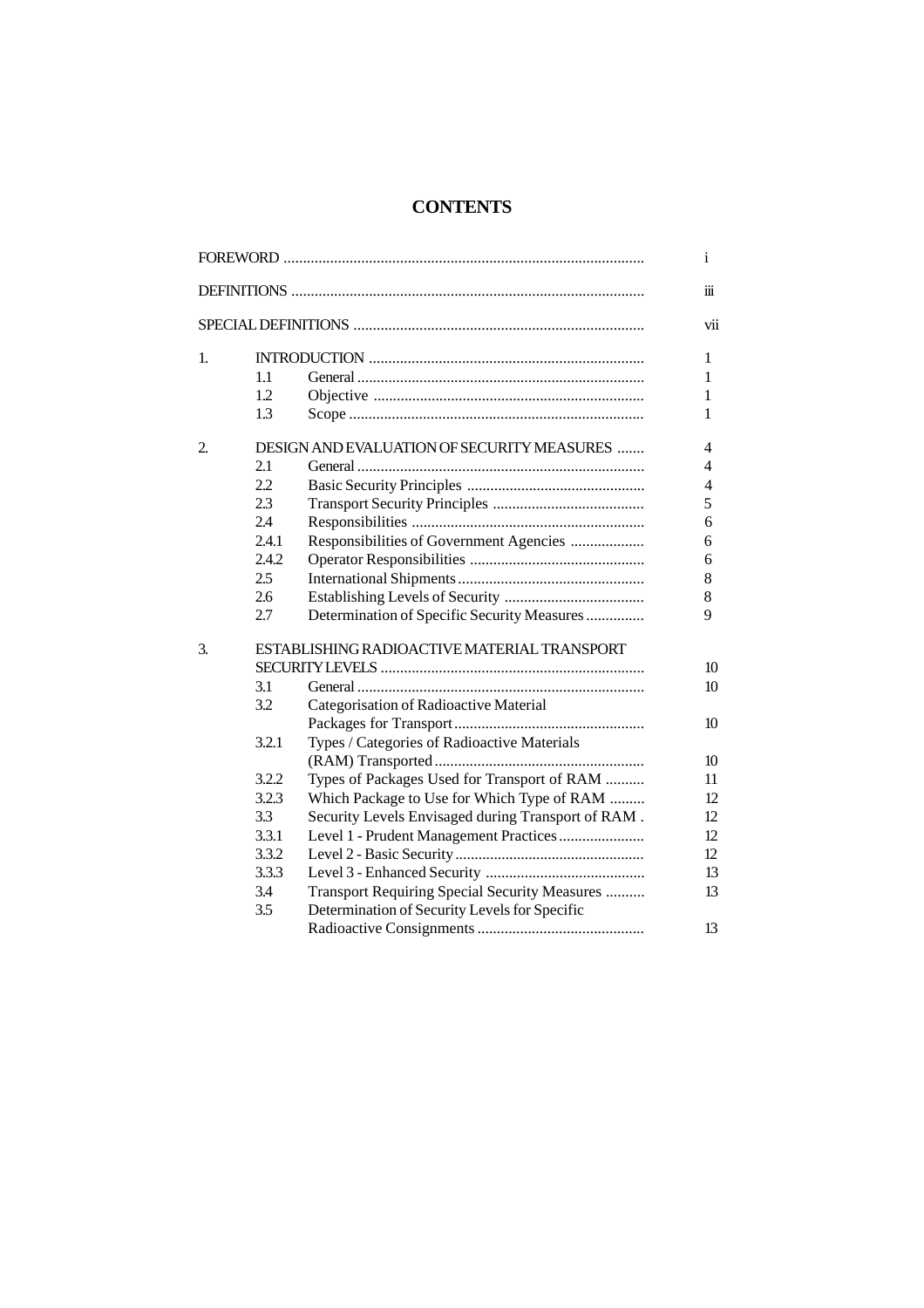| 4.                                                     |                                                   | SECURITY MEASURES FOR THE DIFFERENT SECURITY        |    |  |
|--------------------------------------------------------|---------------------------------------------------|-----------------------------------------------------|----|--|
| LEVELS DURING TRANSPORT OF RADIOACTIVE                 |                                                   |                                                     |    |  |
|                                                        |                                                   |                                                     | 14 |  |
|                                                        | 4.1                                               |                                                     | 14 |  |
|                                                        | 4.2                                               |                                                     | 14 |  |
|                                                        | 4.3                                               |                                                     | 14 |  |
|                                                        | 4.3.1                                             |                                                     | 15 |  |
|                                                        | 4.3.2                                             |                                                     | 15 |  |
|                                                        | 4.3.3                                             |                                                     | 16 |  |
|                                                        | 4.3.4                                             | Measures for Verification of Personnel Identity     | 16 |  |
|                                                        | 4.3.5                                             | Measures for Verification of Security of            |    |  |
|                                                        |                                                   |                                                     | 16 |  |
|                                                        | 4.3.6                                             | Adoption of Formal Procedures for Issue of          |    |  |
|                                                        |                                                   |                                                     | 16 |  |
|                                                        | 4.3.7                                             | Security Related Information Exchange               | 16 |  |
|                                                        | 4.3.8                                             | Procedures for Verification of Trustworthiness      |    |  |
|                                                        |                                                   |                                                     | 17 |  |
|                                                        | 4.4                                               |                                                     | 17 |  |
|                                                        | 4.4.1                                             |                                                     | 17 |  |
|                                                        | 4.4.2                                             | Installation of Hardware for Tracking Shipments     | 18 |  |
|                                                        | 4.4.3.                                            |                                                     | 18 |  |
|                                                        | 4.5                                               | Shipments Requiring Special Security Measures       | 18 |  |
|                                                        |                                                   |                                                     |    |  |
| <b>APPENDIX - I:</b>                                   |                                                   | READY RECKONER FOR SECURITY LEVELS                  |    |  |
|                                                        |                                                   | BASED ON THE TYPE OF RADIOACTIVE                    |    |  |
|                                                        |                                                   | MATERIAL AND TYPE OF PACKAGES                       | 20 |  |
|                                                        |                                                   | APPENDIX - II: ISSUES/TOPICS TO BE COVERED IN       |    |  |
|                                                        |                                                   | TRAINING PROGRAMMES ON SECURITY                     | 22 |  |
|                                                        |                                                   |                                                     |    |  |
|                                                        |                                                   | APPENDIX-III: A NOTE ON SHIPMENTS REQUIRING SPECIAL |    |  |
|                                                        |                                                   |                                                     | 24 |  |
|                                                        |                                                   |                                                     | 26 |  |
|                                                        |                                                   |                                                     | 28 |  |
|                                                        |                                                   |                                                     |    |  |
| COMMITTEE TO DEVELOP GUIDELINES ON SECURITY            |                                                   |                                                     |    |  |
|                                                        |                                                   | REQUIREMENTS DURING TRANSPORT OF                    |    |  |
| 28                                                     |                                                   |                                                     |    |  |
| ADVISORY COMMITTEE ON RADIOLOGICAL SAFETY (ACRS)<br>29 |                                                   |                                                     |    |  |
| 30                                                     |                                                   |                                                     |    |  |
|                                                        |                                                   |                                                     |    |  |
|                                                        | PROVISIONAL LIST OF RELEVANT REGULATORY DOCUMENTS |                                                     |    |  |
| 31                                                     |                                                   |                                                     |    |  |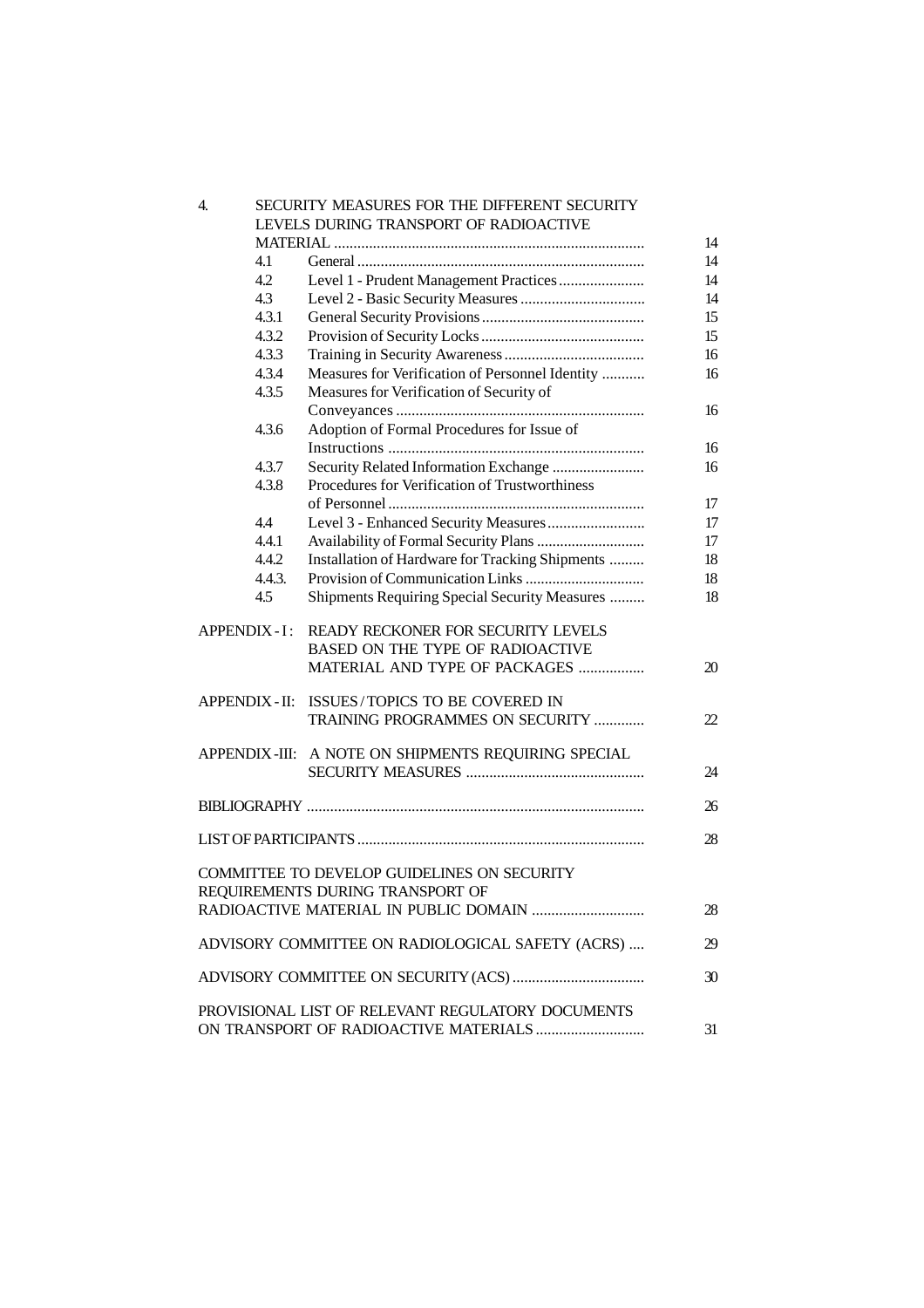### **1. INTRODUCTION**

### **1.1 General**

The Atomic Energy Regulatory Board (AERB) has published a safety code on Transport of Radioactive Material (AERB/SC/TR-1). This code, which is periodically reviewed and revised, prescribes the requirements for ensuring safety in the movement of radioactive material through public domain. The competent authority for enforcing all safety codes issued under the Atomic Energy (Radiation Protection) Rules, 2004, is Chairman, AERB.

It is now well recognised that any breach in security during the transport of radioactive material, could have safety consequences resulting in radiation exposure to workers and/or the public in excess of the dose limits. In view of this, AERB has taken up the task of developing the technical basis to establish security levels for the safety of radioactive material during transport and appropriate security measures commensurate with the potential radiological consequences that could result from malicious use of radioactive material.

The guidelines provided in this document address the radiological concerns / hazards associated with the unauthorised removal, sabotage and other malicious acts during the transport of radioactive material which are used for peaceful purposes such as production of nuclear power, medical, industrial and research applications.

#### **1.2 Objective**

The objective of this document is to provide guidance, to an authorised user of radioactive material, consignor, carrier and other concerned persons, in implementing, maintaining or enhancing security in order to protect radioactive material while in transport against theft, sabotage or other malicious acts that could result in significant radiological consequences. From a security point of view, a threshold has to be defined for determining which packages or type of radioactive material need to be protected beyond prudent management practice. The likelihood of theft or sabotage of radioactive material during transport has to be minimised by a combination of measures involving deterrence, detection, delay and response, complemented by other measures for mitigation of consequences of such acts, including recovery.

This guide also addresses the elements of security requirements<sup>1</sup> to ensure security and safety of any radioactive material, which is transported in the public domain.

### **1.3 Scope**

These guidelines apply to authorised transport of all packages containing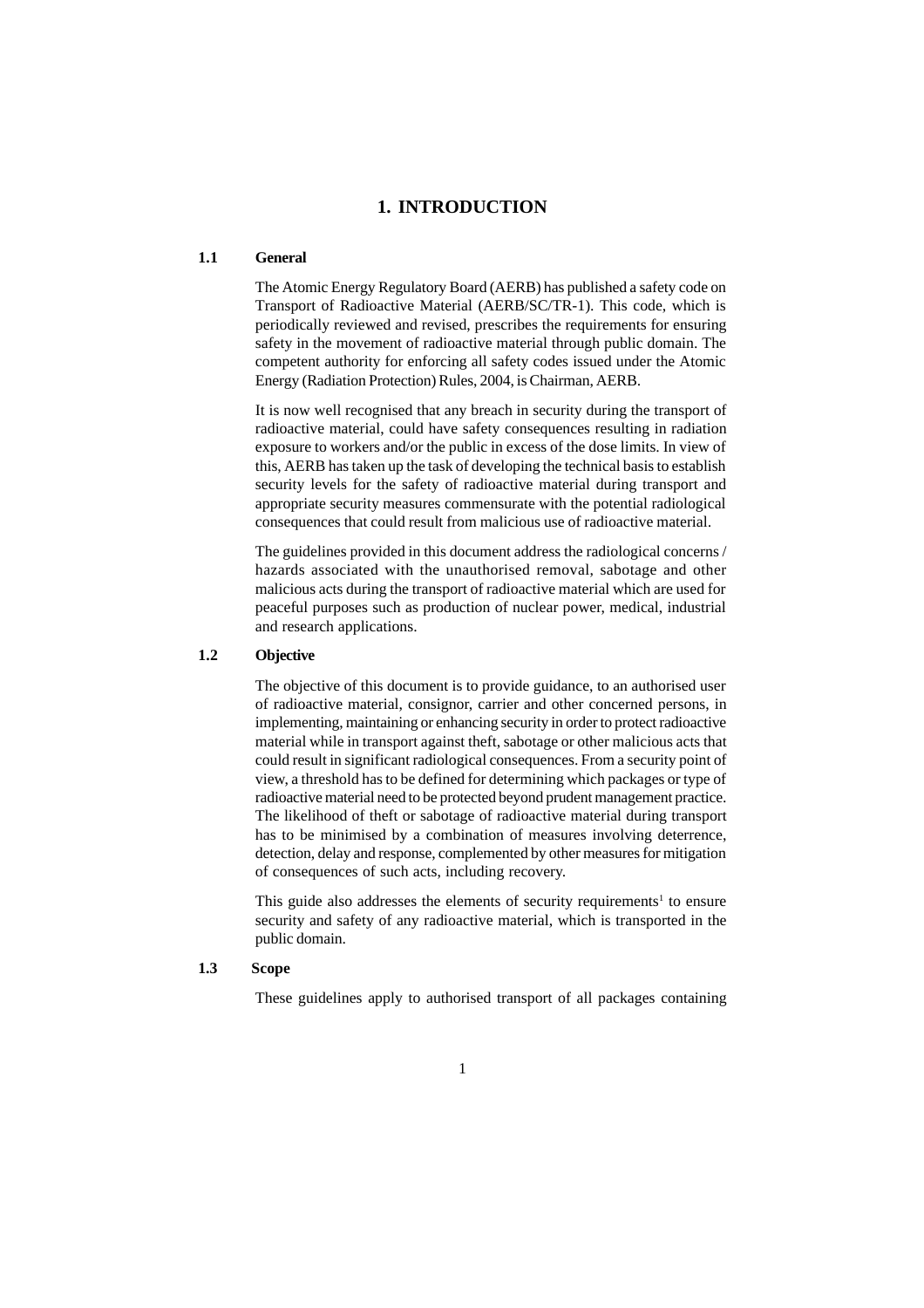radioactive material in respect of which a breach of security could result in significant potential radiological hazard to individuals, society and the environment. The authorised transport of radioactive materials using standard packages may only ensure that there would be no significant radiation concern arising from an accident scenario. Hence, security threat scenarios<sup>2</sup> should be prioritised while applying the guidelines given in this document.

The security provisions specified in this guide relate to the following radioactive consignments:

- Exempted consignments (with limited radioactivity like radioimmuno assay (RIA) kits, reference sources, sources used in consumer products, etc)
- Low specific activity material  $(LSA I / II / III)$
- Surface contaminated objects (SCO I/II)
- Type A packages
- Type B packages

\_\_\_\_\_\_\_\_\_\_\_\_\_\_\_\_\_\_\_\_\_\_\_\_\_\_\_\_\_\_\_\_\_\_\_\_\_

- Design features
- Access control
- Administrative control (e.g. personnel verification)
- · Information control
- Specific training of carrier's personnel (formalised familiarisation programme)
- · Tracking of shipment
- Alerting state authorities prior to and during shipment

These elements should be utilised to various extents in a graded manner thus characterising the different security levels and implemented in the transport of radioactive material.

#### 2 Prioritisation of security threat scenarios

While the design of the standard packages used for transport of radioactive material will ensure that there would be no significant radiation concern arising from an accident scenario, there could be safety concerns arising due to a breach in the security of the sources. This breach in security could occur due to weakness in administrative procedures, which could result in a source getting lost or due to deliberate acts of theft to take control of the source for use in criminal activities like making a radiological dispersal device (RDD) or due to the possibility of sabotage during transport. Consequently, security measures would have to address all these scenarios. Though high radioactivity sources might seemingly pose a greater threat under such scenarios, they could be considered as an unattractive option by criminal elements because of the high personal fatality risk to the person committing the theft and also due to the heavy shielding of such sources being a physical deterrent for ease of stealing. Therefore, it is felt that the lightweight packages carrying some significant radioactivity are the ones that have most potential for being misused and hence require adequate security provisions.

<sup>1</sup> Elements of security requirements

Some of the important generic requirements for transport security of radioactive material are: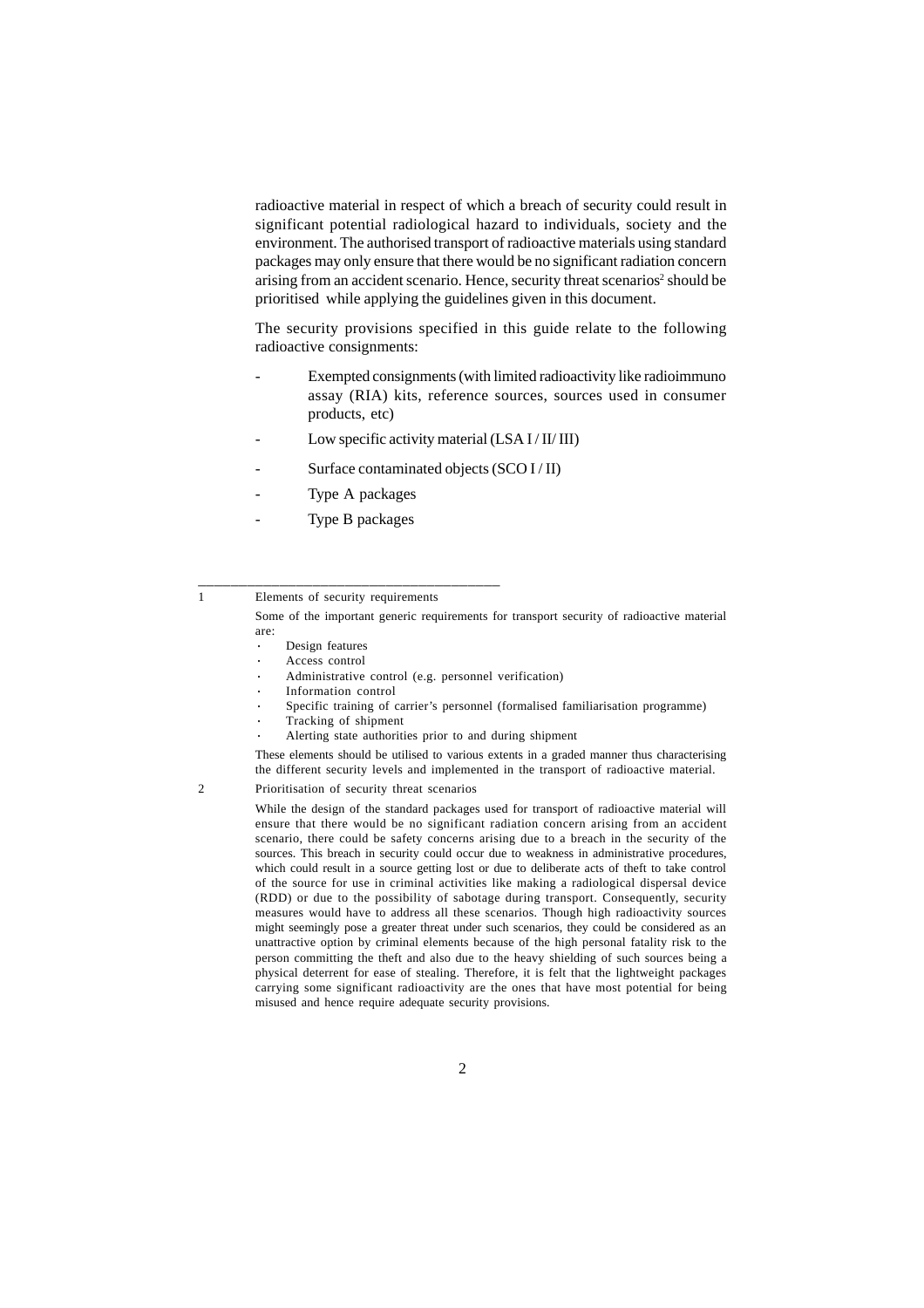The threshold values outlined in this document have been derived on the basis of the potential radiological consequences of malicious acts involving intentional dispersion of radioactive material.

While separate AERB publications usually address safety and security for the transport of radioactive material, it is recognised that some of the measures designed to address safety can also complement security aims. Therefore, the safety measures and procedures already in place as a result of the broad and effective application of the AERB safety code (AERB/SC/TR-1), 'Safety Code for the Transport of Radioactive Materials', may meet some of the security requirements. Care should be taken to ensure that safety and security measures do not conflict.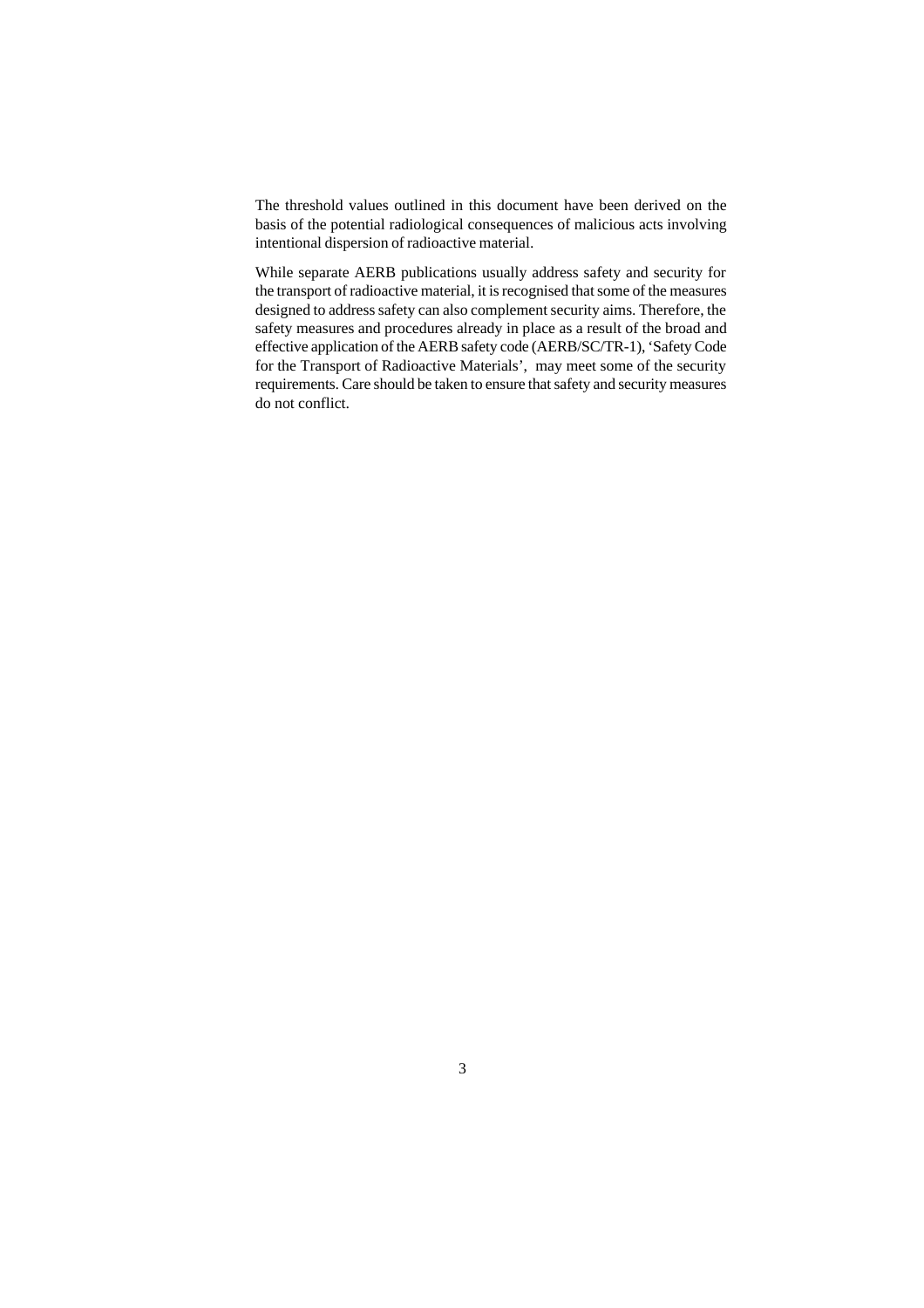### **2. DESIGN AND EVALUATION OF SECURITY MEASURES**

### **2.1 General**

The authorised transport of radioactive materials is carried out in one or more of the following circumstances:

- From the producer/supplier of radioactive material to an authorised user.
- · During use of the radioactive material from one authorised location to another.
- From authorised user of the radioactive material to disposal facility.

The potential radiological consequences resulting from a breach of security during such transport do not differ in principle from violation of the safety requirements. The organisations/persons involved in the transport of any radioactive material should therefore be well aware of the security threats which could arise during such transport.

This section defines the responsibilities of such organisations/persons to ensure that the appropriate level of security during the transport of radioactive material has been established. It considers the consignor's formal security plans appropriately to implement requisite security measures. Depending on the type and quantity of the radioactive material being transported, the assessment of security threat and the potential consequences, a graded system of security measures would need to be put in place by the consignor. The design of a transport security system should consider defence-in-depth principles to prevent the material from being susceptible to malicious acts.

### **2.2 Basic Security Principles**

The basic principles for security for transport of radioactive material are as follows:

- Availability of management systems for drawing up and implementing formal security plans;
- Inculcating security culture amongst all involved organisations/ persons;
- Defining the responsibility of various public functionaries;
- Defining the responsibilities of those involved in transport (consignors, carriers and consignees);
- Pragmatic evaluation of threats;
- Adoption of a graded approach in implementing security measures;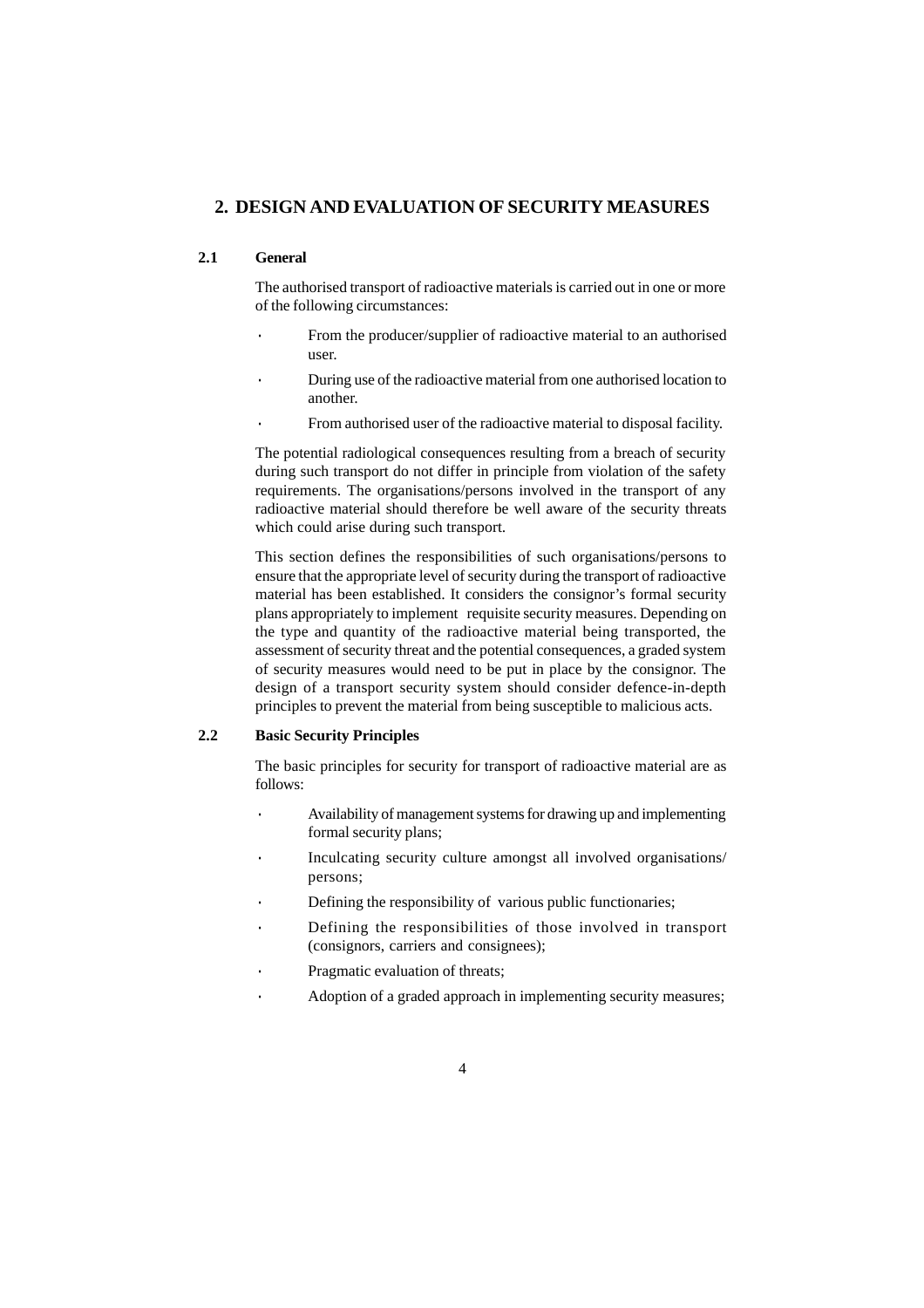- Incorporating a defence-in-depth concept for the security measures;
- · Measures to maintain confidentiality; and
- · Availability of contingency/emergency plans to respond to any breach of security.

### **2.3 Transport Security Principles**

The following factors should be considered while designing the transport security system:

- Quantity and the physical/chemical form of the radioactive material;
- Mode(s) of transport:
- Transport schedules and route of shipment;
- Package(s) being used;
- · Measures required to deter, detect and delay unauthorised access to the radioactive material while in transport and during storage incidental to such transport to deter or defeat any attempt of malicious acts;
- Identifying potential malicious acts while in transport or during storage incidental to transport to enable appropriate response and early commencement of recovery/mitigation efforts;
- Provisions for rapid response to attempts directed towards unauthorised access to radioactive material, to actual unauthorised access, or to other malicious acts involving radioactive material while in transport or storage incidental to such transport;
- Capability to detect and recover any damaged, stolen or lost radioactive material, and bringing it into secure regulatory control and minimising and mitigating the radiological consequences of any theft, sabotage or other malicious acts; and
- Procedures for maintaining information security.

As far as practicable, the following features should be incorporated during the design of security measures:

- Avoid predictable movement schedules;
- Plan routes to avoid areas, which are, at the time of planning, affected by a natural disaster or a disruption of the local law and order situation;
- Keep total transport duration and the number of modal transfers to the minimum;
- Disseminate information regarding the transport and related security measures on a 'need-to-know' basis;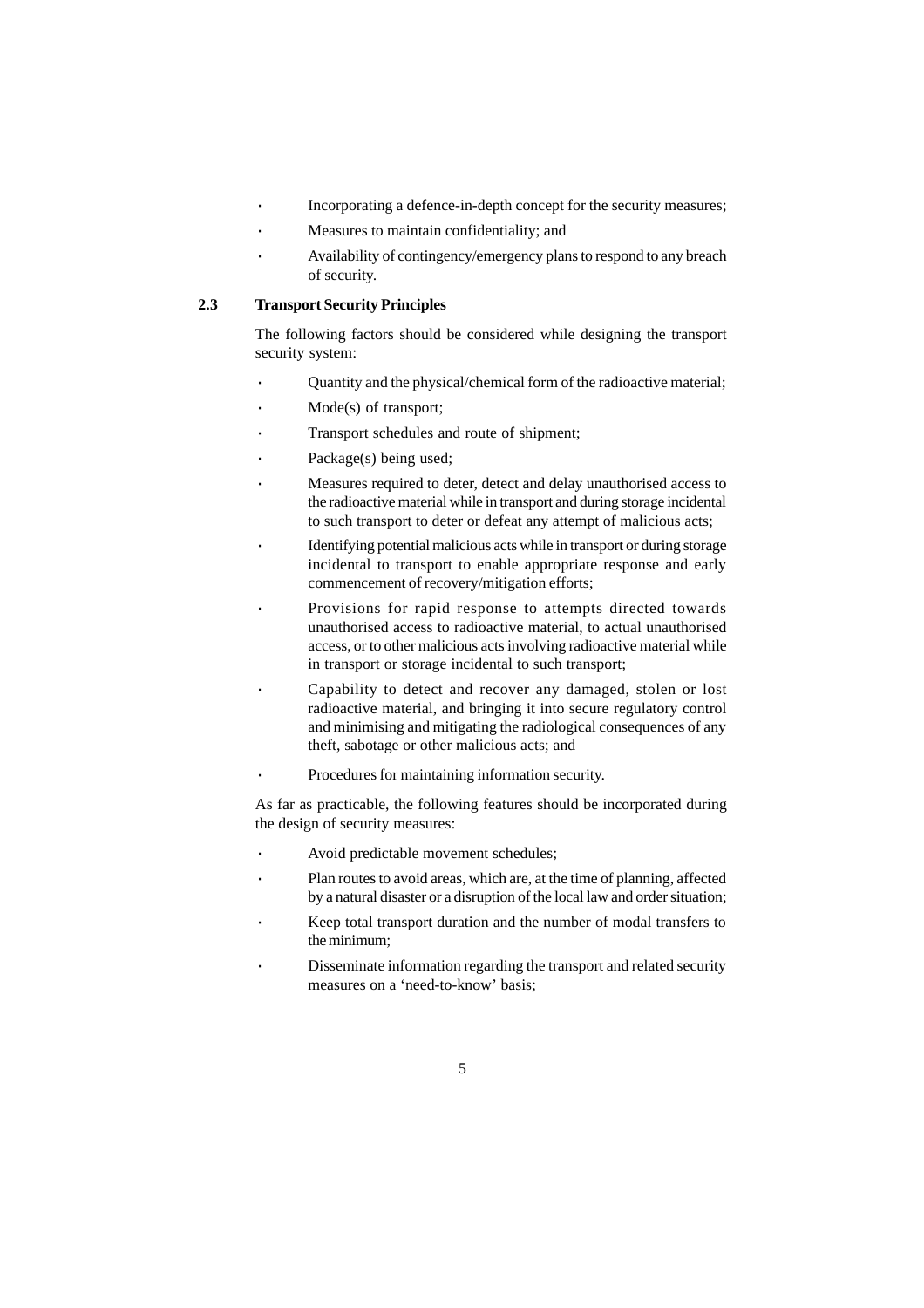- · Do not leave packages or conveyances containing radioactive material unattended; and
- Subject the radioactive material in transport and in temporary storage incidental to transport to security measures consistent with those to be applied to the material in use and storage.

### **2.4 Responsibilities**

### 2.4.1 Responsibilities of Government Agencies

The government agencies dealing with law and order are responsible to communicate warnings/alerts/advisories about the perceived security threats sufficiently in advance so that authorised users, consignors and carriers of radioactive material could implement appropriate measures. Depending on the nature of these alerts/warnings, different places may pose different levels of security threat at a given time and a given place may pose different security levels of threat at different times. Consequently, the concerned authorities should continuously review the threats associated with the radioactive material in transport and evaluate the implication of any changes in those threats for the strengthening of the security measures.

### 2.4.2 Operator Responsibilities

All organisations (consignors, carriers and consignees), and other persons involved in the transport of radioactive material should implement the security measures commensurate with their responsibilities and the required security level.

The concerned organisations in consultation with the law and order authority as necessary should establish in advance contingency plans to respond to malicious acts involving radioactive material during transport including the recovery of lost or stolen material and for minimising and mitigation of consequences.

For international transport, while implementing the security measures, the concerned organisations should consider the variations in security requirements and clearly define each point at which the security responsibility is transferred from one agency to another.

The competent authority will have the powers to impose penalties for noncompliance with the security requirements.

2.4.2.1 Consignor

The consignor should

Submit a security plan for the transport of radioactive material to the competent authority prior to undertaking the shipments. Up on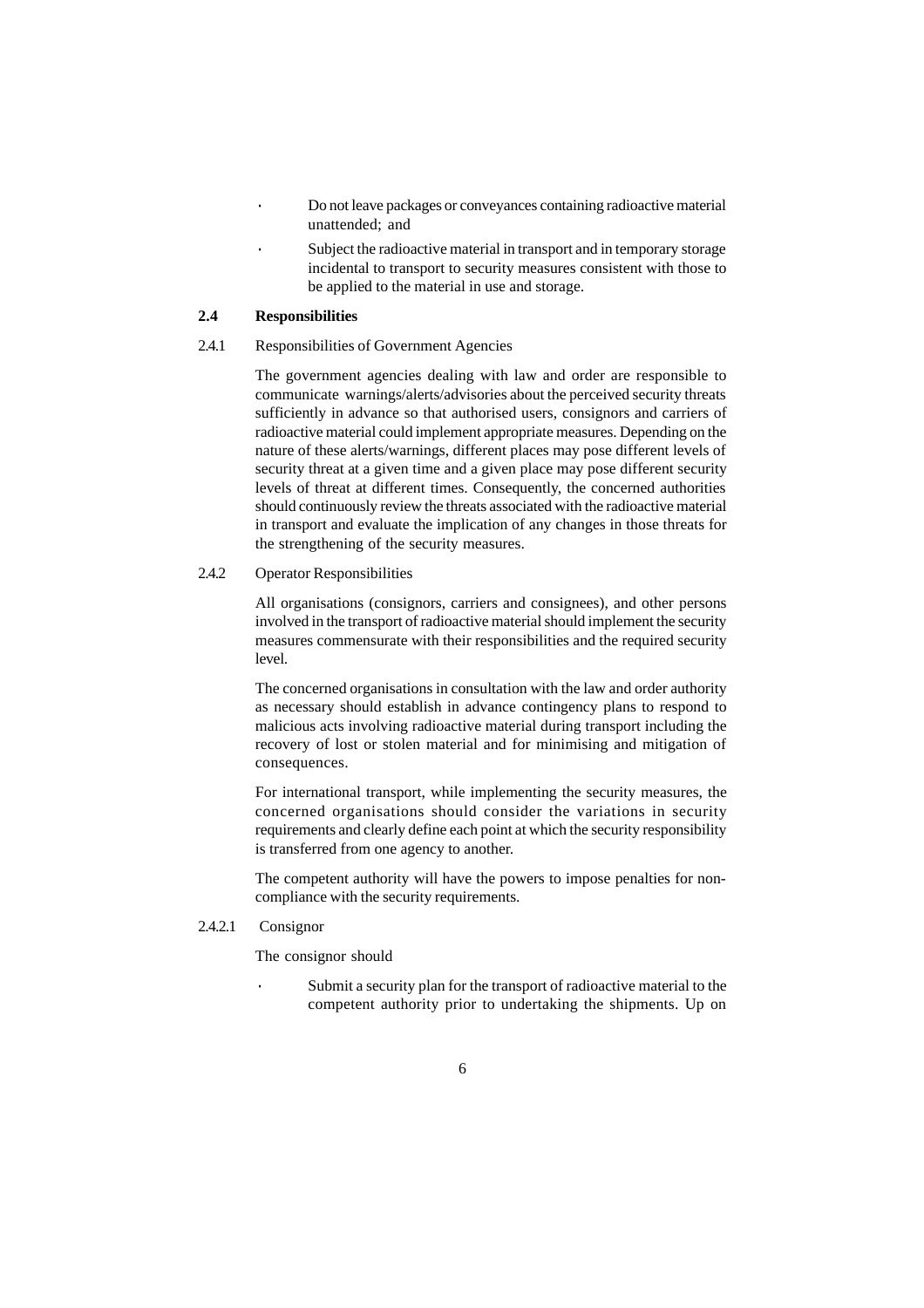verifying continued compliance with the security requirements through periodic inspections, the competent authority would prescribe corrective actions, where needed.

- · Identify, classify and control sensitive information, the unauthorised disclosure of which could compromise the security of radioactive material in transport.
- Establish a security clearance procedure for persons engaged in the transport of radioactive material, commensurate with their responsibilities.
- Report to the competent authority all security related events with regard to the entire security plan, such as attempts to breach security and actual breach of security, attempted thefts and actual thefts, and even misplacement or loss of radioactive material or loss/theft of transport related sensitive information at the earliest but not later than 24 hours of the event.

Although the following sections (2.4.2.2 and 2.4.2.3) detail the responsibilities for the carrier and consignee, it must be recognised that the consignor bears the sole responsibility for ensuring that the other operators involved in the transport have all the requisite applicable security systems in place.

#### 2.4.2.2 Carrier

The primary responsibility of the carrier commences from the moment the package is accepted for transport till its proven delivery to the authorised consignee.

#### The carrier

- Is responsible for implementing adequate measures to prevent theft or pilferage of the package either in part or in full, whether during the transport itself or during its temporary storage.
- Should report any such pilferage/theft or even the attempt of it to the consignor and to the police authorities at the earliest but not later than 24 hours of the event.
- Should ensure that the package is delivered only to the consignee or his/her authorised representative at the destination as stated in the transport documents.
- Should ensure that his/her identity and designation of the person taking delivery of the package are first established in the event of the package being handed over to an authorised representative.
- · Should retain custody of the package and report back to the consignor in the event of any doubt whatsoever regarding the identity of the consignee or his/her authorised representative.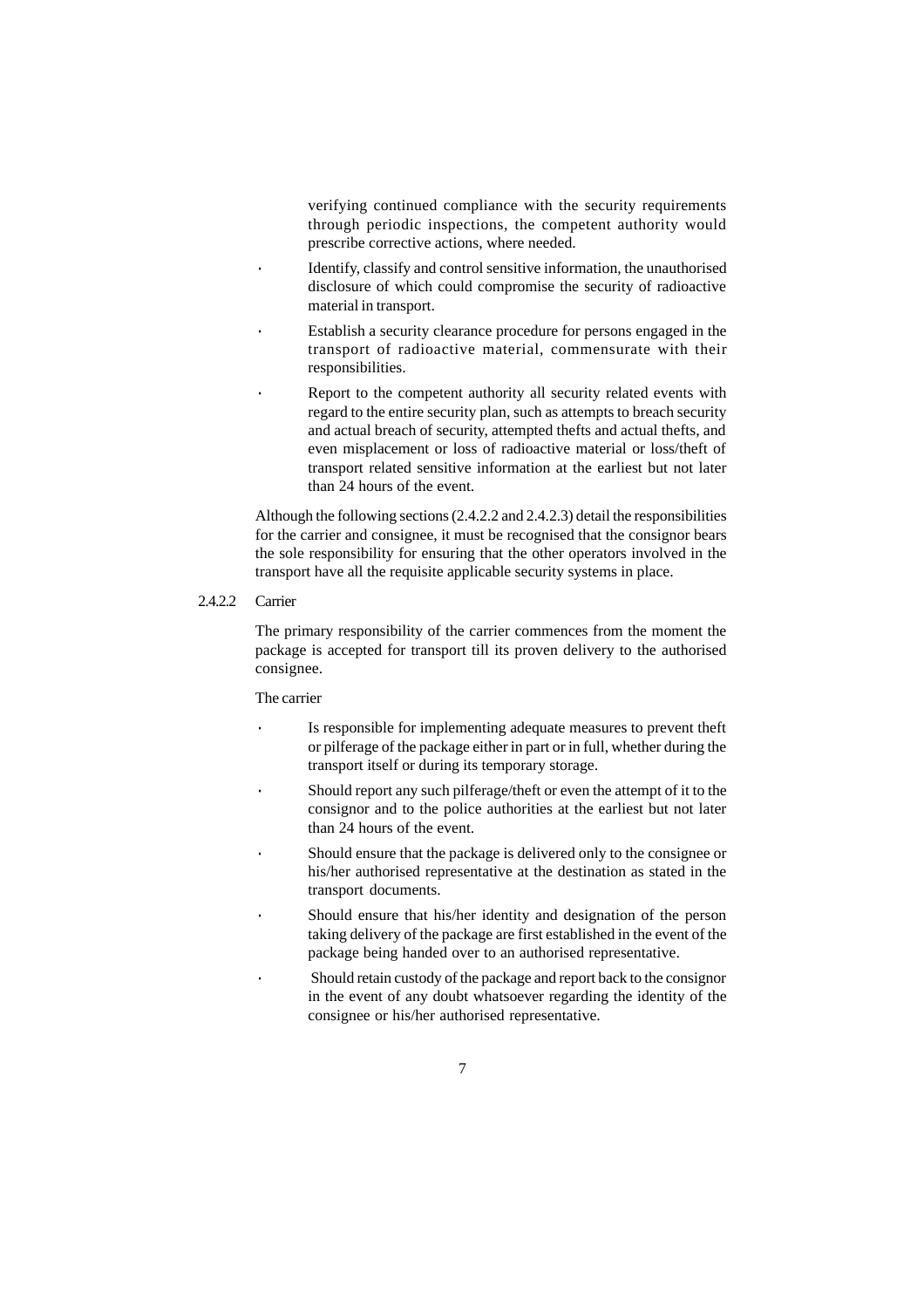Should also maintain complete records of all the transport details of the radioactive material handled by his/her organisation. The maintenance of these records should be such that they are verified and authentic, up-to-date and be available if required, for audit at a later stage by the competent authority. The records should include complete information about the consignor, consignee and the consignment and also confirmation of the consignor that the transport is in conformity with the regulatory requirements for safe transport of radioactive material (AERB/SC/TR-1) . The records should also ensure the complete inventory of all packages, which were accepted for transport, and this should include those in storage, in transit and those, which have been delivered to the consignee.

#### 2.4.2.3 Consignee

To begin with, the consignee should ensure that his/her organisation has been authorised by the competent authority to receive and handle the radioactive source being delivered. It is the responsibility of the person/official identified in the transport documents as the consignee to personally collect or take delivery of the package. In the event of the consignee authorising a representative for this purpose, the consignee should make available a verifiable authorisation document, which the carrier will accept before handing over the package. In the event of the package having to be collected from the office of the carrier, it is the responsibility of the consignee to collect the same within five (5) working days of being informed of its receipt at the carrier's office.

#### **2.5 International Shipments**

For air transport, the shipment should be carried in accordance with applicable security provisions (Annexes 17 and 18 of the convention on International Civil Aviation and the ICAO Technical Instructions for the Safe Transport of Dangerous Goods by Air). For maritime transport, shipments should be carried out in accordance with the applicable security level provisions of the ISPS code of the International Maritime Dangerous Goods Code as required with the International Convention of the Safety of Life at Sea (SOLAS 74 amended). These provisions should be supplemented by the guidance in this document.

Before undertaking an international shipment, the originating country should make adequate provisions to ensure that the security requirements of the receiving country or any country through which the material will transit, will be met.

### **2.6 Establishing Levels of Security**

The level of security to be assigned to a shipment would depend upon the nature and quantity of the radioactive material being transported.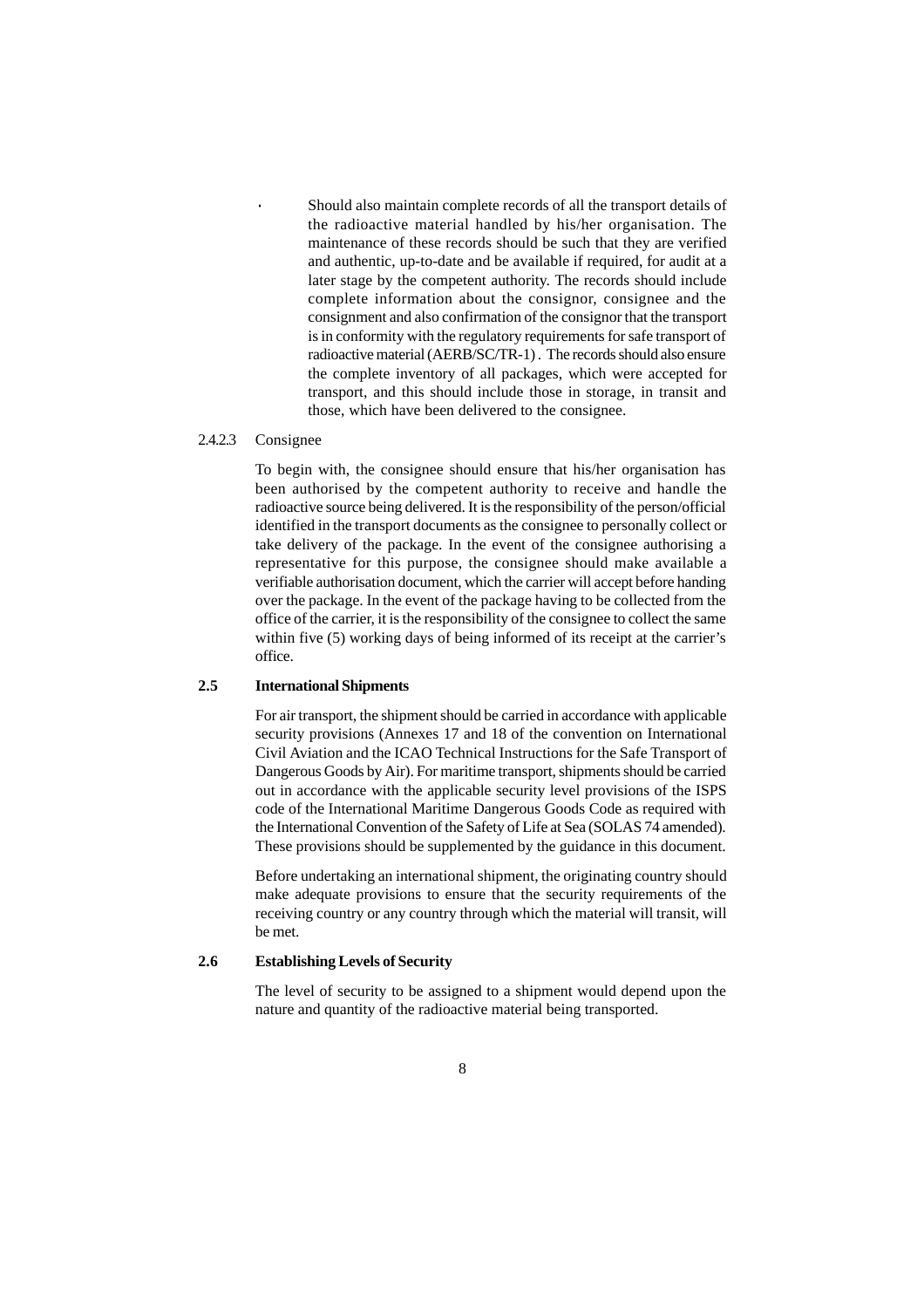Certain low specific activity materials (LSA) such as natural uranium and natural thorium and their ore concentrates or tritiated heavy water of specific activity not greater than 0.8 TBq.<sup>1-1</sup> and transported in industrial packages, involve relatively low security risk. So is the case with radiopharmaceuticals, which are used for diagnosis and treatment in nuclear medicine and transported in Type A packages. This holds good even if such transport is done in large quantities or numbers, which may be associated with a higher security risk. This is because LSA materials are intrinsically safe and radiopharmaceuticals are permitted to be transported only in small quantities in Type A packages.

On the other hand, Type B  $(U/M)$  packages containing radioactive sources, may be used/transported in relatively smaller numbers and could therefore be associated with a low probability of breach of security. But since the radioactive content of such packages is relatively high, the associated potential radiological consequence would also be high and therefore they would involve a higher security risk.

In addition to what is stated above, fissile materials which are transported in industrial packages (IPs), Type A or Type B  $(U/M)$  packages, would need to be considered differently because of their fissile characteristics, and hence would require additional security considerations.

### **2.7 Determination of Specific Security Measures**

As stated earlier, the consignor is responsible for determining the appropriate security level for the shipment of radioactive material and implementing the appropriate security measures. The next section provides specific guidance for the determination of security levels and the following section provides the specific security measures recommended for each of these levels.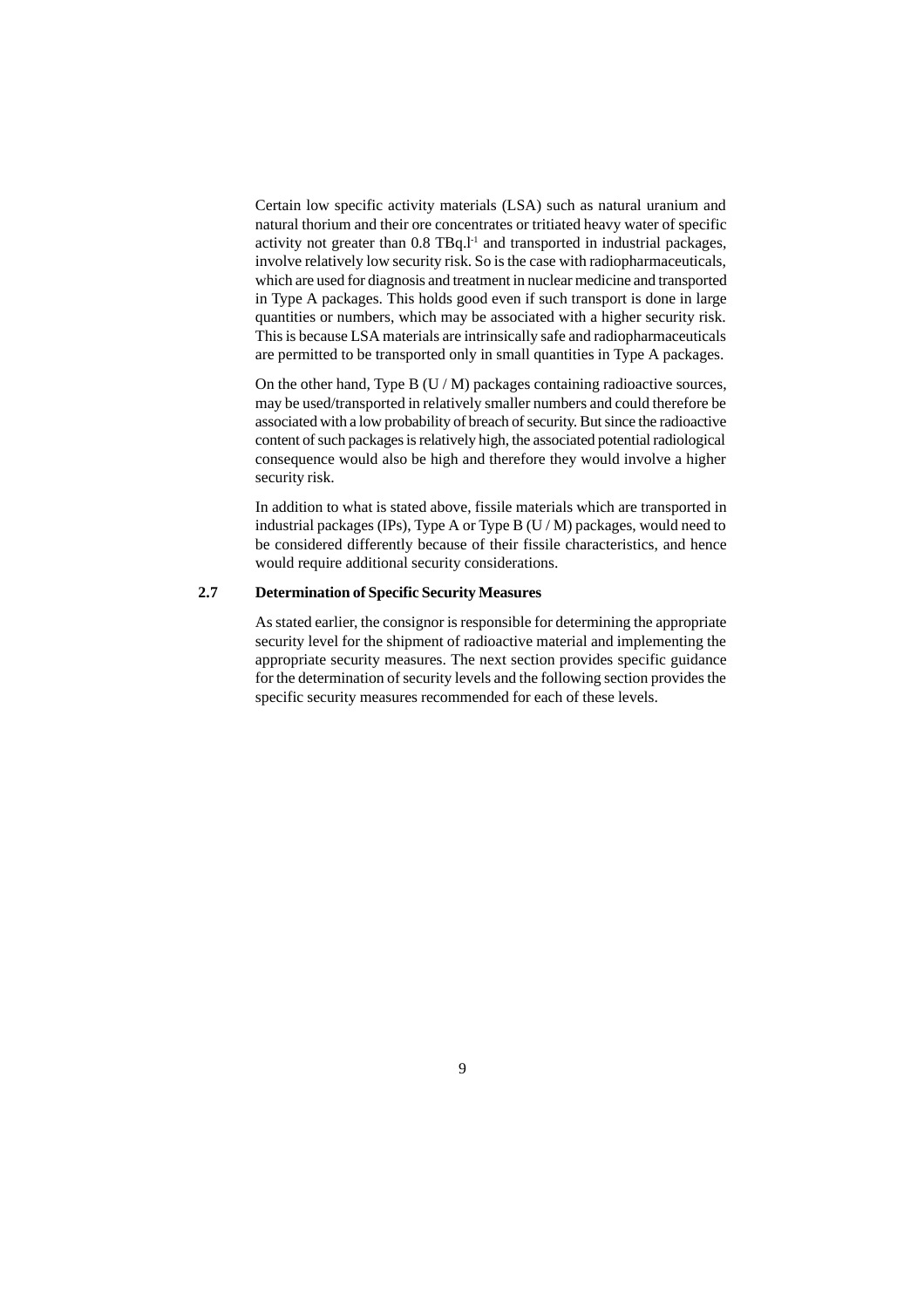### **3. ESTABLISHING RADIOACTIVE MATERIAL TRANSPORT SECURITY LEVELS**

### **3.1 General**

In order to specify the transport security levels in a manner that is easily understood and integrated into existing safety and security systems, it is essential to categorise the radioactive materials being transported. In recognition of the fact that human health is of paramount importance, the standard categorisation system of IAEA is based primarily on the potential for radioactive sources to cause deterministic health effects. Adopting this as such for establishing security levels may not suffice, since there is also a need to consider portable packages containing reasonably high activity and which are susceptible to being stolen and used for malevolent purposes.

### **3.2 Categorisation of Radioactive Material Packages for Transport**

### 3.2.1 Types/Categories of Radioactive Materials (RAM) Transported

The transport of RAM could involve different types/categories of the material. This categorisation itself could be done in two ways.

The first method, which is based on the IAEA method, sorts all sealed radioactive sources in five categories. This number is considered sufficient to enable the practical application of the scheme, without unwarranted precision. Within this categorisation system, sources in Category 1 are considered to be the most 'dangerous' because they can pose a very high risk to human health if not managed safely and securely. An exposure of only a few minutes to an unshielded Category 1 source may be fatal. At the lower end of the categorisation system, sources in Category 5 are the least dangerous; however, even these sources could give rise to doses in excess of the dose limits if not properly controlled, and therefore need to be kept under appropriate regulatory control. The categorisation method outlined here is available in detail in IAEA literature. It may be noted that this categorisation does not cover unsealed sources and RAM which are not defined as sources, for example, spent nuclear fuel.

The second method discussed below, recognises that security guidelines should cover all types of RAM, including sealed sources, unsealed sources and irradiated nuclear fuel. Further, since these guidelines are meant to be used by specific users to establish their security levels, it is felt desirable that the categorisation should be such that the user (consignor or consignee) is able to identify the level of security applicable to the specific consignment being transported. For this purpose, given below is the list of possible RAM that are commonly transported.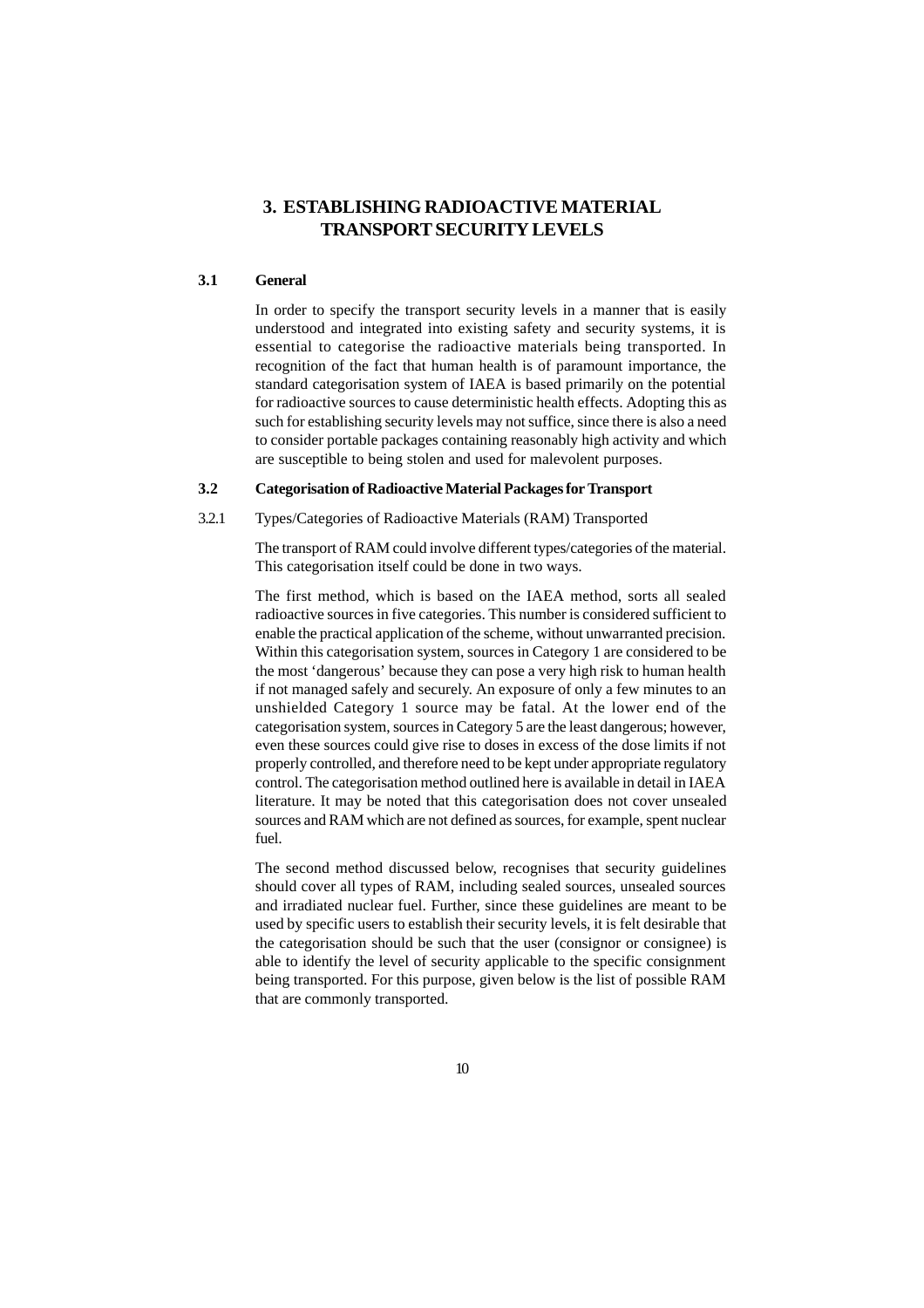- (i) Reference sources;
- (ii) Consumer products (like smoke detectors, luminous painted dials, tritium light sources);
- (iii) Uranium/thorium ores or ore concentrates, depleted uranium, unirradiated natural uranium fuel assemblies and other RAM defined as LSA I/II/III in AERB's safety code AERB/SC/TR-1, Safety Code for the Transport of Radioactive Materials;
- (iv) Surface contaminated objects defined as SCO I / II in AERB's safety code document AERB/SC/TR-1, Safety Code for the Transport of Radioactive Materials;
- (v) Radiopharmaceuticals;
- (vi) Nucleonic gauges;
- (vii) Neutron sources used in oil-well logging;
- (viii) Industrial radiography sources;
- (ix) Manually handled brachytherapy sources;
- (x) Remotely handled brachytherapy sources;
- (xi) Teletherapy sources;
- (xii) Gamma irradiator sources;
- (xiii) Decayed sealed sources for disposal;
- (xiv) Uranium hexafluoride (enriched);
- (xv) Wastes arising from the nuclear fuel cycle;
- (xvi) Unirradiated enriched nuclear fuel;
- (xvii) Special nuclear material in different types of packages; and
- (xviii) Irradiated nuclear fuel.

As would be noticed, the above list is generally in terms of increasing hazard potential arising out of their radioactivity content.

3.2.2 Types of Packages Used for Transport of RAM

The type of package that has to be used for transporting RAM is stipulated by the regulatory authority in the AERB's safety code AERB/SC/TR-1, Safety Code for the Safe Transport of Radioactive Materials, which also prescribes the design specifications for different types of packages. The types of packages that are used for transport of RAM are:

Excepted packages (the term 'excepted' is used to indicate that these qualify for exceptions from many of the regulatory provisions basically it is a standard package normally used);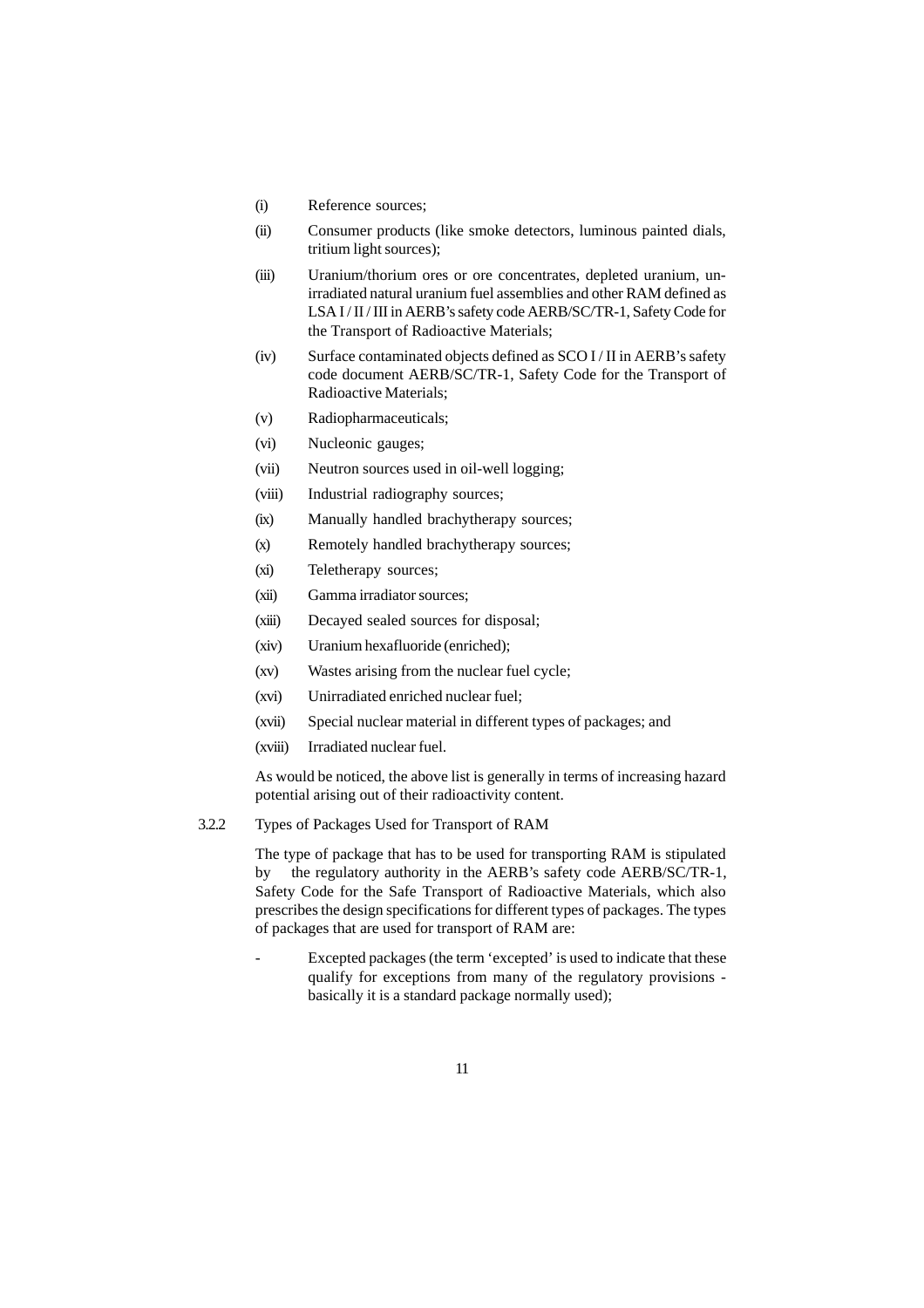- Industrial packages (IPs) IP-1, IP-2 and IP-3;
- Type A packages;
- Type B  $(U) / (M)$  packages;
- Packages for fissile materials; and
- Packages for uranium hexaflouride.
- 3.2.3 Which Package to Use for Which Type of RAM

The choice of the type of package to be used is dependant on the nature, the quantity and the physical form of the RAM being transported. Therefore the same RAM would have to be transported in a different type of package if there are changes in the above parameters. To identify the type of package to be used, a table is given at Appendix I, which indicates the type of package for different RAM under different conditions. Appendix I has been included here only for guidance of the consignor, who should comply with the transport regulatory requirements as detailed in AERB's safety code AERB/SC/TR-1, Safety Code for the Safe Transport of Radioactive Materials, with regard to type of package to be used. Once the type of package has been decided upon for a given RAM, it is possible to assign the required level of security to be adopted for its transport.

#### **3.3 Security Levels Envisaged during Transport of RAM**

Three levels of security are envisaged during the transport of radioactive material. These are detailed in the following paragraphs.

3.3.1 Level 1 - Prudent Management Practices

This is the minimum level of security, which is expected to be available with the adoption of prudent management practices that would be put in place by any responsible operator. For such material, which has very low quantities of radioactivity and thereby poses relatively low risk of radiological hazard to the public, this level of security is considered adequate during its transport. This level of security would be applicable to radioactive material transported in 'Excepted Packages' and 'Industrial Packages (Types IP-1, IP-2 and IP-3)'*.*

3.3.2 Level 2 - Basic Security

This is the basic security level which would be available with the adoption of specific procedures / measures, over and above what the prudent management practices referred to earlier. Examples of the type of radioactive materials, which would require this level of security would be sources used in nucleonic gauges, nuclear medicine, low dose rate (LDR) brachytherapy sources, etc. This level of security would be applicable to all radioactive material, except fissile material, transported in Type A packages*.*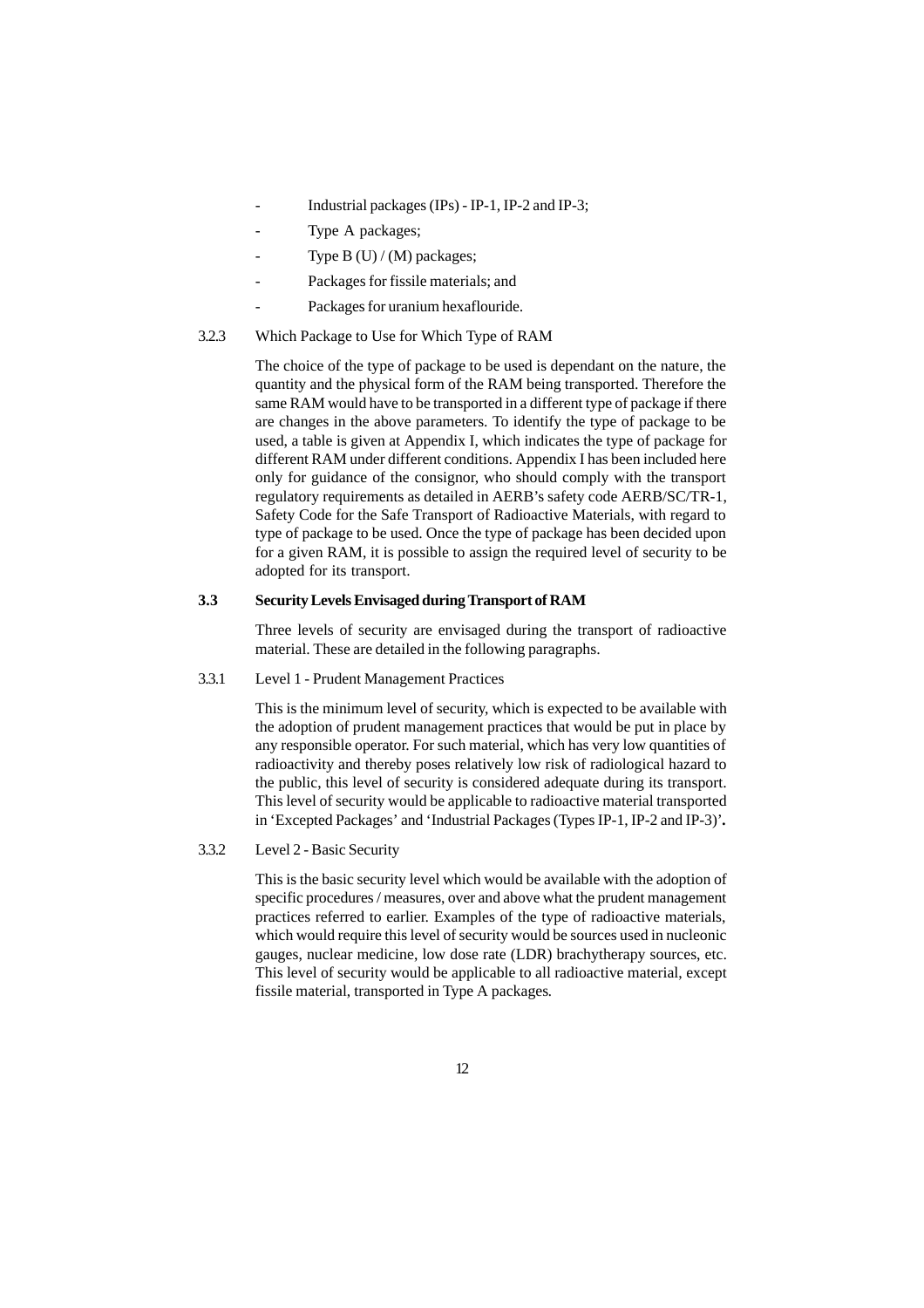#### 3.3.3 Level 3 - Enhanced Security

This would be the security level which would be available with the enhanced security procedures/measures, over and above the basic security level described in the preceding paragraph. Examples of the type of radioactive materials, which would require this level of security would be sources used in teletherapy, irradiator, high dose rate (HDR) brachytherapy sources, industrial radiography sources, etc. This level of security would be applicable to all radioactive material (except irradiated nuclear fuel and fissile material) transported in Type B (U)/(M) packages.

#### **3.4 Transport Requiring Special Security Measure**

Over and above the commonly transported radioactive materials as detailed in the previous paragraph, there would be certain types of transport / shipment for which, elaborate measures/procedures would need to be put in place to ensure security. These measures would include amongst others prior approval for the shipment, special vehicle, additional security personnel and escort, secure communication support and on line tracking system, etc. This level of security would be applicable to all radioactive material transported in Type IF. Type AF, Type B(U)F and Type B(M)F packages as well as irradiated nuclear fuel packages.

### **3.5 Determination of Security Levels for Specific Radioactive Consignments**

As stated earlier, the choice of the type of package to be used is dependant on the nature, the quantity and the physical form of the RAM being transported. To facilitate this determination, Appendix I also gives the security level for the various types of RAM listed at 3.2.1 and types of packages listed at 3.3 and 3.4. The details of measures to be adopted for each of these levels of transport security, are given in the next section.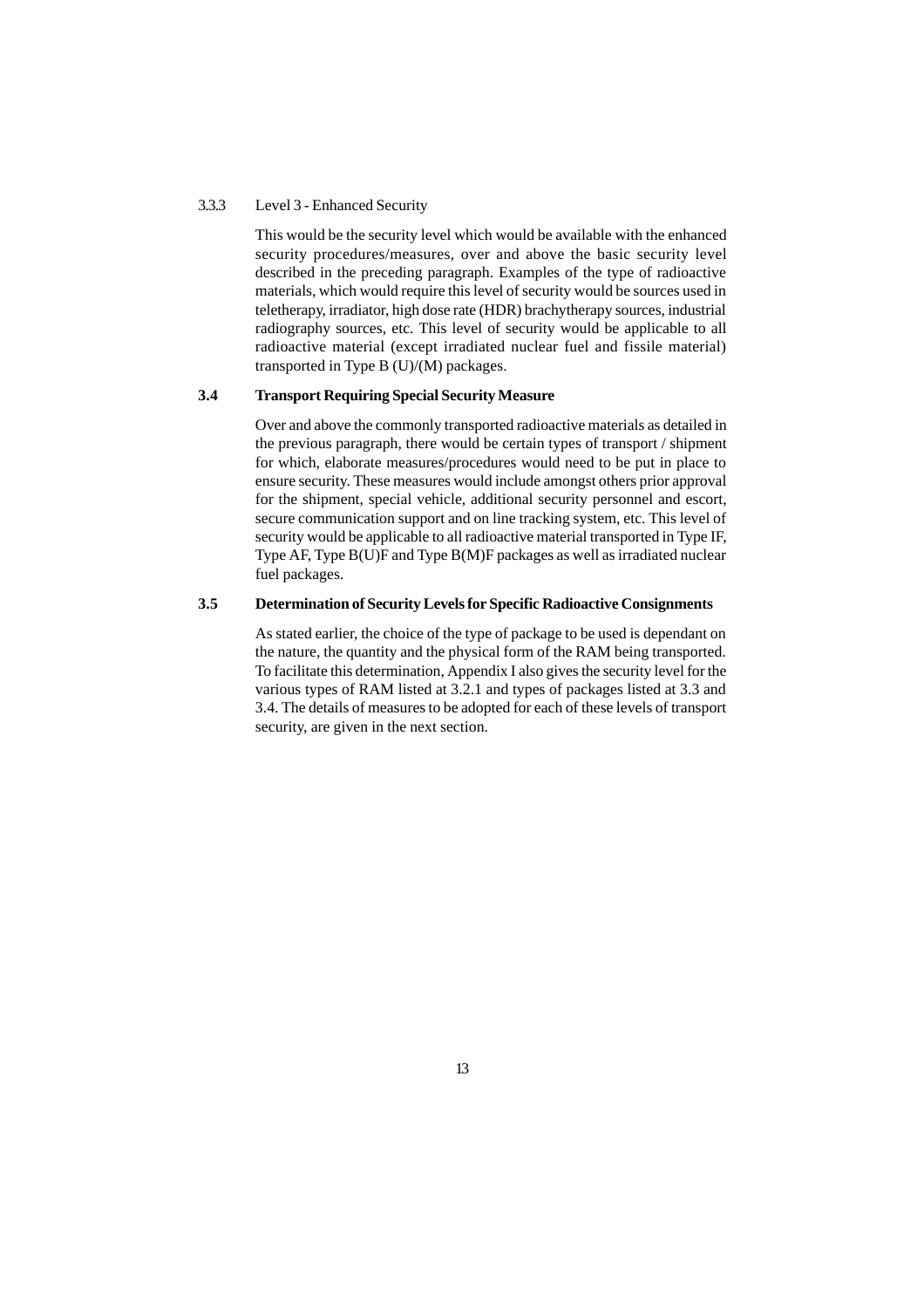# **4. SECURITY MEASURES FOR DIFFERENT SECURITY LEVELS DURING TRANSPORT OF RADIOACTIVE MATERIAL**

### **4.1 General**

This section is intended to provide adequate baseline security measures that would protect the radioactive material being transported against theft, sabotage or other malicious acts. Based on the type of package being transported, and after determination of the security level that would be necessary, this section details various procedures/steps to be taken to ensure that the desired level of security during transport is achieved (refer to Appendix I). Over and above these measures, the consignor should carry out a threat and vulnerability assessment of the ground realities expected to prevail during the actual shipment, and implement additional measures as are felt necessary. Such measures could even include cancellation of the shipment itself till such time as the consignor feels necessary.

The security measures detailed below are with respect to the three levels of security identified in the earlier section, namely:

- Level 1 Prudent management practices
- Level 2 Basic security measures
- Level 3 Enhanced security measures

### **4.2 Level 1 - Prudent Management Practices**

This level of security would be applicable to radioactive material transported in "Excepted Packages" and "Industrial Packages (Types IP-1, IP-2 and IP-3), excepting for fissile materials". These would apply to S. Nos. 1 to 4 of Appendix I.

As a responsible organisation, the operator should adopt prudent management practices, which would ensure that a minimal level of security is maintained. This requires the consignor to have formal systems in place for accounting the radioactive material in terms of quantity produced, dispatched and balance in stock. In addition, the consignor should also have a formal system in place for proper selection of a carrier, prompt notification to the consignee regarding the dispatch of the consignment, keeping track of the consignment during its movement in the public domain and formal confirmation of the receipt of the consignment by the consignee.

#### **4.3 Level 2 - Basic Security Measures**

This level of security would be applicable to all radioactive material transported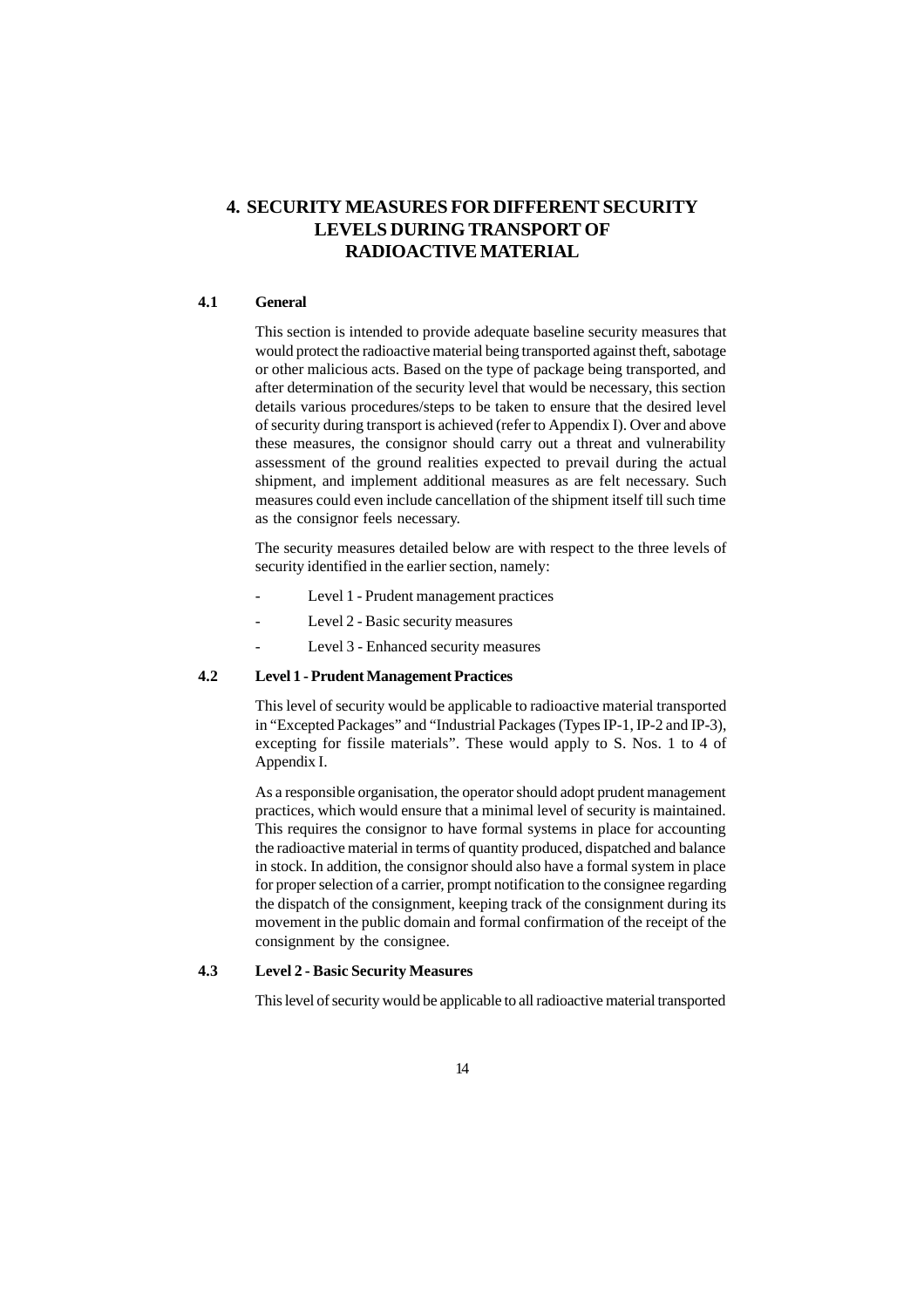in Type A packages. These would apply to S. Nos. 5 to 8 and 13 of Appendix I.

The measures detailed in this paragraph should be adopted in addition to the prudent management practices described in paragraph 4.2. These measures include certain general security provisions, provision of security locks, training of personnel on security awareness, identity verification of personnel and conveyances, adoption of formal procedures/instructions, security related information exchange and procedures for verification of trustworthiness of personnel.

#### 4.3.1 General Security Provisions

Only properly authorised operators should be involved in the transport of radioactive materials. Normally, the existence of good business relationship between a carrier and consignee/consignor can be considered as sufficient. Where such a relationship does not exist, the carrier's / consignee's suitability or ability to receive or transport radioactive material should be established by confirmation with national regulatory authorities or trade / industry associations and the legitimacy of the carrier and consignee should be established.

All operators (consignors, consignees, carriers) and any other person involved in the transport of radioactive material should consider security requirements that are commensurate with their responsibilities and the level of threat. Operators should take all threat information into consideration while implementing security measures. In case of international transport, the threat information of each country involved in such transport should be considered.

The operator should have a systematic procedure, which would continually give the status on the position of the package and alert the operator when packages are not delivered to the intended recipient at the expected time. As soon as it is determined that a package has been lost or stolen, actions should be immediately initiated to locate and recover the package.

When radioactive materials are to be temporarily stored in transit sites, appropriate security measures as would have been applied for the material during transport or use and storage shall be applied.

### 4.3.2 Provision of Security Locks

Packages of radioactive materials should be generally carried in secured and closed vehicles, unless unfeasible for any operational or safety reasons. Packages weighing more than 500 kg, which have been sealed and secured to the conveyances, may be transported in an open conveyance. The integrity of locks and seals should be verified before dispatch and on arrival and verifiable at other times if so required.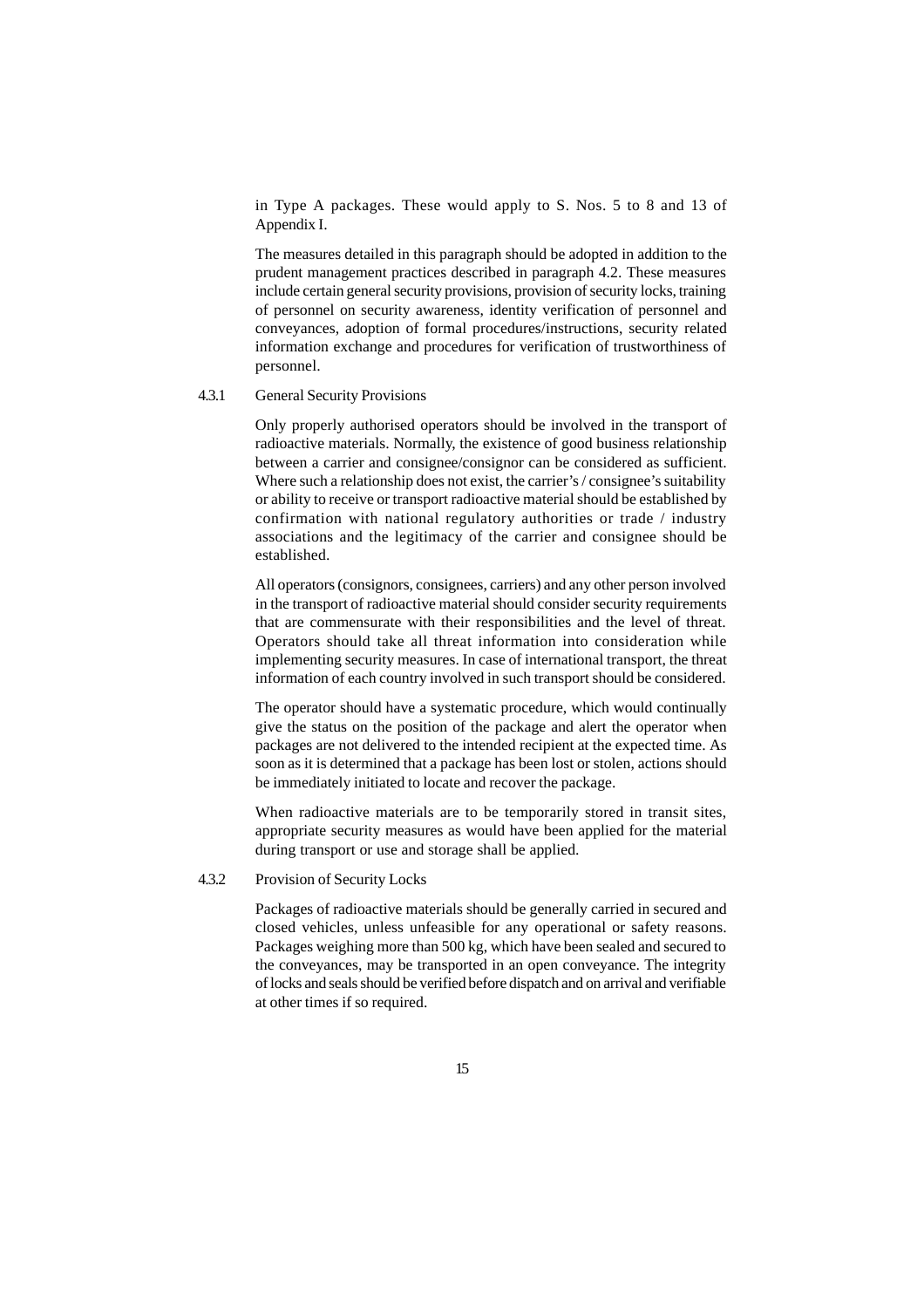#### 4.3.3 Training in Security Awareness

All persons/agencies employed in a position involving radioactive material transport should have undergone training or should be provided training prior to employment in such a position. This should be supplemented by retraining, which shall also be adopted as a policy by the operator.

Such training should include the relevant elements of security awareness. The issues covered should address the nature of security threats, recognising security threats, recognising security concerns, the methods of addressing such concerns and actions to be taken in the event of a security related incident. The training should include awareness of security plans as commensurate with responsibilities of individuals and their part in implementing security plans. Records should be maintained of the security training undertaken by all individuals in the organisation.

More details of the typical contents of such training programmes are given Appendix II. Institutions accredited by the competent authority should conduct training programmes.

4.3.4 Measures for Verification of Personnel Identity

Each crew member of any conveyance transporting radioactive material should carry a positive means of identification during transport. In the absence of biometric detail confirmation, government issued photographic identification may be considered appropriate and positive means of identification.

### 4.3.5 Measures for Verification of Security of Conveyances

Prior to undertaking the transport, the conveyances involved shall be thoroughly checked to ensure that nothing has been tampered with or nothing has been affixed to the package or conveyance which might affect the security of the consignment. Given the carrier's own knowledge of his conveyance, a mere visual inspection of the conveyance would be considered adequate. However, this inspection shall be done routinely during the course of transportation also.

4.3.6 Adoption of Formal Procedures for Issue of Instructions

Appropriate written instructions to the crew members shall be provided on any required security measures including how to respond to a security incident during transport. At the basic security level, details of emergency contacts are considered sufficient.

4.3.7 Security Related Information Exchange

Operators shall co-operate with each other and with appropriate authorities to exchange information for applying security measures and responding to security incidents.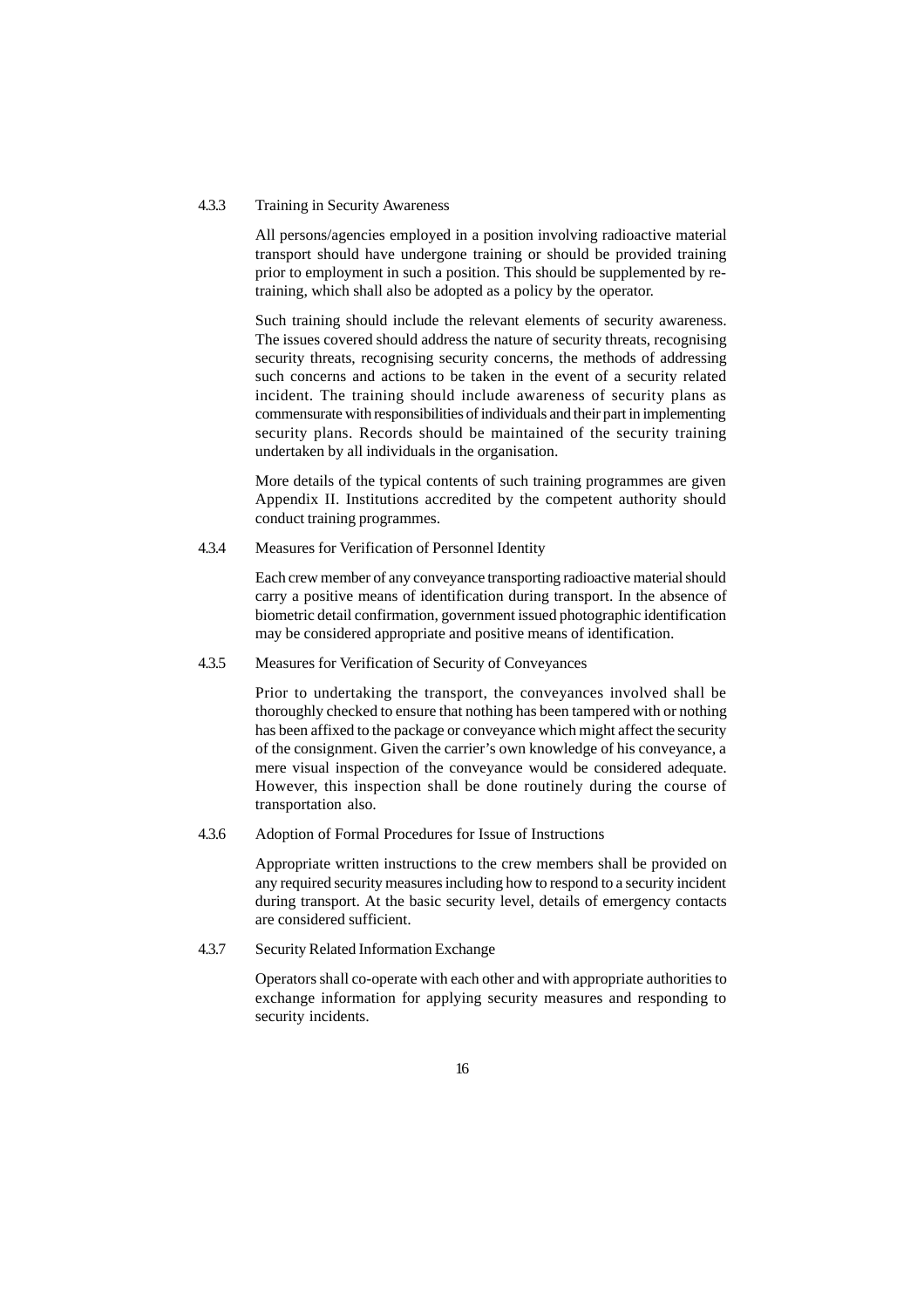#### 4.3.8 Procedures for Verification of Trustworthiness of Personnel

The antecedents and trustworthiness of persons engaged in transport of radioactive material should be got verified from the appropriate authorities. The extent of verification should be commensurate with the responsibility of the person involved in transportation.

### **4.4 Level 3 - Enhanced Security Measures**

This level of security would be applicable to all radioactive material (except irradiated nuclear fuel and fissile material) transported in Type  $B(U)/(M)$ packages. These would apply to S. Nos. 9 to 15 of Appendix I.

The measures detailed in this paragraph should be adopted in addition to the prudent management practices described in paragraph 4.2 and measures for Level 2 Security. These enhanced security measures include procedures for carrier identification, availability of formal security plans, installation of hardware devices for tracking shipments and provision of communication links.

#### 4.4.1 Availability of Formal Security Plans

The operators and all persons engaged in the transport of radioactive material that require enhanced security level should develop, adopt and implement a security plan. This plan should be periodically reviewed and compliance with the provisions shall be ascertained. The plan should be modified as needed to reflect the threat level at the time of its application and any changes to the transport plan. As a minimum requirement the security plan should include the following:

- Specific allocation of responsibilities for security to qualified and competent persons with appropriate authority to carry out their responsibilities;
- Records of types of radioactive materials and packages transported;
- Review of current operation to assess vulnerability, temporary transit storage, handling, distribution etc.;
- Clear statements of measures regarding training, policies (response to higher threat conditions, new employee verification), operating practices (e.g. choice of routes, use of guards and their placement and positioning, controlling access to radioactive material packages in storage) equipment and resources that are required to reduce security risk;
- Effective procedures and equipment for prompt reporting and dealing with security threats, breaches of security or security incidents;
- Procedures for evaluating and testing security plans;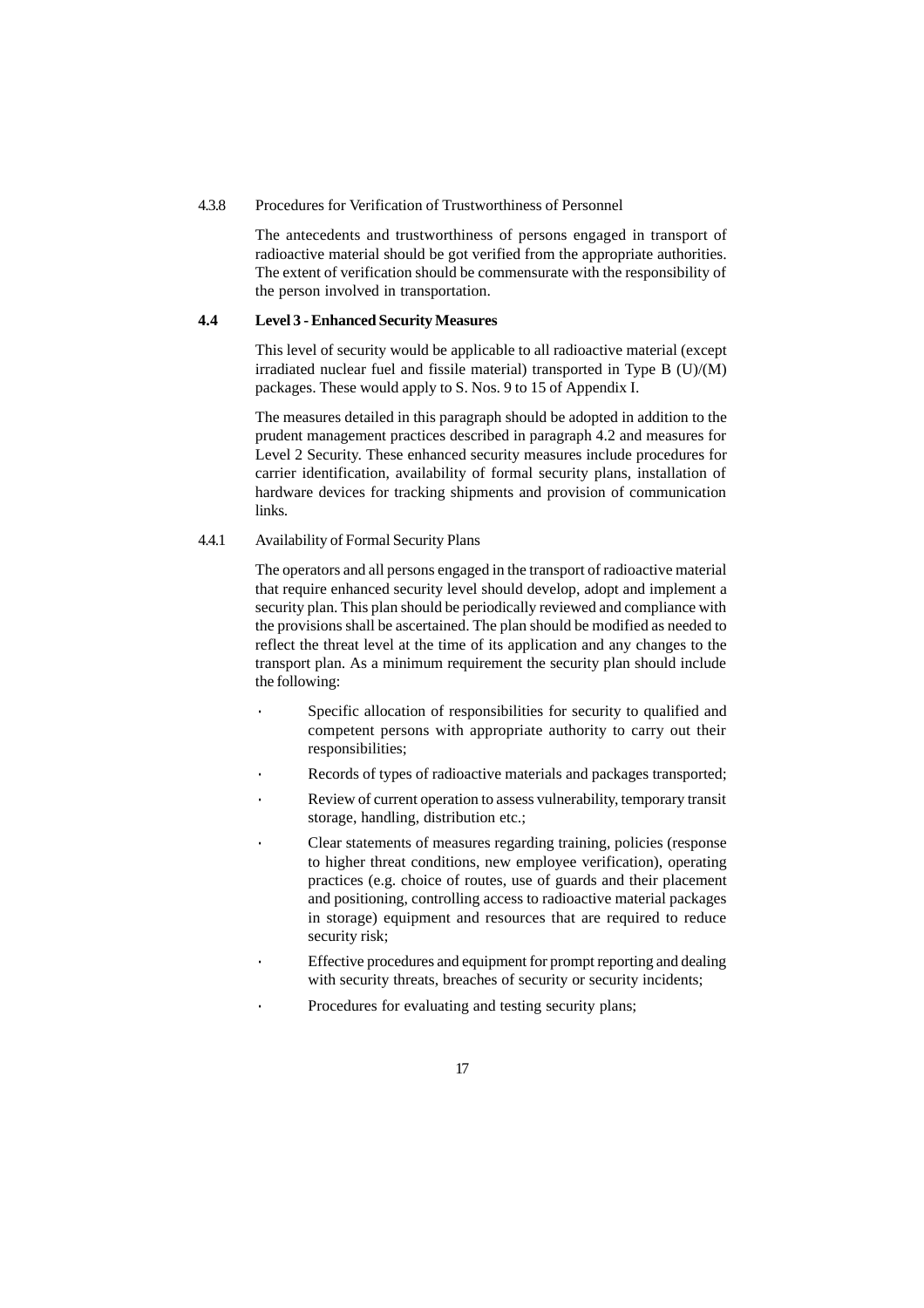- Procedures for review and update of the plans;
- Measures to ensure that sensitive transport information is sent only to concerned agencies to maintain security. However, these measures shall not preclude provisions of transport documents and consignor's declaration as required by applicable transport regulations;
- Measures to monitor the shipment; and
- Arrangements to define the transfer of responsibility for the security of the package wherever necessary.
- 4.4.2 Installation of Hardware for Tracking Shipments

Where possible, appropriate tracking devices should be used to monitor the movement/shipments of conveyances containing radioactive material. This system should be capable of tracking the shipment from its point of departure up to its destination and any change in its authorised route. The tracking system should be able to locate the shipment at any given time. This tracking system in conjunction with appropriate communication system and response procedure will allow the operator and competent authority to react in a timely manner in case of any emergency.

There should be a system of tracking of shipments of the radioactive material which require the basic security level and above through GPS system. Such a system might also be necessary for shipment of certain LSA-I type materials, which otherwise might require only the basic security level. The GPS device should be secured to the vehicle carrying the package containing the radioactive material, which cannot be detached without setting off an alarm at control room or in the driver cabin of vehicles itself. There should always be a back-up system for tracking of the shipment in case the GPS system fails or do not work due to any reason. The tracking requirement will also be applied during the transit storage of the package en-route. The information about any status changes should be readily available to all the operators.

4.4.3 Provision of Communication Links

The carrier should provide a communication system during transport to enable the personnel to communicate with a designated contact point as specified in the security plan.

#### **4.5 Shipments Requiring Special Security Measures**

This level of security would be applicable to all radioactive material transported in Type AF, Type  $B(U)F$  and Type  $B(M)F$  packages as well as irradiated nuclear fuel packages. These would apply to S. Nos. 16, 17 and 18 of Appendix I.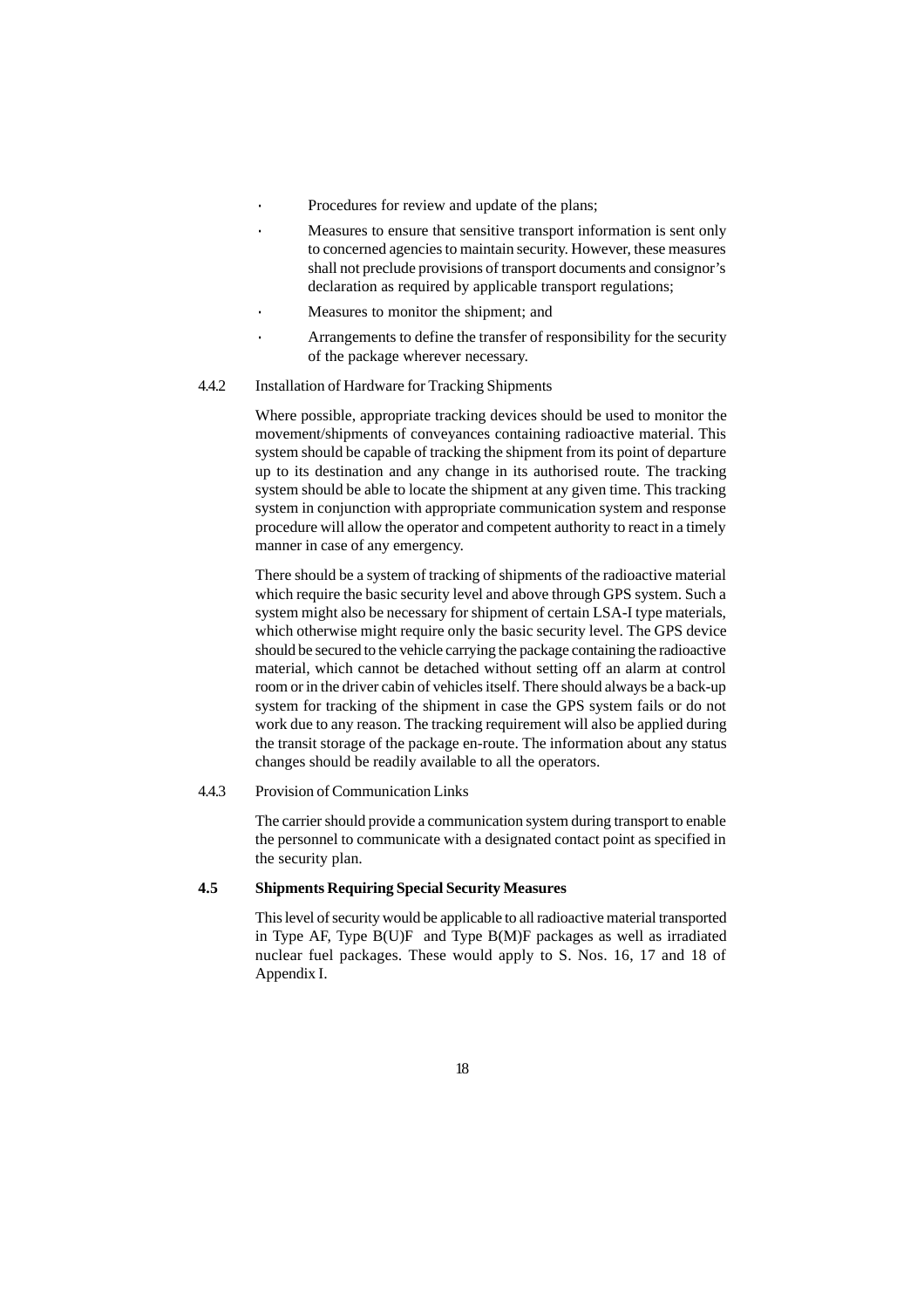The Consignor should prepare and submit to the competent authority, a detailed shipment plan, which among others will include a security plan. This security plan should give details of the route, details of conveyance, security personnel, details of security escort, communications facilities, tracking mechanisms, etc. A brief note on the various issues to be addressed for such shipments is given at Appendix III.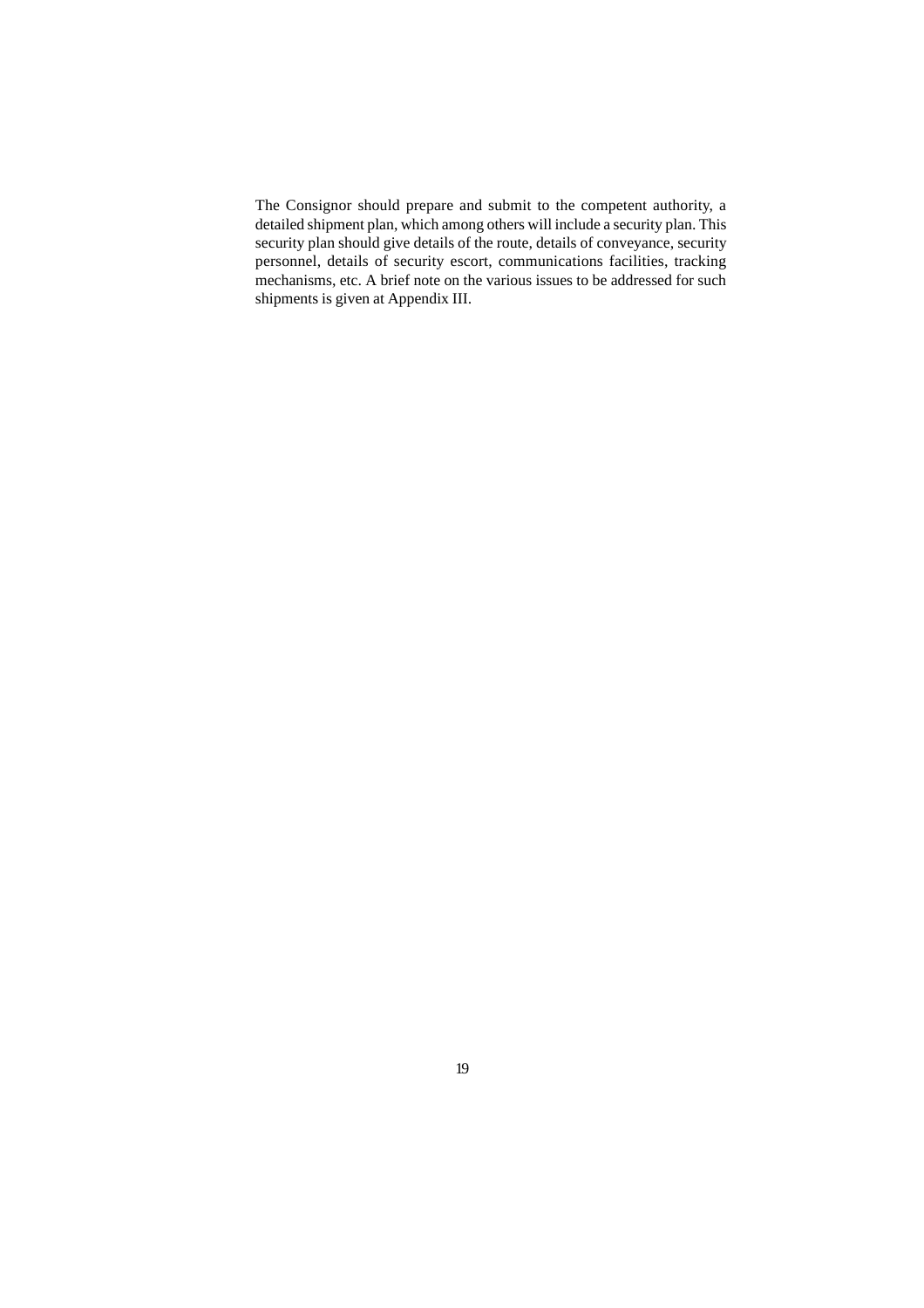## **APPENDIX-I**

### **READY RECKONER FOR SECURITY LEVELS BASED ON THE TYPE OF RADIO ACTIVE MATERIAL AND TYPE OF PACKAGES**

| S.No.            | <b>Type of Radioactive Material (RAM)</b><br>being transported                                                                                                                                       | <b>Type of Package</b><br>to be used | <b>Applicable</b><br><b>Transport</b><br><b>Security</b><br>Level |
|------------------|------------------------------------------------------------------------------------------------------------------------------------------------------------------------------------------------------|--------------------------------------|-------------------------------------------------------------------|
| $\mathbf{1}$     | Reference sources                                                                                                                                                                                    | Excepted                             | Level 1                                                           |
| 2.               | Consumer goods (smoke detectors, luminous<br>painted dials, tritium light sources)                                                                                                                   | Excepted                             | Level 1                                                           |
| 3.               | Uranium/thorium ores or ore concentrates,<br>depleted uranium, un-irradiated fresh natural<br>uranium fuel assemblies and other RAM<br>defined as LSA I/II/III in AERB's safety<br>code AERB/SC/TR-1 | IP-1, IP-2 or IP-3                   | Level 1                                                           |
| $\overline{4}$ . | Surface contaminated objects defined as<br>SCO I/II in AERB's safety code AERB/<br>$SC/TR-1$                                                                                                         |                                      |                                                                   |
|                  |                                                                                                                                                                                                      | IP-1, IP-2 or IP-3                   | Level 1<br>Level 2                                                |
| 5.               | Radiopharmaceuticals                                                                                                                                                                                 | Type A                               |                                                                   |
| 6.               | Nucleonic gauges                                                                                                                                                                                     | Type A                               | Level 2                                                           |
| 7.               | Neutron sources used in oil-well logging                                                                                                                                                             | Type A                               | Level 2                                                           |
| 8.               | Manually handled brachytherapy sources                                                                                                                                                               | Type A                               | Level 2                                                           |
| 9.               | Industrial radiography sources                                                                                                                                                                       | Type B (U/M)                         | Level 3                                                           |
| 10.              | Remotely handled brachytherapy sources                                                                                                                                                               | Type B (U/M)                         | Level 3                                                           |
| 11.              | Teletherapy sources                                                                                                                                                                                  | Type B (U/M)                         | Level 3                                                           |
| 12.              | Gamma irradiator sources                                                                                                                                                                             | Type B (U/M)                         | Level 3                                                           |
| 13.              | Decayed sealed sources for disposal                                                                                                                                                                  | Type A or Type B<br>(U/M)            | Level 2 for<br>Type A and<br>Level 3 for<br>Type B<br>(U/M)       |
| 14               | Uranium Hexafluoride (enriched)                                                                                                                                                                      | Type HF                              | Level 3                                                           |
| 15               | Wastes arising from the nuclear fuel cycle                                                                                                                                                           | Type B (U/M)                         | Level 3                                                           |
| 16               | Fresh enriched nuclear fuel                                                                                                                                                                          | IP-2 (F) or IP-3 (F)                 | Transport<br>requiring<br>special<br>security<br>measures         |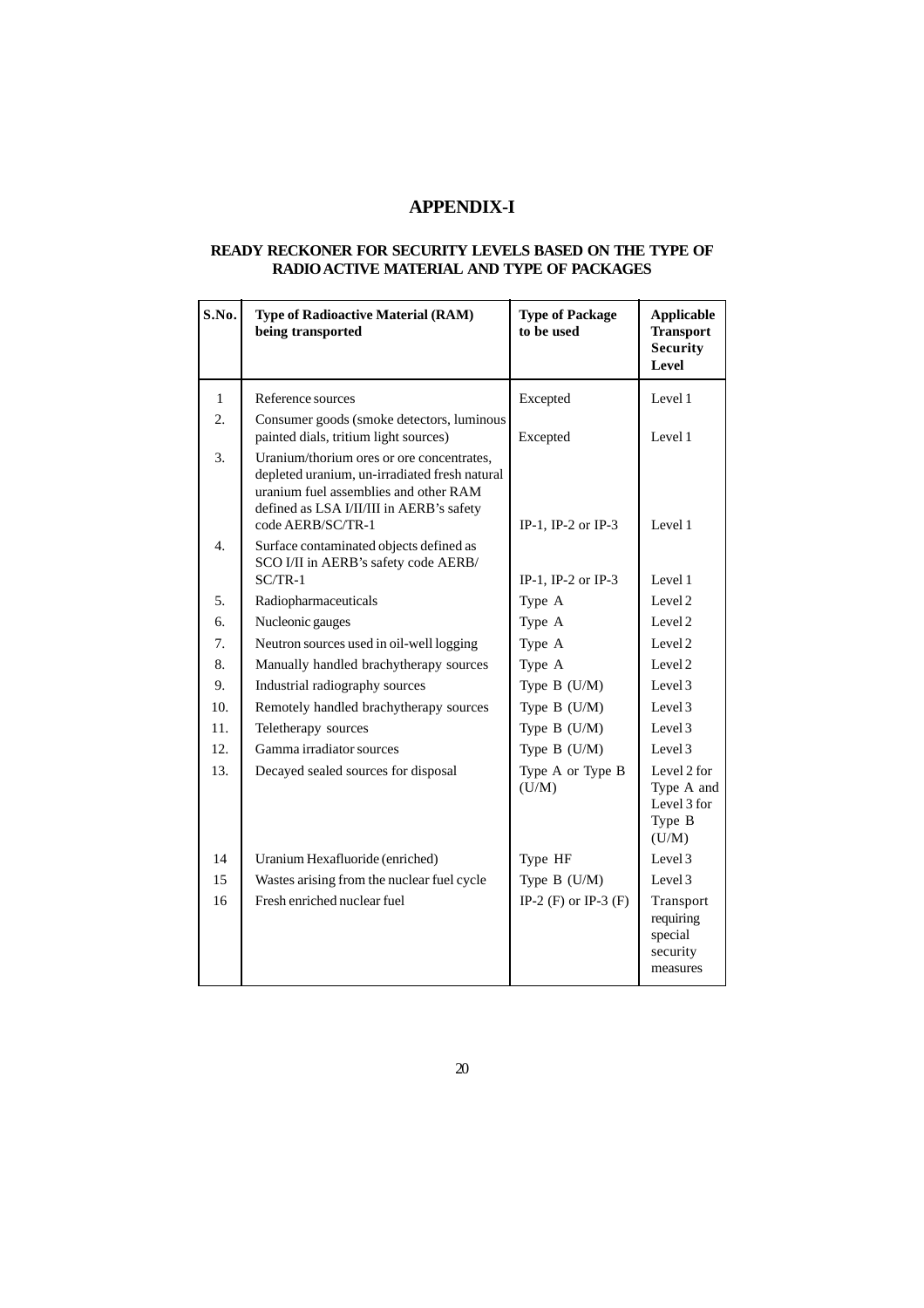### **APPENDIX-I (CONTD.)**

### **READY RECKONER FOR SECURITY LEVELS BASED ON THE TYPE OF RADIOACTIVE MATERIAL AND TYPE OF PACKAGES**

| S.No. | <b>Type of Radioactive Material (RAM)</b><br>being transported | <b>Type of Package</b><br>to be used                                | <b>Applicable</b><br><b>Transport</b><br><b>Security</b><br>Level |
|-------|----------------------------------------------------------------|---------------------------------------------------------------------|-------------------------------------------------------------------|
| 17.   | Special nuclear material in different types<br>of packages     | $IP-2$ or $IP-3$ or<br>Type A or<br>Type $B(U)F$ or<br>Type $B(M)F$ | Transport<br>requiring<br>special<br>security<br>measures         |
| 18.   | Irradiated nuclear fuel                                        | Type $B(U)F$ or<br>Type $B(M)F$                                     | Transport<br>requiring<br>special<br>security<br>measures         |

Notes:

- 1 The symbol 'F' used for type of package at S. Nos. 14, 16 to 18, is to indicate that these packages may contain fissile material.
- 2 The Type HF package mentioned at S.No. 14 is specially used for packages containing Hexa fluoride (fissile)
- 3 Irrespective of what is given above, consignor should comply with the transport regulatory requirements as detailed in AERB's safety code AERB/SC/TR-1, with regard to type of package to be used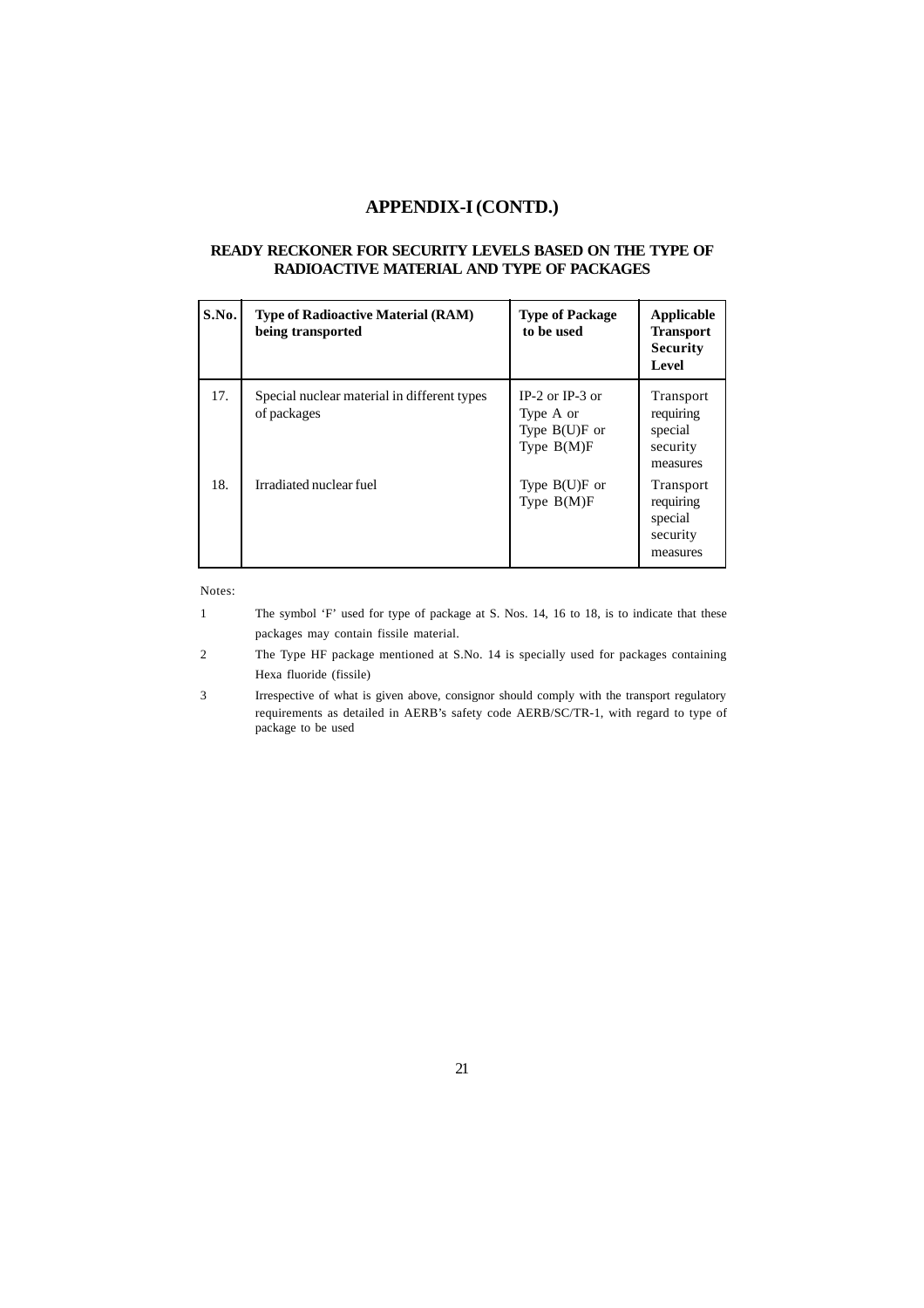### **APPENDIX-II**

### **ISSUES/TOPICS TO BE COVERED IN TRAINING PROGRAMMES ON SECURITY**

- 1. General awareness/familiarisation training:
- 1.1 Each person should receive training designed to provide familiarity with the provisions of this safety guide; and
- 1.2 Such training should include a description of the categories of radioactive material; labelling, marking, placarding and packaging and segregation requirements; a description of the purpose and content of the radioactive material transport document; and a description of available emergency response documents.
- 2. Function-specific training:

Each person should receive detailed training concerning specific radioactive material transport requirements, which are applicable to the function that person performs.

3. Safety training:

Commensurate with the risk of exposure in the event of a release and the functions performed, each person should receive training on:

- 3.1 Methods and procedures for accident avoidance, such as proper use of package-handling equipment and appropriate methods of stowage of radioactive material;
- 3.2 Available emergency response information and how to use it;
- 3.3 General dangers presented by the various categories of radioactive material and how to prevent exposure to those hazards, including if appropriate, the use of personal protective equipment; and
- 3.4 Immediate procedures to be followed in the event of an unintentional release of radioactive material, including any emergency response procedures for which the person is responsible and personal protection procedures to be followed.
- 4. Training about the importance of secrecy to be maintained along with the methods to respond to queries from the public.
- 5. Security awareness training should address the nature of security threats, recognising security concerns, methods to address such concerns and actions to be undertaken in the event of a security incident. It should include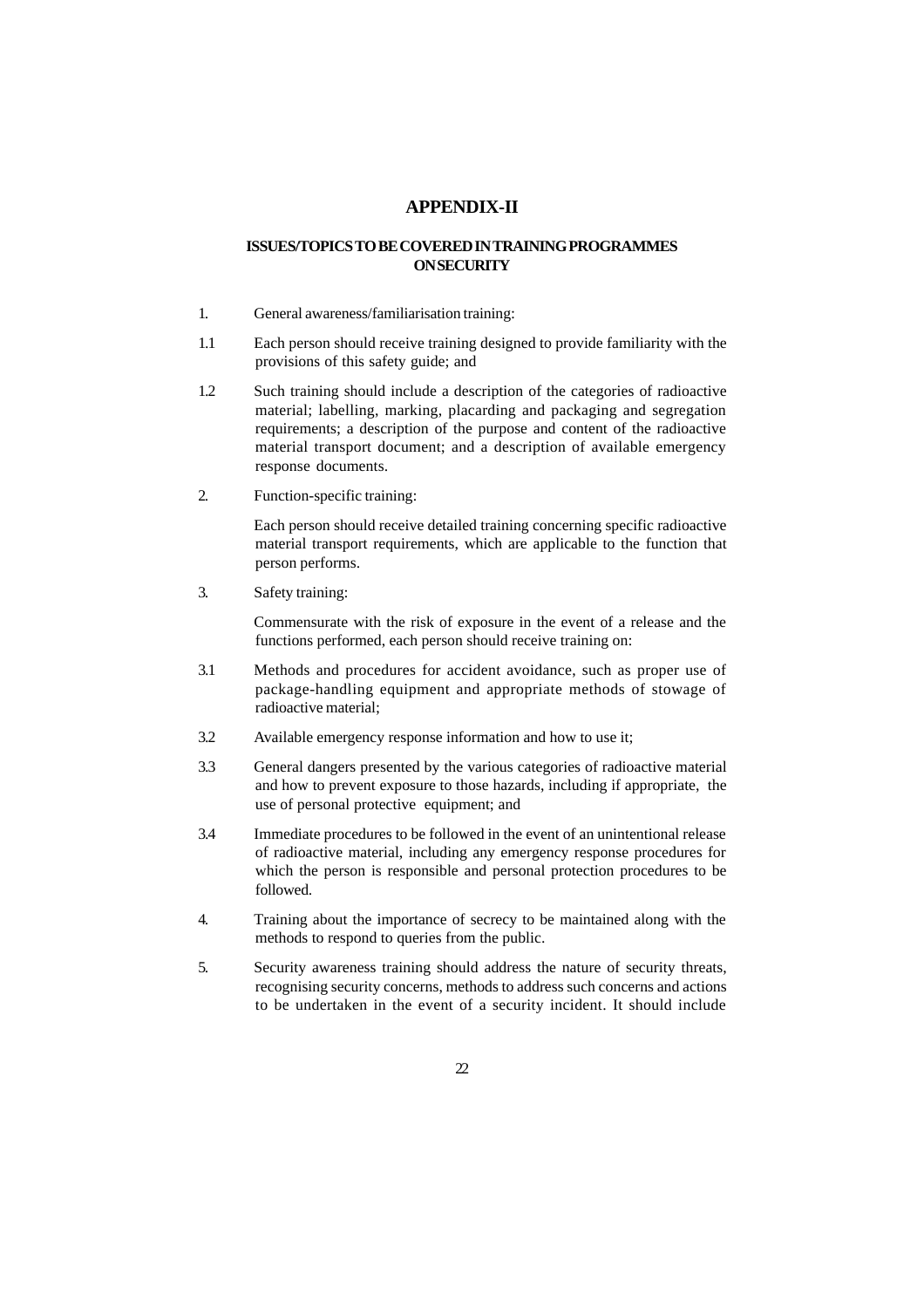awareness of security plans (as appropriate) commensurate with the responsibilities of individuals and their part in implementing security plans.

6. Such training should be provided or verified upon employment in a position involving radioactive material transport and should be periodically supplemented with retraining.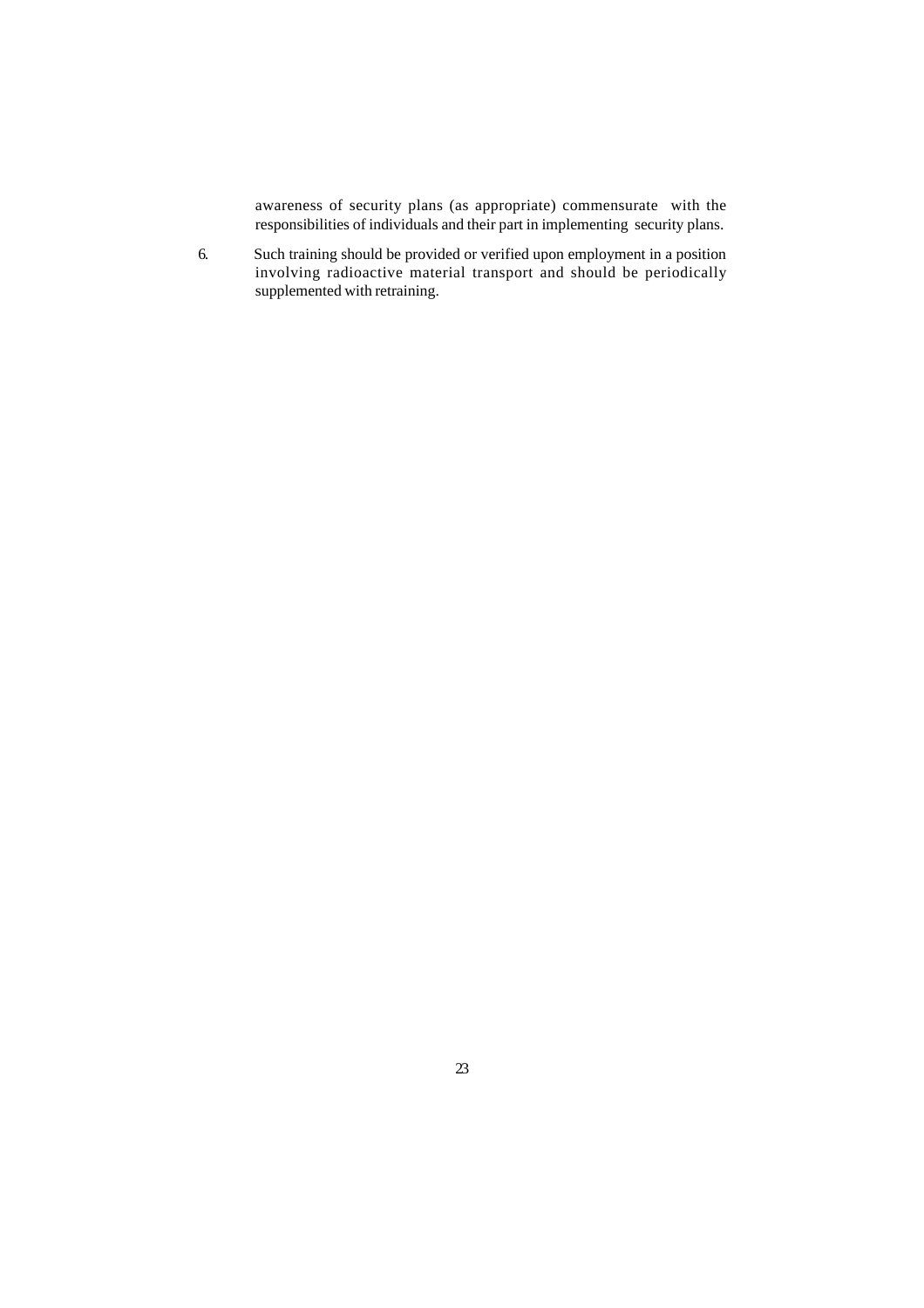### **APPENDIX-III**

### **A NOTE ON SHIPMENTS REQUIRING SPECIAL SECURITY MEASURES**

This appendix can be used to develop detailed security procedures for transport of radioactive materials requiring special security measures, which would exceed those required under Security Level 3. Typically, such shipments would involve spent nuclear fuel and fissile materials. The essential factors, which should be taken into consideration while preparing the detailed security plan, are detailed below:

### **Administrative Controls**

Special attention should be paid to procedures to be followed where security responsibilities are transferred from one agency to other and possible lapses during such transfers.

Radioactive material carriers should be specifically qualified, their security procedures subjected to audit and the security plans are required to be formally approved and periodically reviewed by competent authority.

Antecedents of persons engaged in transport of radioactive material may be subject to formal security clearance commensurate with their responsibilities. Further, a procedure to obtain formal clearance from the national intelligence authorities should be put in place to vet the transport agency involved in such transport.

### **Design of Package/Conveyance**

An evaluation of possible sabotage and the associated radiological consequences in respect of a specific package design and a particular mode of transport, as required by competent authority, should be done. This should be done in consultation with safety specialists.

Vehicles specially designed or modified to provide additional security features may be deployed.

### **Advance Notifications**

- (1) The consignor should notify the consignee and the competent authority in advance of any planned shipment, mode of transport and expected shipment and delivery dates.
- (2) The consignor should start the shipment only after obtaining confirmation that the consignee is ready to accept the shipment at the expected delivery time.
- (3) The consignor should also inform the concerned law and order authorities whose jurisdiction the consignment is likely to pass through and request for local assistance to facilitate the uninterrupted and smooth movement of the convoy in that area.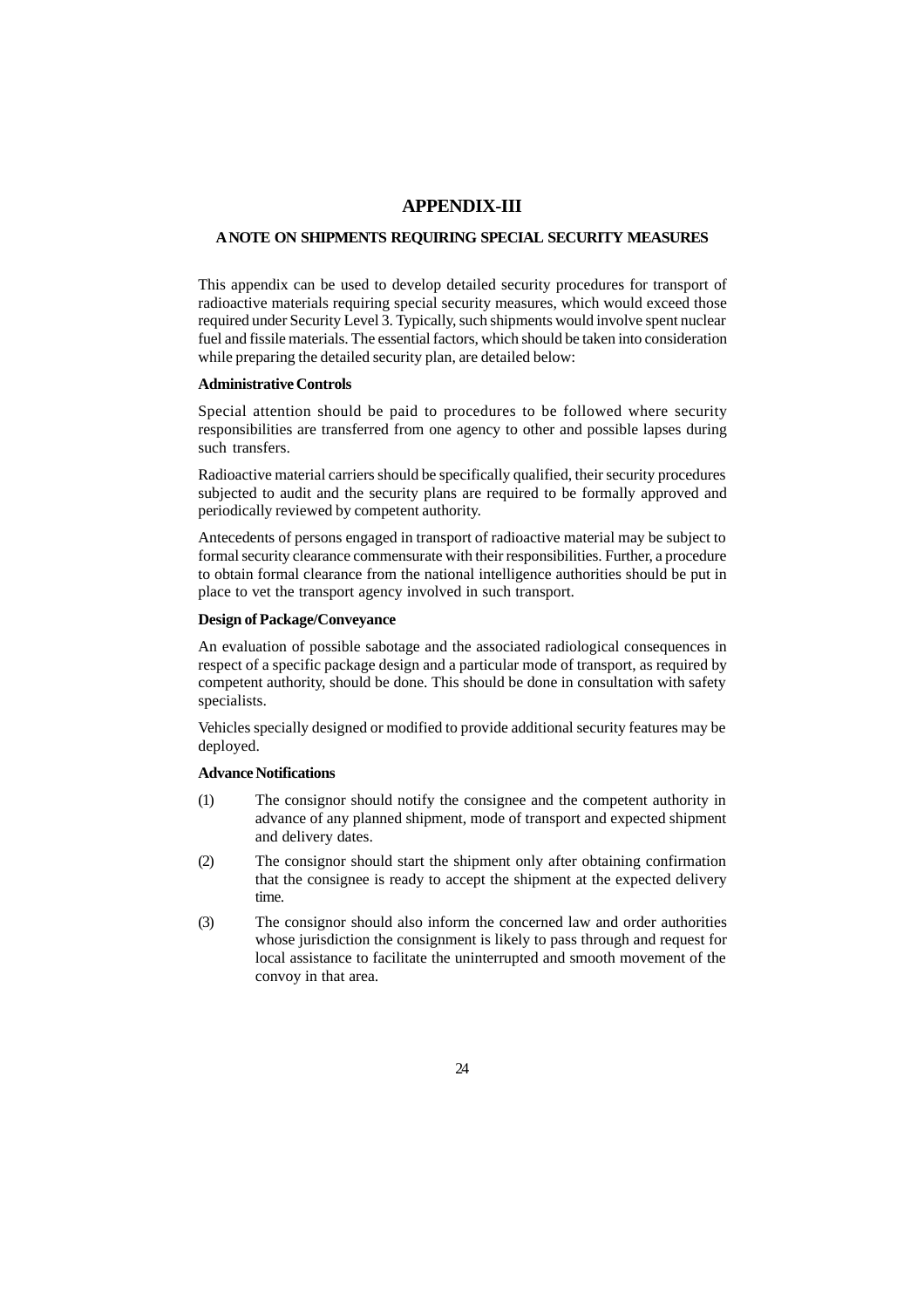The consignee should notify the consignor on receipt or non-receipt within the expected delivery time.

#### **Control of Information**

Appropriate measures should be taken to protect the confidentiality of information relating to transport operations like information on schedule, route etc. Secure communication should be used wherever possible. These should also be consistent with national requirements.

The information contained in the security plans should be restricted to those who need to know it for the performance of their duties. Such information should not be included in plans developed for other purposes to avoid unnecessary spread of information.

Every person should be provided with written instruction for dealing with their responsibilities and they should treat these as classified documents.

### **Communications/Tracking of Shipment**

Where necessary, provision for inter-communication between vehicles of a convoy should be provided.

Automated and real time tracking methods should be deployed in order to permit the transport control centre to remotely monitor the movement of radioactive material conveyances and packages and their status.

#### **Physical Security Measures**

Prior to loading of the shipment appropriately trained personnel may be deployed to conduct a thorough search of the conveyance to ensure that it has not been tampered with in any way, which could compromise security.

An accompaniment of armed guards may be provided for continuous and effective surveillance of the package conveyance. It shall also be ensured that they are adequately trained, suitably equipped and fully aware of their responsibilities.

#### **Contingency Response Plans**

While developing security plans, the operator should ensure that appropriate response plans are also considered.

Response plans, especially aspects of coordination with law and order authorities should be reviewed to ensure appropriate and timely response to attempts directed at theft, sabotage or other malicious acts.

Where feasible, the robustness of contingency plans shall be checked through appropriate exercises.

#### **Special Training**

Additional training should be imparted to the persons engaged in transport of radioactive material to enhance their skills and knowledge for implementing specific security measures associated with their responsibilities. The training should be more focused and specific and beyond imparting simple security awareness.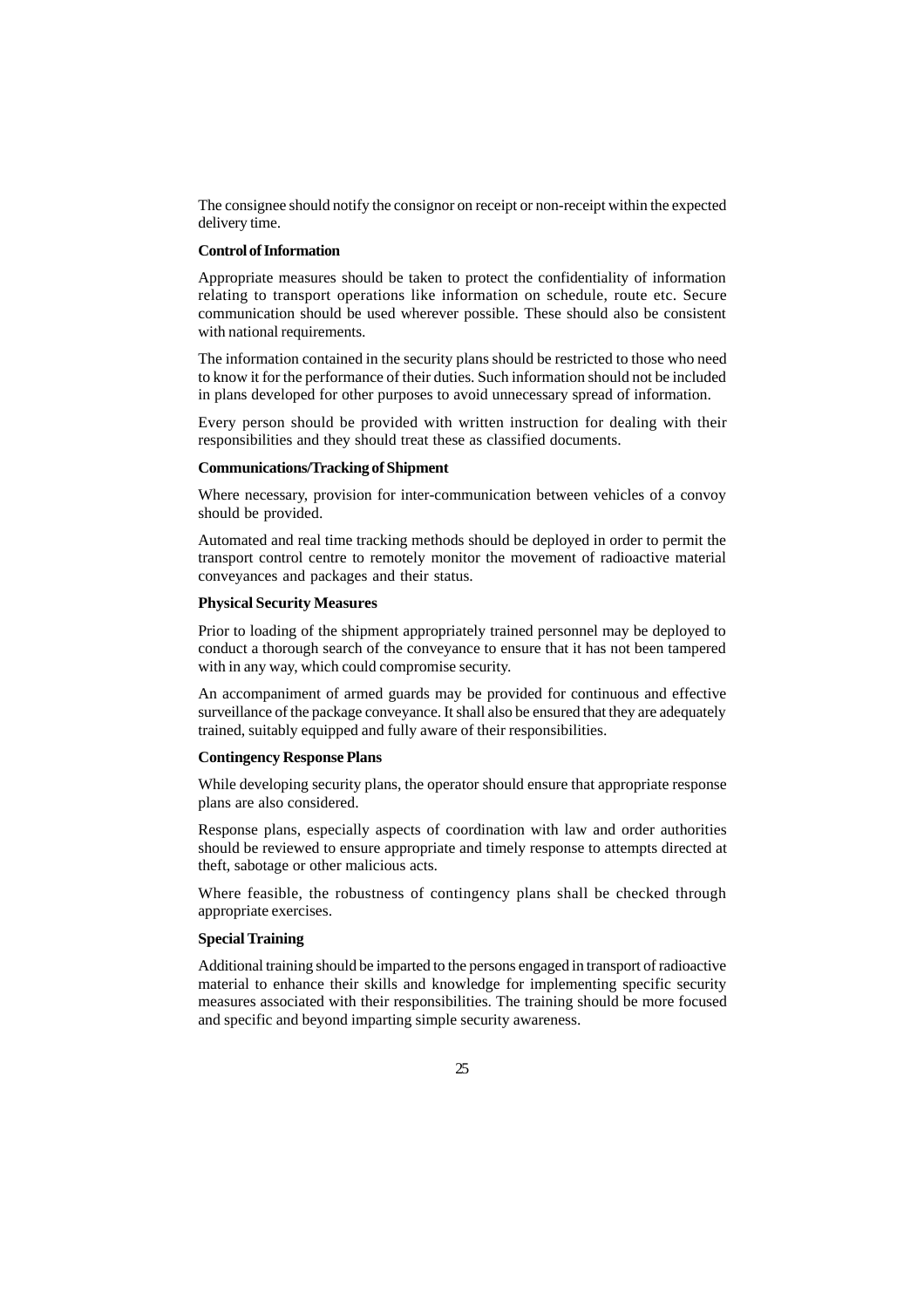#### **BIBLIOGRAPHY**

- 1. International Atomic Energy Agency, Regulations for the Safe Transport of Radioactive Material, Safety Standards Series No. TS-R-1, IAEA, Vienna (2005).
- 2. Food and Agriculture Organisation of the United Nations, International Atomic Energy Agency, International Labour Organisation, OECD Nuclear Energy Agency, Pan American Health Organisation, World Health Organisation, International Basic Safety Standards for Protection against Ionizing Radiation and for the Safety of Radiation Sources, Safety Series No. 115, IAEA, Vienna (1996).
- 3. United Nations Committee of Experts on the Transport of Dangerous Goods, Recommendations on the Transport of Dangerous Goods - Model Regulations, Rep. ST/SG/AC.10/1/Rev.14, United Nations, New York (2001).
- 4. International Atomic Energy Agency, Convention on the Physical Protection of Nuclear Material, Vienna (adopted 1979) +Amendment of 2005.
- 5. International Atomic Energy Agency, The Physical Protection of Nuclear Material and Nuclear Facilities, INFCIRC/225/Rev.4 (Corrected), IAEA TEC DOC-967, IAEA, Vienna (1999).
- 6. International Atomic Energy Agency, Code of Conduct on the Safety and Security of Radioactive Sources, IAEA, Vienna (2004).
- 7. International Atomic Energy Agency, Categorisation of Radioactive Sources, Safety Standards Series No. RS-G-1.9, IAEA, Vienna (2005).
- 8. International Atomic Energy Agency, Physical Protection Objectives and Fundamental Principles, GOV/2001/41, IAEA, Vienna (2001).
- 9. International Atomic Energy Agency, Guidance on the Import and Export of Radioactive Sources, IAEA, Vienna (2005).
- 10. ICRP 82, Protection of the Public in Situations of Prolonged Radiation Exposure, ISSN 0146-6453, Annals of the ICRP, Vienna (1999).
- 11. International Atomic Energy Agency, Generic Assessment Procedures for IAEA, Vienna (1997).
- 12. Food and Agriculture Organisation of the United Nations, International Atomic Energy Agency, International Labour Organisation, OECD Nuclear Energy Agency, PAN American Health Organisation, United Nations Office for the Coordination of Humanitarian Affairs, World Health Organisation, Preparedness and Response for a Nuclear or Radiological Emergency, Safety Standards Series No. GS-R-2, IAEA,Vienna (2000).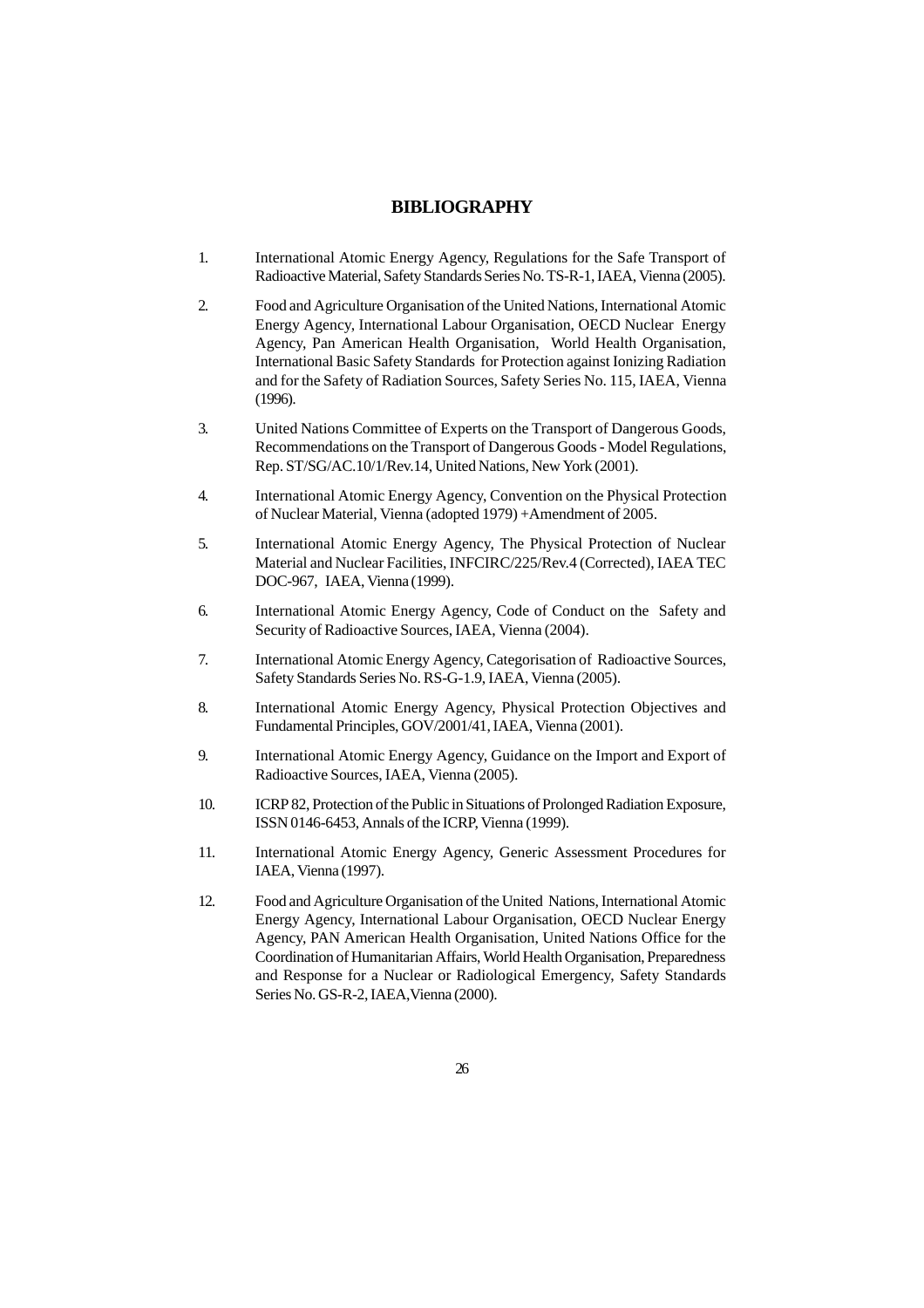13. LANGE, F. et al. Experimental Determination of  $UO<sub>2</sub>$ -Release from a Spent Fuel Transport Cask after Shaped Charge Attack, Institute of Nuclear Material Management (INMM), 35th Annual Meeting, Naples (FL), July 1994.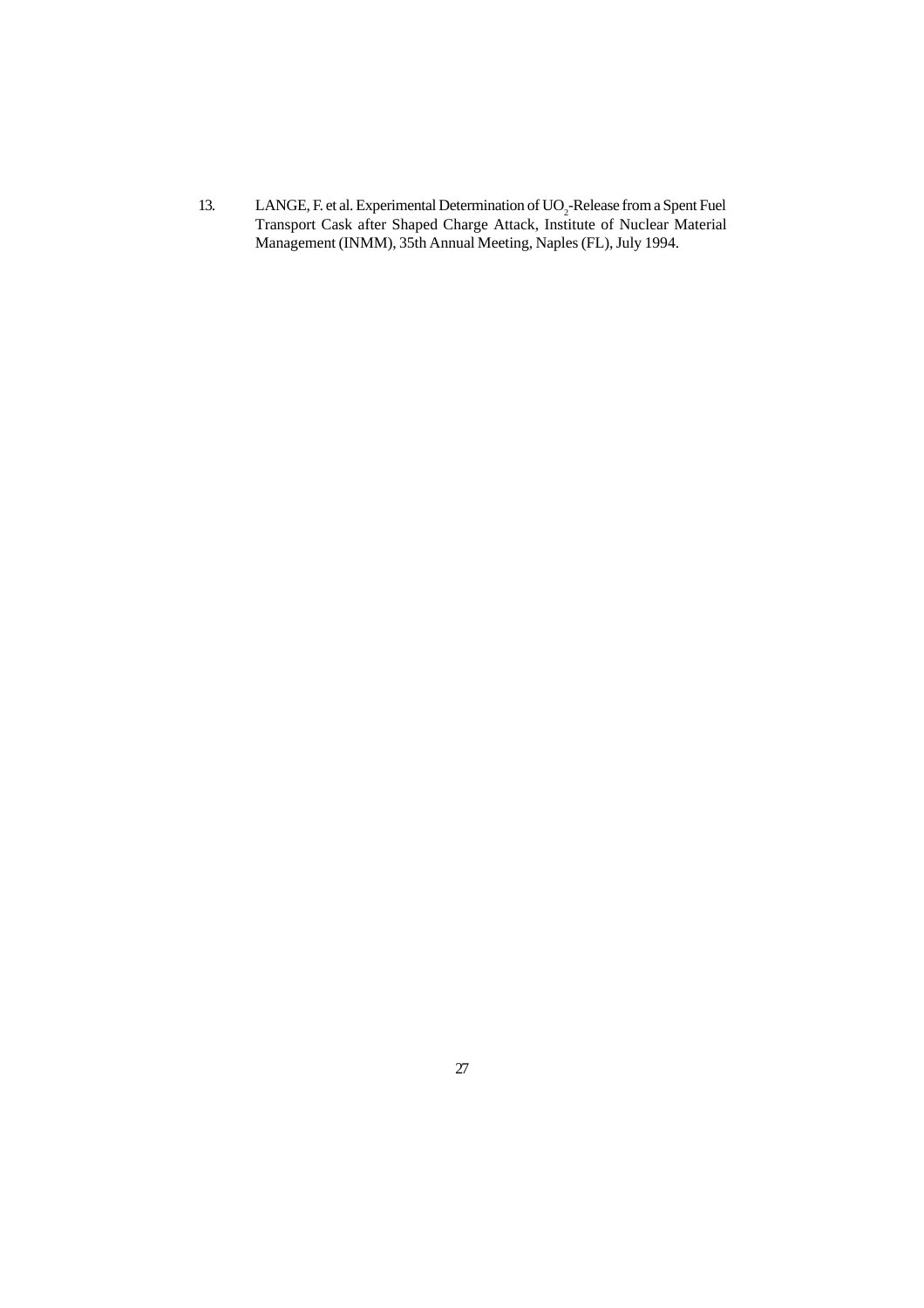### **LIST OF PARTICIPANTS**

# **COMMITTEE TO DEVELOP GUIDELINES ON SECURITY REQUIREMENTS DURING TRANSPORT OF RADIOACTIVE MATERIAL IN PUBLIC DOMAIN**

| Dates of meeting | $\mathbb{R}^n$ | <b>January 4, 2007</b>  |
|------------------|----------------|-------------------------|
|                  |                | <b>January 18, 2007</b> |
|                  |                | February 12, 2007       |
|                  |                | March 26, 2007          |
|                  |                | August 28, 2007         |
|                  |                |                         |

### **Members and Invitees of the Committee:**

| Dr. A.N. Nandakumar (Convenor)     | AERB(Former) |
|------------------------------------|--------------|
| Shri K. Muralidhar                 | <b>DAE</b>   |
| Shri S. Vedamoorthy                | <b>NPCIL</b> |
| Shri S.P. Agarwal                  | <b>AERB</b>  |
| Shri T.K. Jayakumar                | <b>BRIT</b>  |
| Shri B.S. Manjunath                | <b>BARC</b>  |
| Shri R.K. Singh (Member Secretary) | <b>AERB</b>  |
| Shri P.C. Chaturvedi               | <b>NPCIL</b> |
| Dr. K.L. Narasimha Rao             | <b>BARC</b>  |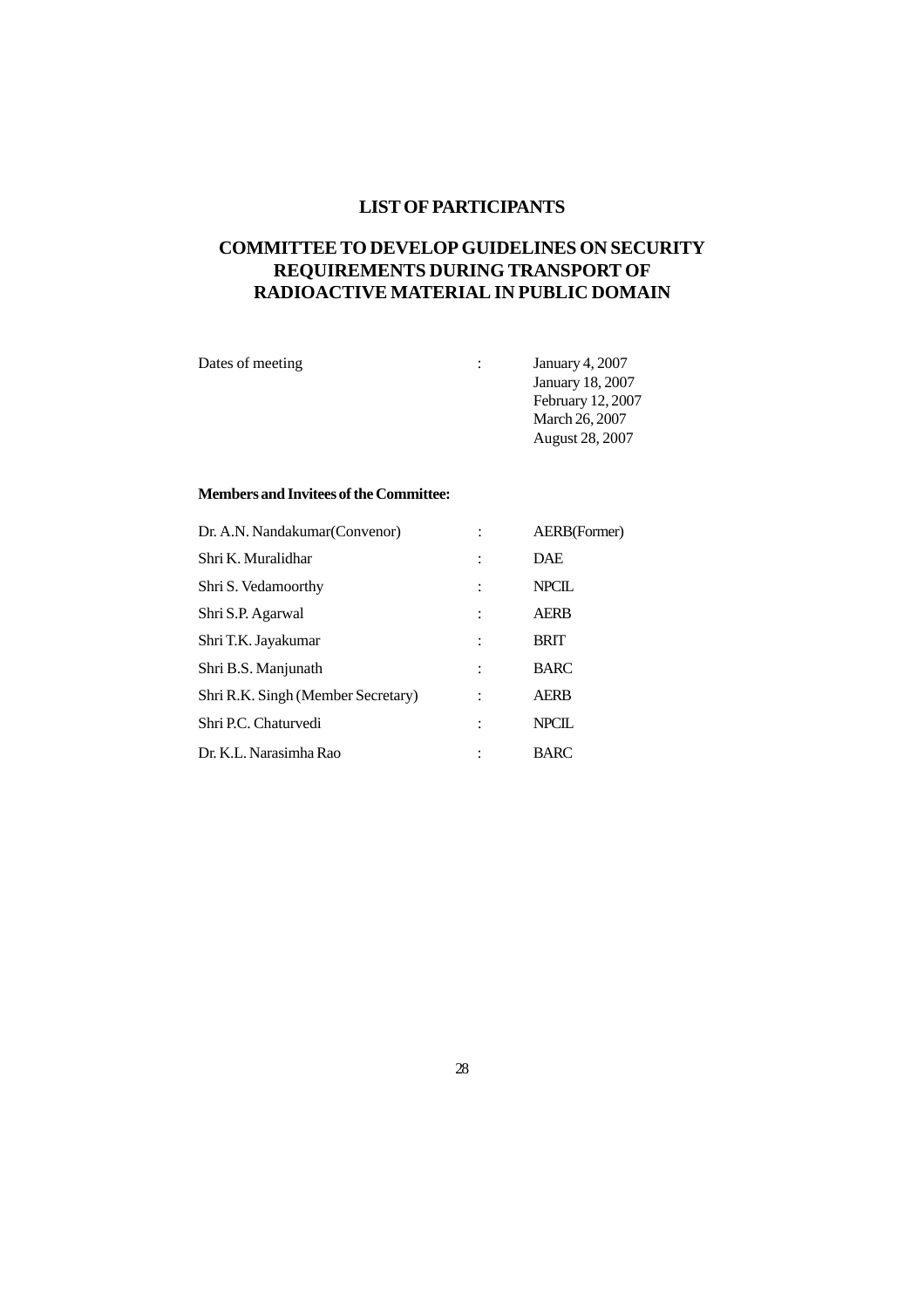# **ADVISORY COMMITTEE ON RADIOLOGICAL SAFETY (ACRS)**

| Dates of meeting | March 21-22, 2007 |
|------------------|-------------------|
|                  | October 11, 2007  |

### **Members of the Committee:**

| Dr. U.C. Mishra (Chairman)           | Director, HS&EG, BARC (Former)              |
|--------------------------------------|---------------------------------------------|
| Dr. A.R. Reddy                       | Director, Defence Lab.,<br>Jodhpur (Former) |
| Dr. Gursharan Singh                  | <b>BARC</b>                                 |
| Dr. B.C. Bhatt                       | Head, RP&AD, BARC (Former)                  |
| Dr. S.K. Shrivastava                 | TMH                                         |
| Dr. (Smt.) Meera Venkatesh           | <b>BARC</b>                                 |
| Shri S.P. Agarwal (Member Secretary) | <b>AERB</b>                                 |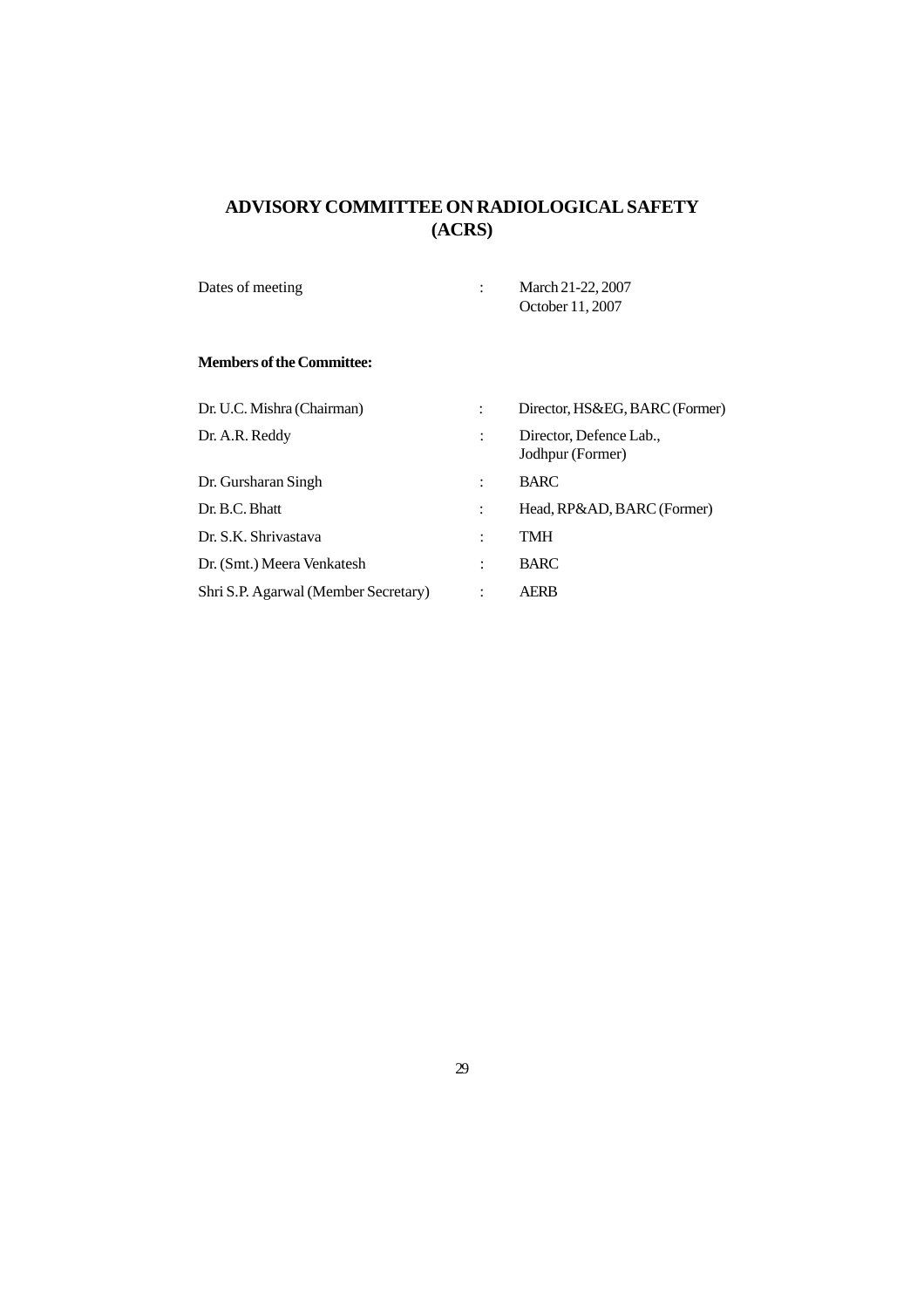# **ADVISORY COMMITTEE ON SECURITY (ACS)**

Dates of meeting : September 7, 2007 October 11, 2007 November 2, 2007

### **Members and Invitees of the Committee:**

|                      | <b>BARC</b>  |
|----------------------|--------------|
|                      | <b>DAE</b>   |
| $\ddot{\phantom{0}}$ | <b>BRIT</b>  |
|                      | <b>NPCIL</b> |
| ٠                    | <b>HWB</b>   |
|                      | <b>IGCAR</b> |
|                      | <b>AERB</b>  |
|                      | <b>AERB</b>  |
|                      | <b>AERB</b>  |
|                      | <b>AERB</b>  |
| ٠                    | <b>AERB</b>  |
|                      | <b>BARC</b>  |
|                      | <b>AERB</b>  |
|                      | <b>AERB</b>  |
|                      |              |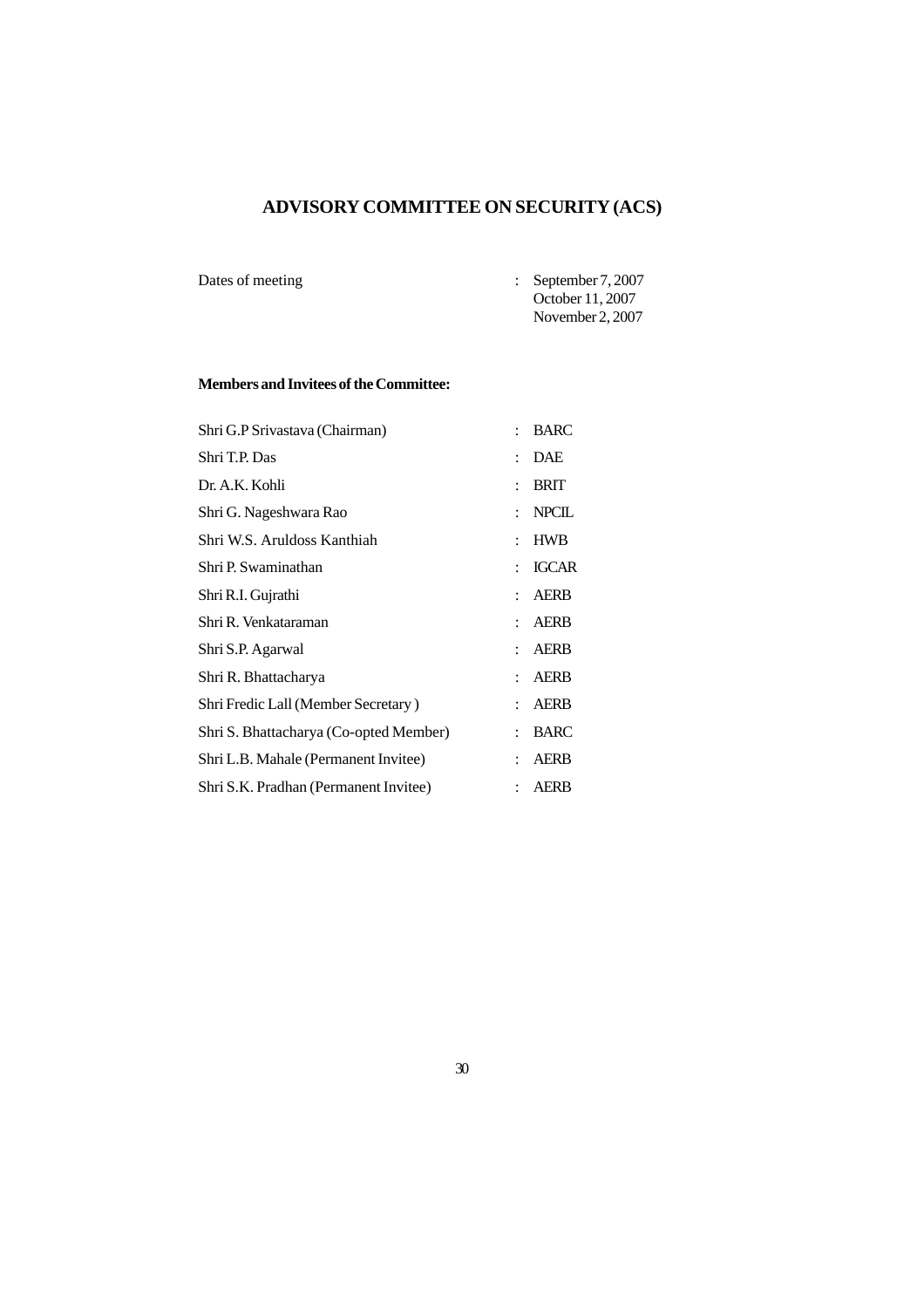# **PROVISIONAL LIST OF RELEVANT REGULATORY DOCUMENTS ON TRANSPORT OF RADIOACTIVE MATERIALS**

| <b>Safety Series No.</b> | Title                                                                                                                    |
|--------------------------|--------------------------------------------------------------------------------------------------------------------------|
| AERB/SC/TR-1             | Safety Code for the Safe Transport of Radioactive Materials                                                              |
| AERB/SC/TR-3             | Safety Code on Emergency Responce Planning and<br>Preparedness for Transport Accidents Involving Radioactive<br>Material |